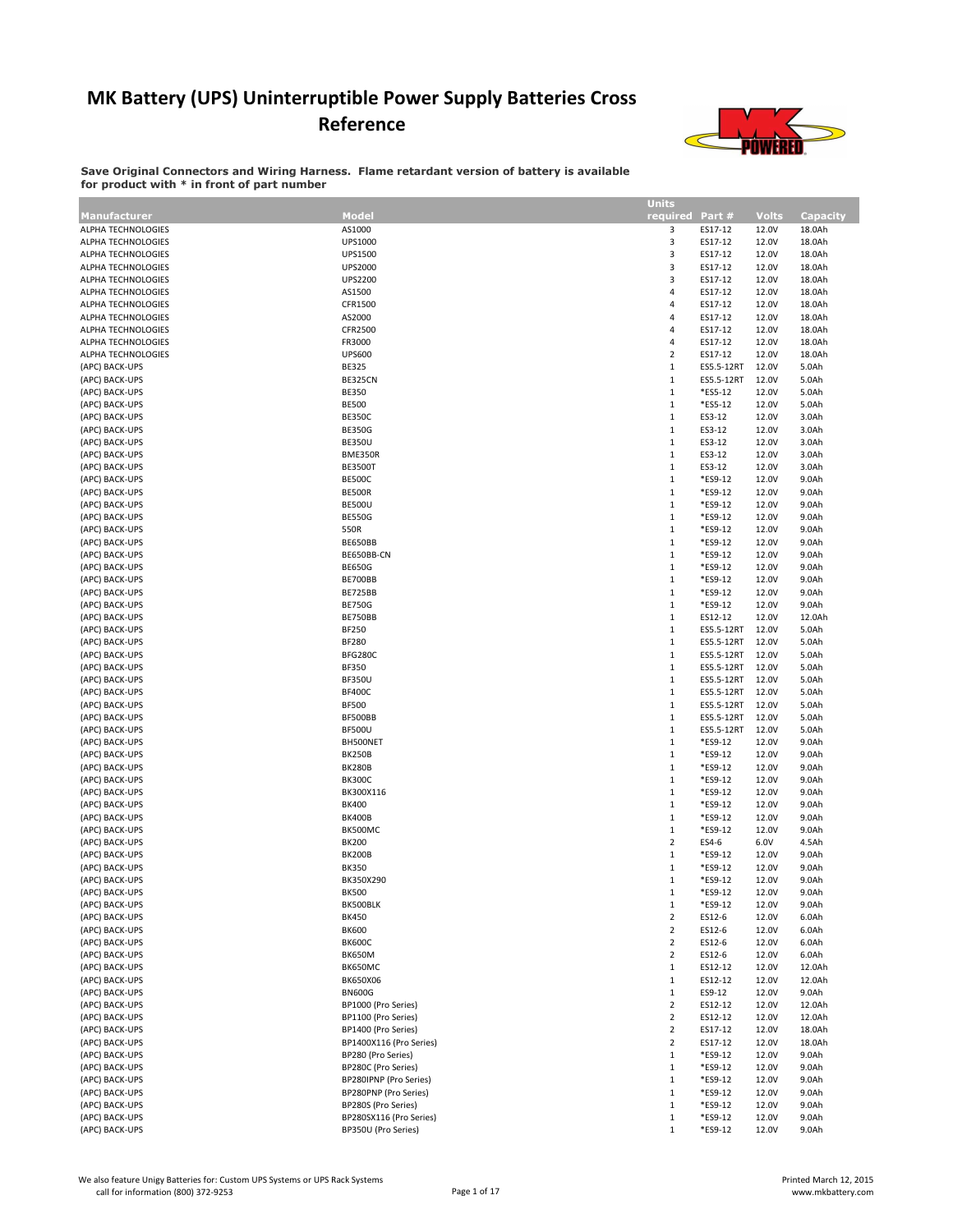|                                  |                         | <b>Units</b>    |            |              |          |
|----------------------------------|-------------------------|-----------------|------------|--------------|----------|
| Manufacturer                     | Model                   | required Part # |            | <b>Volts</b> | Capacity |
| (APC) BACK-UPS                   | BP350UC (Pro Series)    | $\mathbf{1}$    | *ES9-12    | 12.0V        | 9.0Ah    |
| (APC) BACK-UPS                   | BP420 (Pro Series)      | 1               | *ES9-12    | 12.0V        | 9.0Ah    |
| (APC) BACK-UPS                   | BP420C (Pro Series)     | $\mathbf{1}$    | *ES9-12    | 12.0V        | 9.0Ah    |
| (APC) BACK-UPS                   | BP420IPNP (Pro Series)  | $\mathbf{1}$    | *ES9-12    | 12.0V        | 9.0Ah    |
| (APC) BACK-UPS                   | BP420PNP (Pro Series)   | $\mathbf{1}$    | *ES9-12    | 12.0V        | 9.0Ah    |
|                                  | BP420S (Pro Series)     |                 | *ES9-12    |              |          |
| (APC) BACK-UPS                   |                         | $\mathbf{1}$    |            | 12.0V        | 9.0Ah    |
| (APC) BACK-UPS                   | BP500U (Pro Series)     | $\,1\,$         | *ES9-12    | 12.0V        | 9.0Ah    |
| (APC) BACK-UPS                   | SP500DR (Pro Series)    | $\mathbf{1}$    | *ES9-12    | 12.0V        | 9.0Ah    |
| (APC) BACK-UPS                   | BP500UC                 | $\mathbf{1}$    | *ES9-12    | 12.0V        | 9.0Ah    |
| (APC) BACK-UPS                   | BP500CLR                | $1\,$           | *ES9-12    | 12.0V        | 9.0Ah    |
| (APC) BACK-UPS                   | <b>BP700UC</b>          | $\mathbf{1}$    | *ES9-12    | 12.0V        | 9.0Ah    |
| (APC) BACK-UPS                   | BP650PNP (Pro Series)   | $\mathbf{1}$    | ES12-12    | 12.0V        | 12.0Ah   |
| (APC) BACK-UPS                   | BP650S (Pro Series)     | $\mathbf{1}$    | ES12-12    | 12.0V        | 12.0Ah   |
| (APC) BACK-UPS                   | BP650IPNP (Pro Series)  | $\mathbf{1}$    | ES12-12    | 12.0V        | 12.0Ah   |
| (APC) BACK-UPS                   | BP650SC (Pro Series)    | $\mathbf{1}$    | ES12-12    | 12.0V        | 12.0Ah   |
|                                  |                         |                 |            |              |          |
| (APC) BACK-UPS                   | BP650SX107 (Pro Series) | $\mathbf{1}$    | ES12-12    | 12.0V        | 12.0Ah   |
| (APC) BACK-UPS                   | BR1300LCD               | $\overline{2}$  | *ES9-12    | 12.0V        | 9.0Ah    |
| (APC) BACK-UPS                   | <b>BR1500</b>           | $\overline{2}$  | *ES9-12    | 12.0V        | 9.0Ah    |
| (APC) BACK-UPS                   | BR1500LCD               | $\overline{2}$  | *ES9-12    | 12.0V        | 9.0Ah    |
| (APC) BACK-UPS                   | <b>BR500</b>            | $\mathbf{1}$    | *ES9-12    | 12.0V        | 9.0Ah    |
| (APC) BACK-UPS                   | <b>BR700G</b>           | $\mathbf{1}$    | *ES9-12    | 12.0V        | 9.0Ah    |
| (APC) BACK-UPS                   | BR800BLK                | $\overline{2}$  | *ES9-12    | 12.0V        | 9.0Ah    |
| (APC) BACK-UPS                   | <b>BR900</b>            | $\overline{2}$  | *ES9-12    | 12.0V        | 9.0Ah    |
| (APC) BACK-UPS                   | <b>BR1000</b>           | $\overline{2}$  | *ES9-12    | 12.0V        | 9.0Ah    |
|                                  |                         |                 |            |              |          |
| (APC) BACK-UPS                   | BR1200                  | $\overline{2}$  | *ES9-12    | 12.0V        | 9.0Ah    |
| (APC) BACK-UPS                   | <b>BX800</b>            | $\overline{2}$  | *ES9-12    | 12.0V        | 9.0Ah    |
| (APC) BACK-UPS                   | <b>BX900R</b>           | $\overline{2}$  | *ES9-12    | 12.0V        | 9.0Ah    |
| (APC) BACK-UPS                   | BX1000                  | $\overline{2}$  | *ES9-12    | 12.0V        | 9.0Ah    |
| (APC) BACK-UPS                   | <b>BX1300G</b>          | $\overline{2}$  | *ES9-12    | 12.0V        | 9.0Ah    |
| (APC) BACK-UPS                   | BX1500LCD               | $\overline{2}$  | *ES9-12    | 12.0V        | 9.0Ah    |
| (APC)PART NUMBER CROSS REFERENCE | <b>RBC105</b>           | 8               | *ES9-12    | 12.0V        | 9.0Ah    |
| (APC)PART NUMBER CROSS REFERENCE | <b>RBC109</b>           | $\overline{2}$  | *ES9-12    | 12.0V        | 9.0Ah    |
| (APC)PART NUMBER CROSS REFERENCE | <b>RBC10</b>            | $\mathbf{1}$    | ES5.5-12RT | 12.0V        | 5.0Ah    |
|                                  |                         |                 | ES5.5-12RT |              |          |
| (APC)PART NUMBER CROSS REFERENCE | RBC21                   | $\mathbf{1}$    |            | 12.0V        | 5.0Ah    |
| (APC)PART NUMBER CROSS REFERENCE | RBC11                   | 4               | ES17-12    | 12.0V        | 18.0Ah   |
| (APC)PART NUMBER CROSS REFERENCE | <b>RBC110</b>           | $\mathbf{1}$    | *ES9-12    | 12.0V        | 9.0Ah    |
| (APC)PART NUMBER CROSS REFERENCE | <b>RBC114</b>           | $\mathbf{1}$    | *ES9-12    | 12.0V        | 9.0Ah    |
| (APC)PART NUMBER CROSS REFERENCE | RBC17                   | $\mathbf{1}$    | *ES9-12    | 12.0V        | 9.0Ah    |
| (APC)PART NUMBER CROSS REFERENCE | RBC18                   | $\overline{2}$  | ES7-6      | 6.0V         | 7.0Ah    |
| (APC)PART NUMBER CROSS REFERENCE | RBC20                   | $\overline{2}$  | *ES5-12    | 12.0V        | 9.0Ah    |
|                                  |                         |                 |            |              |          |
| (APC)PART NUMBER CROSS REFERENCE | RBC22                   | $\overline{2}$  | *ES9-12    | 12.0V        | 9.0Ah    |
| (APC)PART NUMBER CROSS REFERENCE | RBC32                   | $\overline{2}$  | *ES9-12    | 12.0V        | 9.0Ah    |
| (APC)PART NUMBER CROSS REFERENCE | RBC33                   | $\overline{2}$  | *ES9-12    | 12.0V        | 9.0Ah    |
| (APC)PART NUMBER CROSS REFERENCE | RBC23                   | 4               | *ES9-12    | 12.0V        | 9.0Ah    |
| (APC)PART NUMBER CROSS REFERENCE | RBC25                   | 4               | *ES9-12    | 12.0V        | 9.0Ah    |
| (APC)PART NUMBER CROSS REFERENCE | RBC57                   | 4               | *ES9-12    | 12.0V        | 9.0Ah    |
| (APC)PART NUMBER CROSS REFERENCE | RBC59                   | 4               | *ES9-12    | 12.0V        | 9.0Ah    |
| (APC)PART NUMBER CROSS REFERENCE | RBC24                   | 4               | *ES9-12    | 12.0V        | 9.0Ah    |
| (APC)PART NUMBER CROSS REFERENCE | RBC26                   | 8               | *ES9-12    | 12.0V        | 9.0Ah    |
|                                  |                         |                 |            |              |          |
| (APC)PART NUMBER CROSS REFERENCE | RBC27                   | 8               | *ES9-12    | 12.0V        | 9.0Ah    |
| (APC)PART NUMBER CROSS REFERENCE | RBC29                   | $\mathbf{1}$    | *ES5-12    | 12.0V        | 5.0Ah    |
| (APC)PART NUMBER CROSS REFERENCE | RBC <sub>2</sub>        | 1               | *ES9-12    | 12.0V        | 9.0Ah    |
| (APC)PART NUMBER CROSS REFERENCE | RBC40                   | $\mathbf{1}$    | *ES9-12    | 12.0V        | 9.0Ah    |
| (APC)PART NUMBER CROSS REFERENCE | RBC3                    | $\overline{2}$  | *ES12-6 T2 | 12.0V        | 6.0Ah    |
| (APC)PART NUMBER CROSS REFERENCE | RBC31                   | 8               | ES4-6      | 6.0V         | 4.5Ah    |
| (APC)PART NUMBER CROSS REFERENCE | RBC34                   | 4               | ES7-6      | 6.0V         | 7.0Ah    |
| (APC)PART NUMBER CROSS REFERENCE | RBC35                   | $\mathbf{1}$    | ES3-12     | 12.0V        | 3.0Ah    |
| (APC)PART NUMBER CROSS REFERENCE | RBC36                   | 3               | *ES9-12    | 12.0V        | 9.0Ah    |
|                                  |                         |                 |            |              |          |
| (APC)PART NUMBER CROSS REFERENCE | RBC39                   | $\mathbf{1}$    | ES17-12    | 12.0V        | 18.0Ah   |
| (APC)PART NUMBER CROSS REFERENCE | RBC4                    | $\mathbf{1}$    | ES12-12    | 12.0V        | 12.0Ah   |
| (APC)PART NUMBER CROSS REFERENCE | RBC43                   | 8               | *ES5-12    | 12.0V        | 5.0Ah    |
| (APC)PART NUMBER CROSS REFERENCE | RBC44                   | 16              | *ES5-12    | 12.0V        | 5.0Ah    |
| (APC)PART NUMBER CROSS REFERENCE | RBC45                   | $\mathbf{1}$    | *ES5-12    | 12.0V        | 5.0Ah    |
| (APC)PART NUMBER CROSS REFERENCE | RBC46                   | $\mathbf{1}$    | *ES5-12    | 12.0V        | 5.0Ah    |
| (APC)PART NUMBER CROSS REFERENCE | RBC47                   | $\mathbf{1}$    | ES3-12     | 12.0V        | 3.0Ah    |
| (APC)PART NUMBER CROSS REFERENCE | RBC55                   | 4               | ES17-12    | 12.0V        | 18.0Ah   |
| (APC)PART NUMBER CROSS REFERENCE | RBC5                    | $\overline{2}$  | *ES9-12    | 12.0V        | 9.0Ah    |
|                                  |                         |                 |            |              |          |
| (APC)PART NUMBER CROSS REFERENCE | RBC9                    | $\overline{2}$  | *ES9-12    | 12.0V        | 9.0Ah    |
| (APC)PART NUMBER CROSS REFERENCE | RBC48                   | $\overline{2}$  | *ES9-12    | 12.0V        | 9.0Ah    |
| (APC)PART NUMBER CROSS REFERENCE | RBC53                   | $\overline{2}$  | *ES9-12    | 12.0V        | 9.0Ah    |
| (APC)PART NUMBER CROSS REFERENCE | RBC54                   | $\overline{2}$  | *ES9-12    | 12.0V        | 9.0Ah    |
| (APC)PART NUMBER CROSS REFERENCE | <b>RBC60</b>            | $\overline{2}$  | *ES9-12    | 12.0V        | 9.0Ah    |
| (APC)PART NUMBER CROSS REFERENCE | RBC62                   | $\overline{2}$  | *ES9-12    | 12.0V        | 9.0Ah    |
| (APC)PART NUMBER CROSS REFERENCE | RBC63                   | 4               | *ES9-12    | 12.0V        | 9.0Ah    |
|                                  |                         |                 |            |              |          |
| (APC)PART NUMBER CROSS REFERENCE | RBC6                    | $\overline{2}$  | ES12-12    | 12.0V        | 12.0Ah   |
| (APC)PART NUMBER CROSS REFERENCE | RBC51                   | $\overline{2}$  | ES12-12    | 12.0V        | 12.0Ah   |
| (APC)PART NUMBER CROSS REFERENCE | RBC52                   | $\overline{2}$  | ES12-12    | 12.0V        | 12.0Ah   |
| (APC)PART NUMBER CROSS REFERENCE | RBC7                    | $\overline{2}$  | ES17-12    | 12.0V        | 18.0Ah   |
| (APC)PART NUMBER CROSS REFERENCE | RBC49                   | $\overline{2}$  | ES17-12    | 12.0V        | 18.0Ah   |
| (APC)PART NUMBER CROSS REFERENCE | RBC50                   | $\overline{2}$  | ES17-12    | 12.0V        | 18.0Ah   |
| (APC)PART NUMBER CROSS REFERENCE | SYBT2                   | 10              | *ES5-12    | 12.0V        | 5.0Ah    |
|                                  |                         |                 |            |              |          |
| (APC) SMART-UPS                  | SC1000 (SC Series)      | $\overline{2}$  | *ES9-12    | 12.0V        | 9.0Ah    |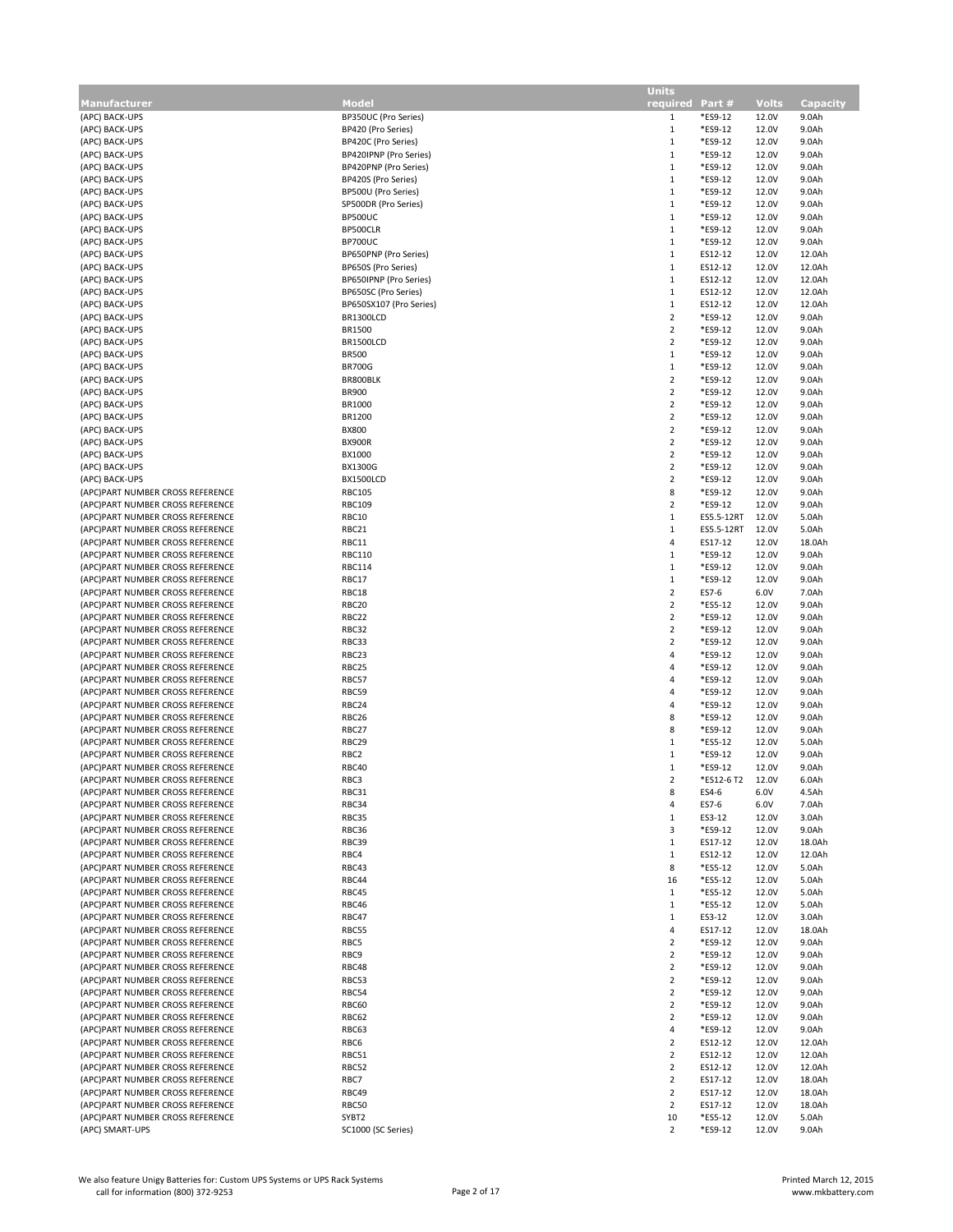|                                          |                                         | <b>Units</b>    |                    |                |                 |
|------------------------------------------|-----------------------------------------|-----------------|--------------------|----------------|-----------------|
| <b>Manufacturer</b>                      | <b>Model</b>                            | required Part # |                    | <b>Volts</b>   | <b>Capacity</b> |
| (APC) SMART-UPS                          | SC1500 (SC Series)                      | 4               | *ES9-12            | 12.0V          | 9.0Ah           |
| (APC) SMART-UPS                          | SC420 (SC Series)                       | $\mathbf{1}$    | *ES9-12            | 12.0V          | 9.0Ah           |
| (APC) SMART-UPS                          | SU1000RM2U                              | 4               | *ES9-12            | 12.0V          | 9.0Ah           |
| (APC) SMART-UPS                          | SU1000R2BX120                           | 4               | *ES9-12            | 12.0V          | 9.0Ah           |
| (APC) SMART-UPS                          | <b>SU1400RM</b>                         | 4               | *ES9-12            | 12.0V          | 9.0Ah           |
| (APC) SMART-UPS                          | SU1400RMBX120                           | 4               | *ES9-12            | 12.0V          | 9.0Ah           |
| (APC) SMART-UPS                          | SU1400RMNET                             | 4               | *ES9-12            | 12.0V          | 9.0Ah           |
| (APC) SMART-UPS                          | SU1400RMX106                            | 4               | *ES9-12            | 12.0V          | 9.0Ah           |
| (APC) SMART-UPS                          | SU1400RMX93                             | 4               | *ES9-12            | 12.0V          | 9.0Ah           |
| (APC) SMART-UPS                          | SU1400RMX176                            | 4               | *ES9-12            | 12.0V          | 9.0Ah           |
| (APC) SMART-UPS                          | SU1400RMXL3U (XL Series)                | 4               | *ES9-12            | 12.0V          | 9.0Ah           |
| (APC) SMART-UPS                          | SU1400RMXLB3U (XL Series)               | 4               | *ES9-12            | 12.0V          | 9.0Ah           |
| (APC) SMART-UPS                          | SU3000RMXL3U (XL Series)                | 8               | *ES9-12            | 12.0V          | 9.0Ah           |
| (APC) SMART-UPS                          | SU700RM2U                               | $\overline{2}$  | *ES9-12            | 12.0V          | 9.0Ah           |
| (APC) SMART-UPS                          | SU700R2BX120                            | $\overline{2}$  | *ES9-12            | 12.0V          | 9.0Ah           |
| (APC) SMART-UPS                          | SUA1000RM2U                             | 4               | *ES9-12            | 12.0V          | 9.0Ah           |
| (APC) SMART-UPS                          | SUA750RM2U                              | $\overline{2}$  | *ES9-12            | 12.0V          | 9.0Ah           |
| (APC) SMART-UPS                          | SUA750R2X338                            | $\overline{2}$  | *ES9-12            | 12.0V          | 9.0Ah           |
| (APC) SMART-UPS                          | <b>SUVS420</b>                          | $\mathbf{1}$    | *ES9-12            | 12.0V          | 9.0Ah           |
| (APC) SMART-UPS RT                       | SURT10000XLT                            | 16              | *ES5-12            | 12.0V          | 5.0Ah           |
| (APC) SMART-UPS RT                       | SURT10000RMXLT6U                        | 16              | *ES5-12            | 12.0V          | 5.0Ah           |
| (APC) SMART-UPS RT                       | SURT10000RMXLT                          | 16              | *ES5-12            | 12.0V          | 5.0Ah           |
| (APC) SMART-UPS RT                       | SURT10000RMXLT-2TF5                     | 16              | *ES5-12            | 12.0V          | 5.0Ah           |
| (APC) SMART-UPS RT                       | SURT10KRMXL6U-TF5                       | 16              | *ES5-12            | 12.0V          | 5.0Ah           |
| (APC) SMART-UPS RT                       | SURT10000XLT-1TF10K                     | 16              | *ES5-12            | 12.0V          | 5.0Ah           |
| (APC) SMART-UPS RT                       | SURT10000XLT-2TF3                       | 16              | *ES5-12            | 12.0V          | 5.0Ah           |
| (APC) SMART-UPS RT                       | SURT6000XLT                             | 16              | *ES5-12            | 12.0V          | 5.0Ah           |
| (APC) SMART-UPS RT                       | SURT6000RMXLT3U                         | 16              | *ES5-12            | 12.0V          | 5.0Ah           |
| (APC) SMART-UPS RT                       | SURT6000RMXLT                           | 16              | *ES5-12            | 12.0V          | 5.0Ah           |
| (APC) SMART-UPS RT                       | SURT6000RMXLT-1TF5                      | 16              | *ES5-12            | 12.0V          | 5.0Ah           |
| (APC) SMART-UPS RT                       | SURT6KRMXL3U-TF5                        | 16              | *ES5-12            | 12.0V          | 5.0Ah           |
| (APC) SMART-UPS RT                       | SURT6000XLT-1TF3                        | 16              | *ES5-12            | 12.0V          | 5.0Ah           |
| (APC) SMART-UPS RT                       | SURTD6000RMXLP3U                        | 16              | *ES5-12            | 12.0V          | 5.0Ah           |
| (APC) SMART-UPS RT                       | SURT7500XLT                             | 16              | *ES5-12            | 12.0V          | 5.0Ah           |
| (APC) SMART-UPS RT                       | SURT7500RMXLT                           | 16              | *ES5-12            | 12.0V          | 5.0Ah           |
| (APC) SMART-UPS RT                       | SURT7500RMXLT-1TF5                      | 16              | *ES5-12            | 12.0V          | 5.0Ah           |
| (APC) SMART-UPS RT                       | SURT7500XLT-1TF3                        | 16              | *ES5-12            | 12.0V          | 5.0Ah           |
| (APC) SMART-UPS RT                       | SURT8000XLT                             | 16              | *ES5-12            | 12.0V          | 5.0Ah           |
| (APC) SMART-UPS RT                       | SURT8000RMXLT6U                         | 16              | *ES5-12            | 12.0V          | 5.0Ah           |
| (APC) SMART-UPS RT                       | SURT8000RMXLT                           | 16              | *ES5-12            | 12.0V          | 5.0Ah           |
| (APC) SMART-UPS RT                       | SURT8000RMXLT-1TF5                      | 16              | *ES5-12            | 12.0V          | 5.0Ah           |
| (APC) SMART-UPS RT                       | SURT8KRMXL6U-TF5                        | 16              | *ES5-12            | 12.0V          | 5.0Ah           |
| (APC) SMART-UPS RT                       | SURT8000XLT-1TF3                        | 16              | *ES5-12            | 12.0V          | 5.0Ah           |
| (APC) SMART-UPS RT                       | SURTA1500XL                             | 4               | *ES9-12            | 12.0V          | 9.0Ah           |
| (APC) SMART-UPS RT                       | SURTA1500RMXL2U                         | 4               | *ES9-12            | 12.0V          | 9.0Ah           |
| (APC) SMART-UPS RT                       | SURTA1500RMXL                           | 4               | *ES9-12            | 12.0V          | 9.0Ah           |
| (APC) SMART-UPS RT                       | SURTA2000XL                             | 4               | *ES9-12            | 12.0V          | 9.0Ah           |
| (APC) SMART-UPS RT                       | SURTA2000RMXL2U                         | 4               | *ES9-12            | 12.0V          | 9.0Ah           |
| (APC) SMART-UPS RT                       | SURTA2000RMXL                           | 4               | *ES9-12            | 12.0V          | 9.0Ah           |
| (APC) SMART-UPS RT                       | SURTA3000XL                             | 16              | *ES5-12            | 12.0V          | 5.0Ah           |
| (APC) SMART-UPS RT                       | SURTA3000RMXL3U                         | 16              | *ES5-12            | 12.0V          | 5.0Ah           |
| (APC) SMART-UPS RT                       | SURTA3000RMXL3U                         | 16              | *ES5-12            | 12.0V          | 5.0Ah           |
| (APC) SMART-UPS RT                       | SURTD3000XLT                            | 16              | *ES5-12            | 12.0V          | 5.0Ah           |
| (APC) SMART-UPS RT                       | SURT3000XLT                             | 16              | *ES5-12            | 12.0V          | 5.0Ah           |
| (APC) SMART-UPS RT                       | SURTD3000RMXLT3U                        | 16              | *ES5-12            | 12.0V          | 5.0Ah           |
| (APC) SMART-UPS RT                       | SURTD3000RMXLT                          | 16              | *ES5-12            | 12.0V          | 5.0Ah           |
| (APC) SMART-UPS RT                       | SURT3000RMXLT                           | 16              | *ES5-12            | 12.0V          | 5.0Ah           |
| (APC) SMART-UPS RT                       | SURTD3KRMXL3U-TF5                       | 16              | *ES5-12            | 12.0V          | 5.0Ah           |
| (APC) SMART-UPS RT<br>(APC) SMART-UPS RT | SURT3000RMXLT-1TF5<br>SURTD3000XLT-1TF3 | 16              | *ES5-12<br>*ES5-12 | 12.0V<br>12.0V | 5.0Ah           |
| (APC) SMART-UPS RT                       | SURT3000XLT-1TF3                        | 16<br>16        | *ES5-12            | 12.0V          | 5.0Ah<br>5.0Ah  |
| (APC) SMART-UPS RT                       | SURTD5000XLT                            | 16              | *ES5-12            | 12.0V          | 5.0Ah           |
| (APC) SMART-UPS RT                       | SURT5000XLT                             | 16              | *ES5-12            | 12.0V          | 5.0Ah           |
| (APC) SMART-UPS RT                       | SURTD5000RMXLT3U                        | 16              | *ES5-12            | 12.0V          | 5.0Ah           |
| (APC) SMART-UPS RT                       | SURTD5000RMXLT                          | 16              | *ES5-12            | 12.0V          | 5.0Ah           |
| (APC) SMART-UPS RT                       | SURT5000RMXLT                           | 16              | *ES5-12            | 12.0V          | 5.0Ah           |
| (APC) SMART-UPS RT                       | SURT5000RMXLT-1TF5                      | 16              | *ES5-12            | 12.0V          | 5.0Ah           |
| (APC) SMART-UPS RT                       | SURTD5000RMXLT-1TF5                     | 16              | *ES5-12            | 12.0V          | 5.0Ah           |
| (APC) SMART-UPS RT                       | SURTD5000RMXLP3U                        | 16              | *ES5-12            | 12.0V          | 5.0Ah           |
| (APC) SMART-UPS RT                       | SURTD5000XLT-1TF3                       | 16              | *ES5-12            | 12.0V          | 5.0Ah           |
| (APC) SMART-UPS RT                       | SURT5000XLT-1TF3                        | 16              | *ES5-12            | 12.0V          | 5.0Ah           |
| BELKIN                                   | F6C150-RKM-2U                           | 4               | *ES5-12            | 12.0V          | 5.0Ah           |
| BELKIN                                   | F6C1500-TW-RK                           | $\overline{2}$  | *ES9-12            | 12.0V          | 9.0Ah           |
| BELKIN                                   | F6C110-RKM-2U                           | $\overline{2}$  | *ES9-12            | 12.0V          | 9.0Ah           |
| BELKIN                                   | F6C230-RKM-2U                           | 4               | *ES9-12            | 12.0V          | 9.0Ah           |
| BELKIN                                   | F6C325-SER                              | $\mathbf{1}$    | *ES9-12            | 12.0V          | 9.0Ah           |
| BELKIN                                   | F6C350-USB                              | $\,1$           | *ES9-12            | 12.0V          | 9.0Ah           |
| BELKIN                                   | F6C425-SER                              | 1               | *ES9-12            | 12.0V          | 9.0Ah           |
| BELKIN                                   | F6C500-USB                              | $\mathbf{1}$    | *ES9-12            | 12.0V          | 9.0Ah           |
| BELKIN                                   | F6C500-USB-MAC                          | $\mathbf{1}$    | *ES9-12            | 12.0V          | 9.0Ah           |
| BELKIN                                   | F6C525-SER                              | 1               | *ES9-12            | 12.0V          | 9.0Ah           |
| <b>BELKIN</b>                            | F6C625-SER                              | 1               | *ES9-12            | 12.0V          | 9.0Ah           |
|                                          |                                         |                 |                    |                |                 |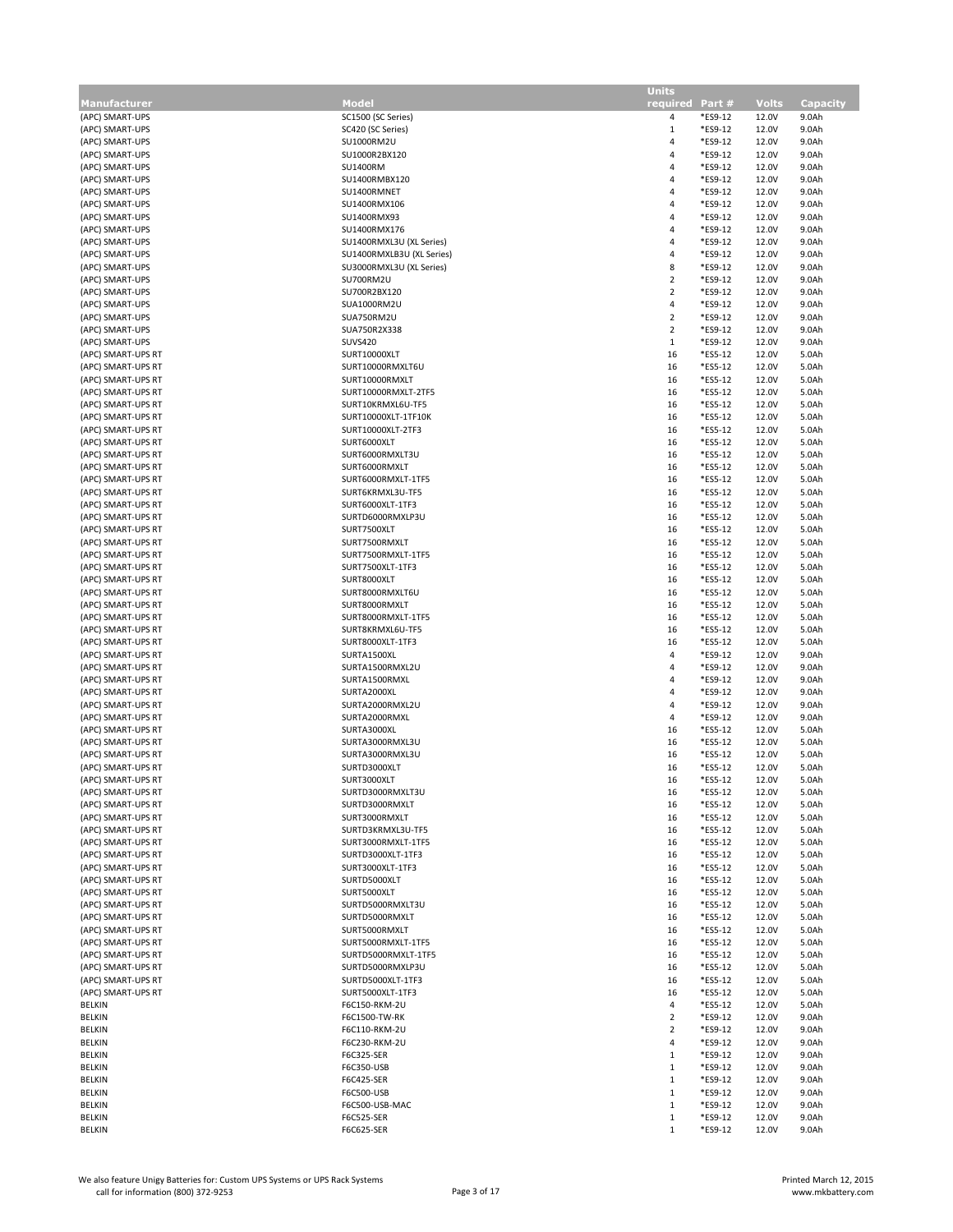| Manufacturer               | Model             | .<br>required           | Part#      | <b>Volts</b> | <b>Capacity</b> |
|----------------------------|-------------------|-------------------------|------------|--------------|-----------------|
|                            |                   |                         |            |              |                 |
| <b>BELKIN</b>              | F6C650-USB        | 1                       | *ES9-12    | 12.0V        | 9.0Ah           |
| <b>BELKIN</b>              | F6C127-BAT-ATT    | $\mathbf{1}$            | *ES9-12    | 12.0V        | 9.0Ah           |
| <b>BELKIN</b>              | F6H650-USB        | $\mathbf{1}$            | *ES9-12    | 12.0V        | 9.0Ah           |
| <b>BELKIN</b>              | F6H650-SER        | $\mathbf{1}$            | *ES9-12    | 12.0V        | 9.0Ah           |
| <b>BELKIN</b>              | F6C425            | $\mathbf{1}$            | *ES9-12    | 12.0V        | 9.0Ah           |
| <b>BELKIN</b>              | F6C525            | $\mathbf{1}$            | *ES9-12    | 12.0V        | 9.0Ah           |
| <b>BELKIN</b>              | F6C625            | $\mathbf{1}$            | *ES9-12    | 12.0V        | 9.0Ah           |
| <b>BELKIN</b>              | F6C350-SER-SB     | $\mathbf{1}$            | ES5.5-12RT | 12.0V        | 5.0Ah           |
| <b>BELKIN</b>              | F6C500-SER-SB     | $\mathbf{1}$            | ES5.5-12RT | 12.0V        | 5.0Ah           |
|                            |                   | $\mathbf{1}$            |            |              |                 |
| <b>BELKIN</b>              | F6C650-SER-SB     |                         | ES5.5-12RT | 12.0V        | 5.0Ah           |
| BELKIN                     | F6C550-AVR Rev. A | $\mathbf{1}$            | *ES9-12    | 12.0V        | 9.0Ah           |
| BELKIN                     | <b>F6C550-AVR</b> | $\mathbf{1}$            | *ES5-12    | 12.0V        | 5.0Ah           |
| <b>BELKIN</b>              | F6C750-AVR        | $\mathbf{1}$            | *ES5-12    | 12.0V        | 5.0Ah           |
| BELKIN                     | F6H375-USB        | $\mathbf{1}$            | *ES5-12    | 12.0V        | 5.0Ah           |
| <b>BELKIN</b>              | F6H550-USB        | $\mathbf{1}$            | *ES5-12    | 12.0V        | 5.0Ah           |
|                            |                   | $\mathbf{1}$            | *ES5-12    | 12.0V        |                 |
| BELKIN                     | F6H350-SER        |                         |            |              | 5.0Ah           |
| BELKIN                     | F6H350-USB        | $\mathbf{1}$            | *ES5-12    | 12.0V        | 5.0Ah           |
| <b>BELKIN</b>              | <b>F6H500-SER</b> | $\mathbf{1}$            | *ES5-12    | 12.0V        | 5.0Ah           |
| BELKIN                     | <b>F6H500-USN</b> | $\mathbf{1}$            | *ES5-12    | 12.0V        | 5.0Ah           |
| BELKIN                     | F6C900-UNV        | $\overline{2}$          | *ES5-12    | 12.0V        | 5.0Ah           |
| <b>BELKIN</b>              | F6C1000-TW-RK     | $\overline{2}$          | *ES5-12    | 12.0V        | 5.0Ah           |
| BELKIN                     | F6C1100-UNV       | $\overline{2}$          | *ES5-12    | 12.0V        | 5.0Ah           |
|                            |                   |                         |            |              |                 |
| BELKIN                     | F6C1200-UNV       | $\overline{2}$          | *ES5-12    | 12.0V        | 5.0Ah           |
| <b>BELKIN</b>              | F6C1250-TW-RK     | $\sqrt{2}$              | *ES5-12    | 12.0V        | 5.0Ah           |
| <b>CLARY</b>               | S1000             | $\overline{a}$          | *ES9-12    | 12.0V        | 9.0Ah           |
| CLARY                      | S1250             | 6                       | *ES9-12    | 12.0V        | 9.0Ah           |
| <b>CLARY</b>               | S1500             | 6                       | *ES9-12    | 12.0V        | 9.0Ah           |
| CONTEXT                    | <b>CNB300</b>     | $\mathbf{1}$            | *ES5-12    | 12.0V        | 5.0Ah           |
|                            |                   |                         |            |              |                 |
| CONTEXT                    | <b>CNB325</b>     | $\mathbf{1}$            | ES3-12     | 12.0V        | 3.0Ah           |
| CONTEXT                    | <b>CNB750</b>     | $\overline{2}$          | *ES9-12    | 12.0V        | 9.0Ah           |
| CONTEXT                    | <b>CNB950</b>     | $\mathbf{1}$            | *ES9-12    | 12.0V        | 9.0Ah           |
| <b>CYBER POWER SYSTEMS</b> | ABP36VRM2U        | 6                       | *ES9-12    | 12.0V        | 9.0Ah           |
| <b>CYBER POWER SYSTEMS</b> | OL2000RMXL2U      | 6                       | *ES9-12    | 12.0V        | 9.0Ah           |
| <b>CYBER POWER SYSTEMS</b> | BP48V45ART2U      | 8                       | *ES9-12    | 12.0V        | 9.0Ah           |
|                            | PR3000SWRM2U      | 8                       |            |              |                 |
| <b>CYBER POWER SYSTEMS</b> |                   |                         | *ES9-12    | 12.0V        | 9.0Ah           |
| <b>CYBER POWER SYSTEMS</b> | CP1285AVRLCD      | $\overline{2}$          | *ES9-12    | 12.0V        | 9.0Ah           |
| <b>CYBER POWER SYSTEMS</b> | CP1350AVRLCD      | $\overline{2}$          | *ES9-12    | 12.0V        | 9.0Ah           |
| <b>CYBER POWER SYSTEMS</b> | CP1500AVRLCD      | $\overline{2}$          | *ES9-12    | 12.0V        | 9.0Ah           |
| <b>CYBER POWER SYSTEMS</b> | CP585LCD          | $\mathbf{1}$            | *ES9-12    | 12.0V        | 9.0Ah           |
| <b>CYBER POWER SYSTEMS</b> | CP600LCD          | $\mathbf{1}$            | *ES9-12    | 12.0V        | 9.0Ah           |
|                            | CP685AVRLCD       |                         | *ES9-12    |              |                 |
| <b>CYBER POWER SYSTEMS</b> |                   | $\mathbf{1}$            |            | 12.0V        | 9.0Ah           |
| <b>CYBER POWER SYSTEMS</b> | CP685AVR          | $\mathbf{1}$            | *ES9-12    | 12.0V        | 9.0Ah           |
| <b>CYBER POWER SYSTEMS</b> | CP800AVR          | $1\,$                   | *ES9-12    | 12.0V        | 9.0Ah           |
| <b>CYBER POWER SYSTEMS</b> | CPS825AVR         | $\mathbf{1}$            | *ES9-12    | 12.0V        | 9.0Ah           |
| <b>CYBER POWER SYSTEMS</b> | CP1000AVRLCD      | $\mathbf{1}$            | *ES9-12    | 12.0V        | 9.0Ah           |
| <b>CYBER POWER SYSTEMS</b> | CP825AVRLCD       | $1\,$                   | *ES9-12    | 12.0V        | 9.0Ah           |
| <b>CYBER POWER SYSTEMS</b> | CP825LCD          | $\mathbf{1}$            | *ES9-12    | 12.0V        | 9.0Ah           |
|                            |                   |                         |            |              |                 |
| <b>CYBER POWER SYSTEMS</b> | CP850AVRLCD       | $\mathbf{1}$            | *ES9-12    | 12.0V        | 9.0Ah           |
| <b>CYBER POWER SYSTEMS</b> | <b>CP1200AVR</b>  | $\overline{2}$          | *ES9-12    | 12.0V        | 9.0Ah           |
| <b>CYBER POWER SYSTEMS</b> | CP1200AVR         | $\overline{2}$          | *ES9-12    | 12.0V        | 9.0Ah           |
| <b>CYBER POWER SYSTEMS</b> | CPS1500AVR        | $\overline{a}$          | *ES9-12    | 12.0V        | 9.0Ah           |
| <b>CYBER POWER SYSTEMS</b> | OP1500            | $\overline{a}$          | *ES9-12    | 12.0V        | 9.0Ah           |
| <b>CYBER POWER SYSTEMS</b> | CPS1500AVRHO      | $\overline{2}$          | *ES9-12    | 12.0V        | 9.0Ah           |
| <b>CYBER POWER SYSTEMS</b> | OP1250            | $\overline{2}$          | *ES9-12    | 12.0V        | 9.0Ah           |
|                            |                   |                         |            |              |                 |
| <b>CYBER POWER SYSTEMS</b> | CPS1250AVR        | $\overline{\mathbf{r}}$ | ES9-12*    | 12.0V        | 9.0Ah           |
| <b>CYBER POWER SYSTEMS</b> | CPS300SL          | 1                       | ES3-12     | 12.0V        | 3.0Ah           |
| <b>CYBER POWER SYSTEMS</b> | CPS320SL          | $\mathbf{1}$            | ES3-12     | 12.0V        | 3.0Ah           |
| <b>CYBER POWER SYSTEMS</b> | CPS325SL          | $\mathbf{1}$            | ES3-12     | 12.0V        | 3.0Ah           |
| <b>CYBER POWER SYSTEMS</b> | CP425G            | $\mathbf{1}$            | ES3-12     | 12.0V        | 3.0Ah           |
| <b>CYBER POWER SYSTEMS</b> | CPS375SL          | $\mathbf{1}$            | *ES5-12    | 12.0V        | 5.0Ah           |
| <b>CYBER POWER SYSTEMS</b> | CPS425SL          | $\mathbf{1}$            | *ES5-12    | 12.0V        | 5.0Ah           |
|                            |                   |                         |            |              |                 |
| <b>CYBER POWER SYSTEMS</b> | CP485SL           | $\mathbf{1}$            | *ES5-12    | 12.0V        | 5.0Ah           |
| <b>CYBER POWER SYSTEMS</b> | CP500HG           | $\mathbf{1}$            | *ES5-12    | 12.0V        | 5.0Ah           |
| <b>CYBER POWER SYSTEMS</b> | <b>UP425</b>      | $\mathbf{1}$            | *ES5-12    | 12.0V        | 5.0Ah           |
| <b>CYBER POWER SYSTEMS</b> | CPS500SL          | $\mathbf{1}$            | *ES9-12    | 12.0V        | 9.0Ah           |
| <b>CYBER POWER SYSTEMS</b> | CPS525SL          | $\mathbf{1}$            | *ES9-12    | 12.0V        | 9.0Ah           |
| <b>CYBER POWER SYSTEMS</b> | CP550SL           | $\mathbf{1}$            | *ES9-12    | 12.0V        | 9.0Ah           |
| <b>CYBER POWER SYSTEMS</b> |                   | $\mathbf{1}$            |            |              |                 |
|                            | CPS575SL          |                         | *ES9-12    | 12.0V        | 9.0Ah           |
| <b>CYBER POWER SYSTEMS</b> | CPS650SL          | 1                       | *ES9-12    | 12.0V        | 9.0Ah           |
| <b>CYBER POWER SYSTEMS</b> | UP625             | $\mathbf{1}$            | *ES9-12    | 12.0V        | 9.0Ah           |
| <b>CYBER POWER SYSTEMS</b> | CPS585AVR         | $\mathbf{1}$            | *ES9-12    | 12.0V        | 9.0Ah           |
| <b>CYBER POWER SYSTEMS</b> | CPS625AVR         | 1                       | *ES9-12    | 12.0V        | 9.0Ah           |
| <b>CYBER POWER SYSTEMS</b> | CPS700AVR         | $\mathbf{1}$            | *ES9-12    | 12.0V        | 9.0Ah           |
| <b>CYBER POWER SYSTEMS</b> | OP650             | 1                       | *ES9-12    | 12.0V        | 9.0Ah           |
|                            |                   |                         |            |              |                 |
| <b>CYBER POWER SYSTEMS</b> | CPS725SL          | $\mathbf{1}$            | *ES9-12    | 12.0V        | 9.0Ah           |
| <b>CYBER POWER SYSTEMS</b> | <b>UP825</b>      | $\mathbf{1}$            | *ES9-12    | 12.0V        | 9.0Ah           |
| <b>CYBER POWER SYSTEMS</b> | CPS900AVR         | $\overline{2}$          | *ES9-12    | 12.0V        | 9.0Ah           |
| <b>CYBER POWER SYSTEMS</b> | CPS1000AVR        | $\overline{2}$          | *ES9-12    | 12.0V        | 9.0Ah           |
| <b>CYBER POWER SYSTEMS</b> | CPS1100AVR        | $\overline{2}$          | *ES9-12    | 12.0V        | 9.0Ah           |
| <b>CYBER POWER SYSTEMS</b> | OP850             | $\overline{2}$          | *ES9-12    | 12.0V        | 9.0Ah           |
| <b>CYBER POWER SYSTEMS</b> | OL1000RMXL2U      | 3                       | *ES9-12    | 12.0V        | 9.0Ah           |
|                            |                   |                         |            |              |                 |
| <b>CYBER POWER SYSTEMS</b> | OL1500RMXL2U      | 3                       | *ES9-12    | 12.0V        | 9.0Ah           |

Units and the second contract of the second second second second second second second second second second second second second second second second second second second second second second second second second second sec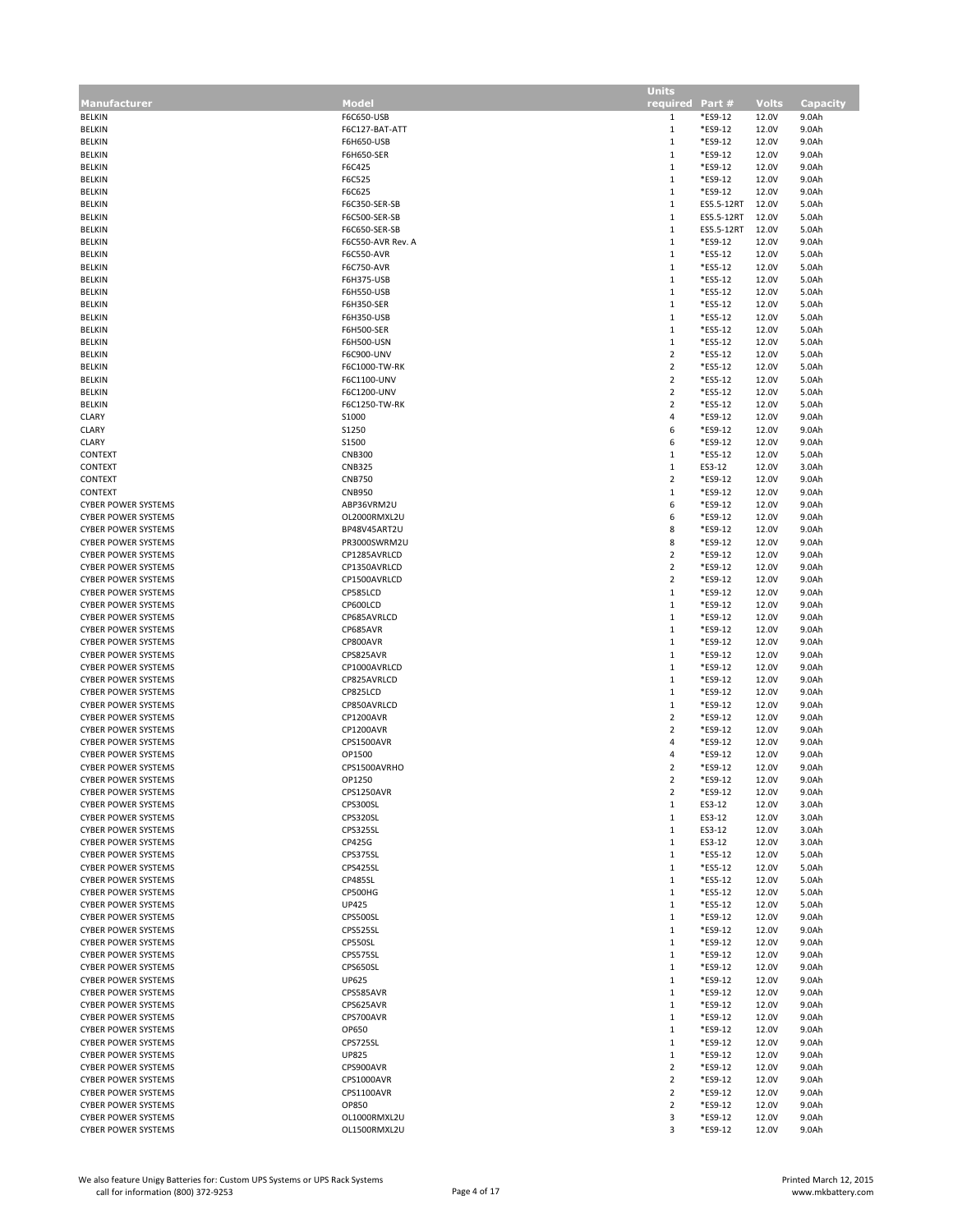|                                      |                    | <b>Units</b>    |            |              |          |
|--------------------------------------|--------------------|-----------------|------------|--------------|----------|
| Manufacturer                         | Model              | required Part # |            | <b>Volts</b> | Capacity |
| <b>CYBER POWER SYSTEMS</b>           | OR1500LCDRM2U      | 4               | *ES9-12    | 12.0V        | 9.0Ah    |
| <b>CYBER POWER SYSTEMS</b>           | <b>PP800SW</b>     | $\overline{2}$  | *ES9-12    | 12.0V        | 9.0Ah    |
| <b>CYBER POWER SYSTEMS</b>           | PR1000LCDRT2U      | 4               | *ES9-12    | 12.0V        | 9.0Ah    |
| <b>CYBER POWER SYSTEMS</b>           | PR1000LCDRTXL2U    | 4               | *ES9-12    | 12.0V        | 9.0Ah    |
| <b>CYBER POWER SYSTEMS</b>           | PP1500SWT4         | $\overline{4}$  | *ES9-12    | 12.0V        | 9.0Ah    |
| <b>CYBER POWER SYSTEMS</b>           | PR1500SWRM2U       | $\overline{4}$  | *ES9-12    | 12.0V        | 9.0Ah    |
|                                      |                    |                 |            |              |          |
| <b>CYBER POWER SYSTEMS</b>           | PR1500LCDRT2U      | 4               | *ES9-12    | 12.0V        | 9.0Ah    |
| <b>CYBER POWER SYSTEMS</b>           | UP1200             | $\overline{2}$  | *ES9-12    | 12.0V        | 9.0Ah    |
| DATA GENERAL                         | C4-775A            | $\overline{2}$  | *ES9-12    | 12.0V        | 9.0Ah    |
| DATA GENERAL                         | L600               | $\overline{2}$  | *ES9-12    | 12.0V        | 9.0Ah    |
| DATASHIELD                           | ST360              | $\mathbf{1}$    | *ES9-12    | 12.0V        | 9.0Ah    |
| DELL                                 | 10KWMRS (Rack 10K) | 24              | *ES9-12    | 12.0V        | 9.0Ah    |
| DELL                                 | 56WMSR (Rack 5600) | 18              | *ES9-12    | 12.0V        | 9.0Ah    |
| DELL                                 | DL2200RM3U         | 8               | *ES9-12    | 12.0V        | 9.0Ah    |
| DELL                                 | DL3000RM3U         | 8               | *ES9-12    | 12.0V        |          |
|                                      |                    |                 |            |              | 9.0Ah    |
| DELL                                 | DLA3000RMI3U       | 8               | *ES9-12    | 12.0V        | 9.0Ah    |
| DELL                                 | DL700              | $\overline{2}$  | *ES9-12    | 12.0V        | 9.0Ah    |
| DELL                                 | <b>DL7001</b>      | $\overline{2}$  | *ES9-12    | 12.0V        | 9.0Ah    |
| DELL                                 | DL700RMT5SU        | $\overline{2}$  | *ES9-12    | 12.0V        | 9.0Ah    |
| DELL                                 | <b>DLA750</b>      | $\overline{2}$  | *ES9-12    | 12.0V        | 9.0Ah    |
| DELL                                 | 500WST (Tower 500) | $\overline{2}$  | *ES9-12    | 12.0V        | 9.0Ah    |
| DELL                                 | DLA1500RM2U        | 4               | *ES9-12    | 12.0V        | 9.0Ah    |
|                                      | DLA1500RM2IU       | 4               | *ES9-12    |              |          |
| DELL                                 |                    |                 |            | 12.0V        | 9.0Ah    |
| <b>DITEK</b>                         | DRP16              | $\mathbf{1}$    | ES5.5-12RT | 12.0V        | 5.0Ah    |
| BEST POWER - AXXIUM - RACKMOUNT      | 0620-1000U         | 3               | *ES9-12    | 12.0V        | 9.0Ah    |
| BEST POWER - AXXIUM - RACKMOUNT      | 0620-1500U         | 4               | *ES9-12    | 12.0V        | 9.0Ah    |
| BEST POWER - BEST - 611              | B610-0700U         | $\overline{2}$  | *ES9-12    | 12.0V        | 9.0Ah    |
| BEST POWER - BEST - 612              | B610-1000U         | 3               | *ES9-12    | 12.0V        | 9.0Ah    |
|                                      |                    | 4               |            |              |          |
| BEST POWER - BEST - 613              | B610-1500U         |                 | *ES9-12    | 12.0V        | 9.0Ah    |
| BEST POWER - BEST - 614              | B610-2000U         | 8               | *ES9-12    | 12.0V        | 9.0Ah    |
| BEST POWER - BEST - 615              | B610-3000U         | 8               | *ES9-12    | 12.0V        | 9.0Ah    |
| <b>BEST POWER - FORTRESS</b>         | LI1050VA           | 4               | *ES9-12    | 12.0V        | 9.0Ah    |
| <b>BEST POWER - FORTRESS</b>         | <b>LI2250VA</b>    | 8               | ES12-6     | 6.0V         | 12.0Ah   |
| <b>BEST POWER - FORTRESS</b>         | <b>LI360VA</b>     | $\overline{2}$  | *ES5-12    | 12.0V        | 5.0Ah    |
| <b>BEST POWER - FORTRESS</b>         | <b>LI460VA</b>     | $\overline{2}$  | *ES5-12    | 12.0V        | 5.0Ah    |
|                                      |                    |                 |            |              |          |
| <b>BEST POWER - FORTRESS</b>         | <b>LI660VA</b>     | $\overline{2}$  | *ES9-12    | 12.0V        | 9.0Ah    |
| <b>BEST POWER - FORTRESS</b>         | <b>LI675VA</b>     | $\overline{2}$  | *ES9-12    | 12.0V        | 9.0Ah    |
| <b>BEST POWER - FORTRESS</b>         | <b>LI750VA</b>     | $\overline{2}$  | *ES9-12    | 12.0V        | 9.0Ah    |
| <b>BEST POWER - FORTRESS - II</b>    | LI1020VA           | $\overline{2}$  | *ES9-12    | 12.0V        | 9.0Ah    |
| <b>BEST POWER - FORTRESS - II</b>    | <b>LI520VA</b>     | $\overline{2}$  | *ES9-12    | 12.0V        | 9.0Ah    |
| <b>BEST POWER - FORTRESS - II</b>    | <b>LI720VA</b>     | $\overline{2}$  | *ES9-12    | 12.0V        | 9.0Ah    |
|                                      |                    |                 |            |              |          |
| <b>BEST POWER - FORTRESS - II</b>    | LI2250VA           | 8               | ES12-6     | 6.0V         | 12.0Ah   |
| BEST POWER - FORTRESS - RACKMOUNT    | LI1050VA           | 3               | *ES9-12    | 12.0V        | 9.0Ah    |
| BEST POWER - FORTRESS - RACKMOUNT    | LI1425VA           | 3               | *ES9-12    | 12.0V        | 9.0Ah    |
| BEST POWER - FORTRESS - RACKMOUNT    | LI1050VA           | 3               | *ES9-12    | 12.0V        | 9.0Ah    |
| BEST POWER - FORTRESS - RACKMOUNT    | LI1425VA           | 3               | *ES9-12    | 12.0V        | 9.0Ah    |
| BEST POWER - FORTRESS - RACKMOUNT    | LI1800VA           | 8               | ES12-6     | 6.0V         | 12.0Ah   |
|                                      |                    |                 |            |              |          |
| BEST POWER - FORTRESS - RACKMOUNT    | LI2250VA           | 8               | ES12-6     | 6.0V         | 12.0Ah   |
| BEST POWER - FORTRESS - RACKMOUNT    | LI1800VA           | 8               | ES12-6     | 6.0V         | 12.0Ah   |
| BEST POWER - FORTRESS - RACKMOUNT    | LI2250VA           | 8               | ES12-6     | 6.0V         | 12.0Ah   |
| BEST POWER - PATRIOT - PRO II        | 0325-0400U         | $\mathbf{1}$    | *ES9-12    | 12.0V        | 9.0Ah    |
| <b>BEST POWER - PATRIOT - PRO II</b> | 0325-0750U         | $\overline{2}$  | *ES9-12    | 12.0V        | 9.0Ah    |
| <b>BEST POWER - PATRIOT - PRO II</b> | 0325-1000U         | 3               | ES12-6     | 6.0V         | 12.0Ah   |
| <b>BEST POWER - PATRIOT - SMT</b>    | <b>SMT280</b>      | $\mathbf{1}$    | *ES9-12    | 12.0V        | 9.0Ah    |
|                                      |                    |                 |            |              |          |
| BEST POWER - PATRIOT - SMT           | <b>SMT420</b>      | $\mathbf{1}$    | *ES9-12    | 12.0V        | 9.0Ah    |
| <b>BEST POWER - PATRIOT - SPI</b>    | <b>SPI250</b>      | $\mathbf{1}$    | *ES9-12    | 12.0V        | 9.0Ah    |
| <b>BEST POWER - PATRIOT - SPI</b>    | SPI1400            | $\mathbf{1}$    | *ES9-12    | 12.0V        | 9.0Ah    |
| <b>BEST POWER - PATRIOT - SPI</b>    | SPI1450            | 1               | *ES9-12    | 12.0V        | 9.0Ah    |
| <b>BEST POWER - PATRIOT - SPS</b>    | SPS250             | $\mathbf{1}$    | *ES9-12    | 12.0V        | 9.0Ah    |
| <b>BEST POWER - PATRIOT - SPS</b>    | SPS300             | $\mathbf{1}$    | *ES9-12    | 12.0V        | 9.0Ah    |
| <b>BEST POWER - PATRIOT - SPS</b>    | SPS450             | $\mathbf{1}$    | *ES9-12    | 12.0V        | 9.0Ah    |
|                                      | SPS850             | $\overline{2}$  | *ES9-12    | 12.0V        |          |
| <b>BEST POWER - PATRIOT - SPS</b>    |                    |                 |            |              | 9.0Ah    |
| BEST POWER - UNITY - SINGLE PHASE    | UT3K               | 4               | ES33-12    | 12.0V        | 35.0Ah   |
| BEST POWER - UNITY - SINGLE PHASE    | UT4K               | 4               | ES33-12    | 12.0V        | 35.0Ah   |
| BEST POWER - UNITY - SINGLE PHASE    | UT5K               | 4               | ES33-12    | 12.0V        | 35.0Ah   |
| <b>DELTEC - PRA</b>                  | <b>PRA400</b>      | $\overline{2}$  | *ES9-12    | 12.0V        | 9.0Ah    |
| <b>DELTEC - PRA</b>                  | <b>PRA600</b>      | $\overline{2}$  | *ES9-12    | 12.0V        | 9.0Ah    |
| <b>DELTEC - PRM</b>                  | PRM1500            | $\overline{2}$  | *ES5-12    | 12.0V        | 5.0Ah    |
|                                      |                    |                 |            |              |          |
| <b>DELTEC - PRM</b>                  | <b>PRM450</b>      | $\mathbf{1}$    | *ES9-12    | 12.0V        | 9.0Ah    |
| <b>EATON 3106</b>                    | 3105 350           | $\mathbf{1}$    | *ES5-12    | 12.0V        | 5.0Ah    |
| <b>EATON 3107</b>                    | 3105 500           | $\mathbf{1}$    | *ES5-12    | 12.0V        | 5.0Ah    |
| <b>EATON 3108</b>                    | 3105 700           | $\mathbf{1}$    | *ES9-12    | 12.0V        | 9.0Ah    |
| <b>EATON 5116</b>                    | 5115 1400 (3/Unit) | 3               | *ES9-12    | 12.0V        | 9.0Ah    |
| <b>EATON 5117</b>                    | 5115 1400          | 3               | *ES9-12    | 12.0V        | 9.0Ah    |
|                                      |                    |                 |            |              |          |
| <b>EATON 5118</b>                    | 5115 500           | $\mathbf{1}$    | *ES9-12    | 12.0V        | 9.0Ah    |
| <b>EATON 5119</b>                    | 5115 750           | $\overline{2}$  | *ES9-12    | 12.0V        | 9.0Ah    |
| <b>EATON 5120</b>                    | 5115 1000          | $\overline{2}$  | *ES9-12    | 12.0V        | 9.0Ah    |
| <b>EATON 5126</b>                    | 5125 1000          | $\overline{2}$  | *ES9-12    | 12.0V        | 9.0Ah    |
| <b>EATON 5127</b>                    | 5125 1500          | 4               | *ES9-12    | 12.0V        | 9.0Ah    |
| <b>EATON 5125 RACKMOUNT</b>          | 5125 1000 RM       | 4               | *ES9-12    | 12.0V        | 9.0Ah    |
|                                      |                    |                 |            |              |          |
| EATON 5125 RACKMOUNT                 | 5125 1500 RM       | 4               | *ES9-12    | 12.0V        | 9.0Ah    |
| POWERWARE                            | PW3105 700         | 1               | *ES9-12    | 12.0V        | 9.0Ah    |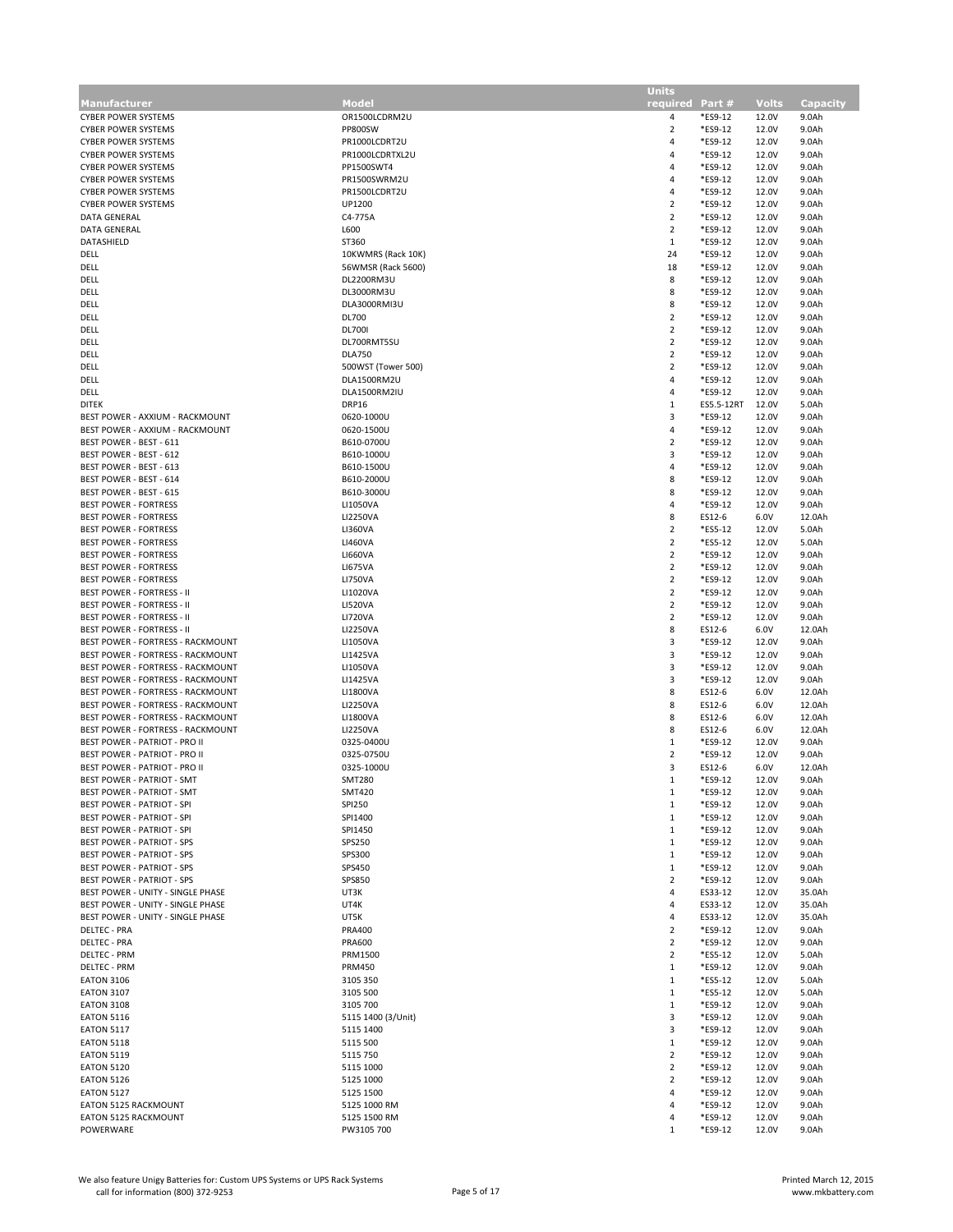|               |              | <b>Units</b>     |            |              |                 |
|---------------|--------------|------------------|------------|--------------|-----------------|
| Manufacturer  | <b>Model</b> | required Part #  |            | <b>Volts</b> | <b>Capacity</b> |
| POWERWARE     | PW3110 425   | $\mathbf{1}$     | *ES9-12    | 12.0V        | 9.0Ah           |
| POWERWARE     | PW3110 550   | $\mathbf{1}$     | *ES9-12    | 12.0V        | 9.0Ah           |
| POWERWARE     | PW3110 700   | $\mathbf{1}$     | *ES9-12    | 12.0V        | 9.0Ah           |
| POWERWARE     | PW3115 300   | $\,1\,$          | *ES9-12    | 12.0V        | 9.0Ah           |
|               |              |                  |            |              |                 |
| POWERWARE     | PW3115 420   | $\overline{2}$   | *ES9-12    | 12.0V        | 9.0Ah           |
| POWERWARE     | PW5105 450   | $\mathbf{1}$     | *ES9-12    | 12.0V        | 9.0Ah           |
| POWERWARE     | PW5110750    | $\,1\,$          | *ES9-12    | 12.0V        | 9.0Ah           |
| POWERWARE     | PW5110 1000  | $\overline{2}$   | *ES9-12    | 12.0V        | 9.0Ah           |
| POWERWARE     | PW5110 1500  | $\sqrt{2}$       | *ES9-12    | 12.0V        | 9.0Ah           |
| POWERWARE     | PW5119 1000  | 4                | *ES9-12    | 12.0V        | 9.0Ah           |
| POWERWARE     | PW9120 1000  | 3                | *ES9-12    | 12.0V        | 9.0Ah           |
|               |              |                  |            |              |                 |
| POWERWARE     | PW9120 1500  | 4                | *ES9-12    | 12.0V        | 9.0Ah           |
| POWERWARE     | PW9120 2000  | 4                | *ES9-12    | 12.0V        | 9.0Ah           |
| POWERWARE     | PW9125 1250  | 4                | *ES9-12    | 12.0V        | 9.0Ah           |
| POWERWARE     | PW9125 1500  | 4                | *ES9-12    | 12.0V        | 9.0Ah           |
| POWERWARE     | PW9125 2000  | 4                | *ES9-12    | 12.0V        | 9.0Ah           |
| POWERWARE     | PW9120 3000  | 8                | *ES9-12    | 12.0V        | 9.0Ah           |
|               |              |                  |            |              |                 |
| POWERWARE     | PW9120 700   | $\mathbf 2$      | *ES9-12    | 12.0V        | 9.0Ah           |
| POWERWARE     | PW9125 3000  | 6                | *ES9-12    | 12.0V        | 9.0Ah           |
| POWERWARE     | PW9125 700   | $\overline{2}$   | *ES9-12    | 12.0V        | 9.0Ah           |
| POWERWARE     | PW9125 1000  | $\mathbf 2$      | *ES9-12    | 12.0V        | 9.0Ah           |
| <b>FALCON</b> | SG1.5K-1T    | 6                | *ES9-12    | 12.0V        | 9.0Ah           |
| <b>FALCON</b> | SG2K-1T      | 6                | *ES9-12    | 12.0V        | 9.0Ah           |
|               |              |                  |            |              |                 |
| <b>FALCON</b> | SG2K-2T-HW   | 6                | *ES9-12    | 12.0V        | 9.0Ah           |
| <b>FALCON</b> | SG2K-2T      | 6                | *ES9-12    | 12.0V        | 9.0Ah           |
| <b>FALCON</b> | SG2K-1T-HW   | 6                | *ES9-12    | 12.0V        | 9.0Ah           |
| <b>FALCON</b> | SG2KRM-2TU   | 6                | *ES9-12    | 12.0V        | 9.0Ah           |
| <b>FALCON</b> | SG2KRM-1TU   | 6                | *ES9-12    | 12.0V        | 9.0Ah           |
| <b>FALCON</b> |              | 6                |            |              |                 |
|               | SG2K-X2T     |                  | *ES9-12    | 12.0V        | 9.0Ah           |
| <b>FALCON</b> | SG2K-X1T     | 6                | *ES9-12    | 12.0V        | 9.0Ah           |
| <b>FALCON</b> | SG3K-1TX     | 8                | *ES9-12    | 12.0V        | 9.0Ah           |
| <b>FALCON</b> | SG3K-1T-HW   | 8                | *ES9-12    | 12.0V        | 9.0Ah           |
| <b>FALCON</b> | SG3K-1T      | 8                | *ES9-12    | 12.0V        | 9.0Ah           |
| <b>FALCON</b> | SG2K-2TXI    | 8                | *ES9-12    | 12.0V        | 9.0Ah           |
| <b>FALCON</b> | SG2K-2TX     | 8                | *ES9-12    | 12.0V        | 9.0Ah           |
|               |              |                  |            |              |                 |
| <b>FALCON</b> | SG3K-2T      | 8                | *ES9-12    | 12.0V        | 9.0Ah           |
| <b>FALCON</b> | SG3K-2T-HW   | 8                | *ES9-12    | 12.0V        | 9.0Ah           |
| <b>FALCON</b> | SG3K-X1T     | 8                | *ES9-12    | 12.0V        | 9.0Ah           |
| <b>FALCON</b> | SG3KRM-1TU   | 8                | *ES9-12    | 12.0V        | 9.0Ah           |
| <b>FALCON</b> | SG3KRM-2TU   | 8                | *ES9-12    | 12.0V        | 9.0Ah           |
|               | SG3K-2TX     | 8                | *ES9-12    |              | 9.0Ah           |
| <b>FALCON</b> |              |                  |            | 12.0V        |                 |
| <b>FALCON</b> | SG3K-2TXI    | 8                | *ES9-12    | 12.0V        | 9.0Ah           |
| <b>FALCON</b> | SG800-1T     | $\mathbf{1}$     | *ES9-12    | 12.0V        | 9.0Ah           |
| <b>FALCON</b> | SG1K-1T      | $\mathbf{1}$     | *ES9-12    | 12.0V        | 9.0Ah           |
| <b>FALCON</b> | SG1K-2T      | $\mathbf{1}$     | *ES9-12    | 12.0V        | 9.0Ah           |
| <b>FALCON</b> | SG1KRM-1TU   | $\mathbf{1}$     | *ES9-12    | 12.0V        | 9.0Ah           |
| <b>FALCON</b> | SG1KRM-2TU   | $\mathbf{1}$     | *ES9-12    | 12.0V        | 9.0Ah           |
|               |              |                  |            |              |                 |
| <b>FALCON</b> | SSG1.5K-1T   | 4                | *ES9-12    | 12.0V        | 9.0Ah           |
| <b>FALCON</b> | SSG1.5K-2T   | 4                | *ES9-12    | 12.0V        | 9.0Ah           |
| <b>FALCON</b> | SSG1.5KRM-1  | 4                | *ES9-12    | 12.0V        | 9.0Ah           |
| <b>FALCON</b> | SSG1.5KRM-2  | 4                | *ES9-12    | 12.0V        | 9.0Ah           |
| <b>FALCON</b> | SSG2.2K-1T   | 8                | *ES9-12    | 12.0V        | 9.0Ah           |
| <b>FALCON</b> | SSG2.2K-2T   | 8                | *ES9-12    | 12.0V        | 9.0Ah           |
| <b>FALCON</b> | SG2K-1TX     | 8                | *ES9-12    | 12.0V        | 9.0Ah           |
|               |              |                  |            |              |                 |
| FALCON        | SG3K-X2T     | 8                | *ES9-12    | 12.0V        | 9.0Ah           |
| <b>FALCON</b> | SSG2.2KRM-1  | 8                | *ES9-12    | 12.0V        | 9.0Ah           |
| <b>FALCON</b> | SSG2.2KRM-2  | 8                | *ES9-12    | 12.0V        | 9.0Ah           |
| FALCON        | SSG3K-1T     | 8                | *ES9-12    | 12.0V        | 9.0Ah           |
| <b>FALCON</b> | SSG3K-2T     | 8                | *ES9-12    | 12.0V        | 9.0Ah           |
| <b>FALCON</b> | SG3K-2TX     | 8                | *ES9-12    | 12.0V        | 9.0Ah           |
| <b>FALCON</b> | SG3K-2TXI    | 8                | *ES9-12    | 12.0V        | 9.0Ah           |
|               |              | 8                |            |              |                 |
| <b>FALCON</b> | SSG3KRM-1    |                  | *ES9-12    | 12.0V        | 9.0Ah           |
| FALCON        | SSG3KRM-2    | 8                | *ES9-12    | 12.0V        | 9.0Ah           |
| <b>FENTON</b> | 1200VA       | $\overline{2}$   | *ES9-12    | 12.0V        | 9.0Ah           |
| <b>FENTON</b> | 1500VA       | $\overline{2}$   | *ES9-12    | 12.0V        | 9.0Ah           |
| <b>FENTON</b> | S1000        | $\overline{2}$   | *ES9-12    | 12.0V        | 9.0Ah           |
| <b>FENTON</b> | 600VA        | $\mathbf{1}$     | *ES9-12    | 12.0V        | 9.0Ah           |
|               | 800VA        | $\mathbf{1}$     | *ES9-12    |              | 9.0Ah           |
| <b>FENTON</b> |              |                  |            | 12.0V        |                 |
| <b>FENTON</b> | L425         | $\mathbf{1}$     | *ES9-12    | 12.0V        | 9.0Ah           |
| <b>FENTON</b> | M2000        | 6                | *ES9-12    | 12.0V        | 9.0Ah           |
| <b>FENTON</b> | M2000R       | $\boldsymbol{6}$ | *ES9-12    | 12.0V        | 9.0Ah           |
| <b>FENTON</b> | ME901        | 3                | *ES9-12    | 12.0V        | 9.0Ah           |
| <b>FENTON</b> | M1000        | $\mathbf{3}$     | *ES9-12    | 12.0V        | 9.0Ah           |
| <b>FENTON</b> | M1000R       | 3                | *ES9-12    | 12.0V        | 9.0Ah           |
|               |              |                  |            |              |                 |
| <b>FENTON</b> | S1500        | 3                | *ES9-12    | 12.0V        | 9.0Ah           |
| <b>FENTON</b> | ME902        | 8                | *ES9-12    | 12.0V        | 9.0Ah           |
| <b>FENTON</b> | ME903        | 8                | *ES9-12    | 12.0V        | 9.0Ah           |
| <b>FENTON</b> | M3000        | 8                | *ES9-12    | 12.0V        | 9.0Ah           |
| <b>FENTON</b> | M3000R       | 8                | *ES9-12    | 12.0V        | 9.0Ah           |
| <b>FENTON</b> | S2000        | 4                | *ES9-12    | 12.0V        | 9.0Ah           |
|               |              |                  |            |              |                 |
| <b>FENTON</b> | S300A        | $\mathbf{1}$     | ES5.5-12RT | 12.0V        | 5.0Ah           |
| <b>FENTON</b> | <b>S450A</b> | $1\,$            | ES5.5-12RT | 12.0V        | 5.0Ah           |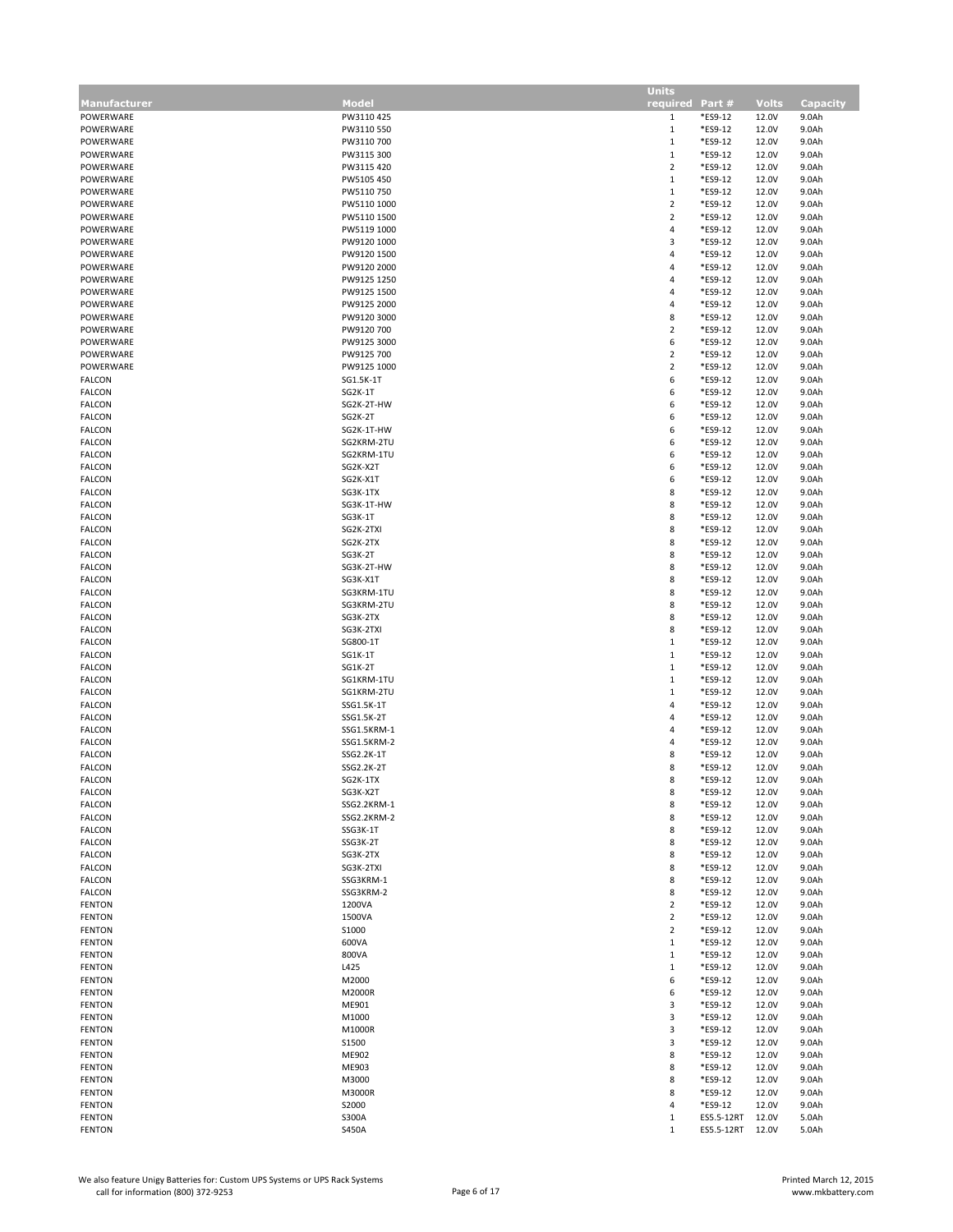|                                  |                                                        | <b>Units</b>    |           |              |                 |
|----------------------------------|--------------------------------------------------------|-----------------|-----------|--------------|-----------------|
| <b>Manufacturer</b>              | Model                                                  | required Part # |           | <b>Volts</b> | <b>Capacity</b> |
| HEWLETT PACKARD (COMPAQ)         | L1000                                                  | 4               | *ES9-12   | 12.0V        | 9.0Ah           |
| HEWLETT PACKARD (COMPAQ)         | L1250                                                  | $\overline{4}$  | *ES9-12   | 12.0V        | 9.0Ah           |
| HEWLETT PACKARD (COMPAQ)         | R1500                                                  | 4               | *ES9-12   | 12.0V        | 9.0Ah           |
| HEWLETT PACKARD (COMPAQ)         | T1500XR                                                | $\overline{4}$  | *ES9-12   | 12.0V        | 9.0Ah           |
| HEWLETT PACKARD (COMPAQ)         | L2100                                                  | 8               | *ES9-12   | 12.0V        | 9.0Ah           |
|                                  |                                                        |                 |           |              |                 |
| HEWLETT PACKARD (COMPAQ)         | L600                                                   | $\overline{2}$  | *ES9-12   | 12.0V        | 9.0Ah           |
| HEWLETT PACKARD (COMPAQ)         | L900                                                   | $\overline{2}$  | *ES9-12   | 12.0V        | 9.0Ah           |
| HEWLETT PACKARD (COMPAQ)         | R3000XR                                                | 10              | ES5-12 T2 | 12.0V        | 5.0Ah           |
| HEWLETT PACKARD (COMPAQ)         | T1500                                                  | 3               | *ES9-12   | 12.0V        | 9.0Ah           |
| HEWLETT PACKARD (COMPAQ)         | T2000                                                  | 8               | ES12-6    | 6.0V         | 12.0Ah          |
| <b>IBM</b>                       | <b>NP700</b>                                           | $\overline{2}$  | ES12-6    | 6.0V         | 12.0Ah          |
| <b>IBM</b>                       | <b>NP700i</b>                                          | $\overline{2}$  | ES12-6    | 6.0V         | 12.0Ah          |
| <b>IBM</b>                       | OP700i                                                 | $\overline{2}$  | ES12-6    | 6.0V         | 12.0Ah          |
|                                  |                                                        |                 |           |              |                 |
| <b>IBM</b>                       | OP500                                                  | $\mathbf{1}$    | *ES9-12   | 12.0V        | 9.0Ah           |
| <b>IBM</b>                       | OP500AVR                                               | $\mathbf{1}$    | *ES9-12   | 12.0V        | 9.0Ah           |
| <b>IBM</b>                       | OP500AVRi                                              | $\mathbf{1}$    | *ES9-12   | 12.0V        | 9.0Ah           |
| <b>IBM</b>                       | OP500i                                                 | $\mathbf{1}$    | *ES9-12   | 12.0V        | 9.0Ah           |
| <b>IBM</b>                       | OP700                                                  | $\overline{2}$  | ES12-6    | 6.0V         | 12.0Ah          |
| <b>IBM</b>                       | OP700AVR                                               | $\overline{2}$  | ES12-6    | 6.0V         | 12.0Ah          |
| <b>IBM</b>                       | OP700AVRi                                              | $\overline{2}$  | ES12-6    | 6.0V         | 12.0Ah          |
|                                  |                                                        | $\,1\,$         | *ES9-12   |              |                 |
| <b>IBM</b>                       | OP700                                                  |                 |           | 12.0V        | 9.0Ah           |
| <b>IBM</b>                       | OP700i                                                 | $\mathbf{1}$    | *ES9-12   | 12.0V        | 9.0Ah           |
| <b>IBM</b>                       | OP700AVR                                               | $\mathbf{1}$    | *ES9-12   | 12.0V        | 9.0Ah           |
| <b>IBM</b>                       | OP700AVRi                                              | $\,1\,$         | *ES9-12   | 12.0V        | 9.0Ah           |
| INTELLIPOWER - COMMERCIAL        | IHT1500RM-C-1.05kw-DiAC-Isol-5060-120v-4BFB-3U24       | 4               | *ES9-12   | 12.0V        | 9.0Ah           |
| INTELLIPOWER - COMMERCIAL        | IHT1500RM-C-1.05kw-DiAC-Isol-5060-120v-4BHS-3U20       | 4               | *ES9-12   | 12.0V        | 9.0Ah           |
| INTELLIPOWER - COMMERCIAL        | IHT3000RM-C-2.1kw-120v-5060-120v-6BFB-3U20             | 6               | *ES9-12   | 12.0V        | 9.0Ah           |
| INTELLIPOWER - COMMERCIAL        | IQ1100RM-C-0.74kw-120v-50-60Hz-120v-3BFB-2U18          | 3               | *ES9-12   | 12.0V        | 9.0Ah           |
|                                  |                                                        |                 |           |              |                 |
| INTELLIPOWER - COMMERCIAL        | IQ1100RM-C-0.74kw-120v-50-60Hz-120v-4BFB-2U18          | $\overline{4}$  | *ES9-12   | 12.0V        | 9.0Ah           |
| INTELLIPOWER - COMMERCIAL        | IQ1500RM-C-1.05kw-120v-50-60Hz-120v-4BFB-2U21          | $\overline{4}$  | *ES9-12   | 12.0V        | 9.0Ah           |
| INTELLIPOWER - COMMERCIAL        | IQ1500RM-C-1.05kw-120v-50-60Hz-120v-4BFB-3U20          | 4               | *ES9-12   | 12.0V        | 9.0Ah           |
| INTELLIPOWER - COMMERCIAL        | IQ1500RM-C-1.05kw-120v-FC60-120v-4BHS-2U21             | $\overline{4}$  | *ES9-12   | 12.0V        | 9.0Ah           |
| INTELLIPOWER - COMMERCIAL        | IQ1500RM-C-1.05kw-DiAC-Isol-5060-120v-4BFB-3U20        | $\overline{4}$  | *ES9-12   | 12.0V        | 9.0Ah           |
| INTELLIPOWER - COMMERCIAL        | IQ3000RM-C-2.1kw-120v-50/60Hz-120v-10BFB-3U22.2        | $\overline{7}$  | *ES9-12   | 12.0V        | 9.0Ah           |
|                                  |                                                        | $\overline{7}$  |           |              |                 |
| INTELLIPOWER - COMMERCIAL        | IQ3000RM-C-2.1kw-120v-5060-120v-7BFB-3U20              |                 | *ES9-12   | 12.0V        | 9.0Ah           |
| INTELLIPOWER - COMMERCIAL        | IQ3000RM-C-2.1kw-120v-FC60-120v-6BFB-2U24              | 6               | *ES9-12   | 12.0V        | 9.0Ah           |
| INTELLIPOWER - COMMERCIAL        | IQ3000RM-C-2.1kw-120v-FC60-120v-7BHS-2U26              | $\overline{7}$  | *ES9-12   | 12.0V        | 9.0Ah           |
| INTELLIPOWER - COMMERCIAL        | IQ3000RM-C-2.1kw-120v-FC60-120v-7BHS-2U26              | $\overline{7}$  | *ES9-12   | 12.0V        | 9.0Ah           |
| INTELLIPOWER - COMMERCIAL        | IQ3000RM-C-2.1kw-DiAC-Isol-FC60-120v-6BFB-3U24         | 6               | *ES9-12   | 12.0V        | 9.0Ah           |
| INTELLIPOWER - COMMERCIAL        | IQ3000RM-C-2.1kw-DiAC-Isol-FC60-120v-7BFB-3U24         | $\overline{7}$  | *ES9-12   | 12.0V        | 9.0Ah           |
| INTELLIPOWER - COMMERCIAL        | IQ3000RM-C-2.1kw-DiAC-Isol-FC60-120v-7BHS-3U24         | $\overline{7}$  | *ES9-12   | 12.0V        | 9.0Ah           |
|                                  |                                                        |                 |           |              |                 |
| INTELLIPOWER - COMMERCIAL        | IQ650RM-C-0.45kw-120v-120v-2BFB-2U18                   | $\overline{2}$  | *ES9-12   | 12.0V        | 9.0Ah           |
| INTELLIPOWER - COMMERCIAL        | IQ800RM-C-0.56kw-120v-120v-2BFB-2U18                   | $\overline{2}$  | *ES9-12   | 12.0V        | 9.0Ah           |
| INTELLIPOWER - COMMERCIAL        | IQ800RM-C-0.56kw-120v-5060-120v-3BFB-2U18              | 3               | *ES9-12   | 12.0V        | 9.0Ah           |
| INTELLIPOWER - INDUSTRIAL        | IHT1100RM-I-0.74kw-DiAC-Isol-FC60-120v-3BFB-2U18       | 3               | *ES9-12   | 12.0V        | 9.0Ah           |
| INTELLIPOWER - INDUSTRIAL        | IHT1100RM-I-0.74kw-DiAC-Isol-FC60-120v-3BHS-2U18       | 3               | *ES9-12   | 12.0V        | 9.0Ah           |
| INTELLIPOWER - INDUSTRIAL        | IHT1100RM-I-0.74kw-DiAC-Isol-FC60-120v-4BHS-2U21       | $\overline{4}$  | *ES9-12   | 12.0V        | 9.0Ah           |
| INTELLIPOWER - INDUSTRIAL        | IHT1100RM-I-740kw-120v-Isol-50-60Hz-120v-3BFB-2U18     | 3               | *ES9-12   | 12.0V        | 9.0Ah           |
| INTELLIPOWER - INDUSTRIAL        | IHT1100RM-I-740kw-120v-Isol-FC60-120v-4BFB-2U24        | 4               | *ES9-12   | 12.0V        | 9.0Ah           |
|                                  |                                                        |                 |           |              |                 |
| INTELLIPOWER - INDUSTRIAL        | IHT1100RM-I-745kw-120v-50-60Hz-120v-3BFB-2U18          | 3               | *ES9-12   | 12.0V        | 9.0Ah           |
| <b>INTELLIPOWER - INDUSTRIAL</b> | IHT1100RM-I-74kw-120v-50-60Hz-120v-4BFB-2U21           | $\overline{4}$  | *ES9-12   | 12.0V        | 9.0Ah           |
| INTELLIPOWER - INDUSTRIAL        | IHT1100RM-M-.74kw-DiAC-Isol-FC60-120v-4BFB-2U21        | $\overline{4}$  | *ES9-12   | 12.0V        | 9.0Ah           |
| INTELLIPOWER - INDUSTRIAL        | IHT1500RM-I-1.05kw-120v-5060-120v-4BFB-2U21            | $\overline{4}$  | *ES9-12   | 12.0V        | 9.0Ah           |
| INTELLIPOWER - INDUSTRIAL        | IHT1500RM-I-1.05kw-120v-5060-120v-4BFB-3U20            | 4               | *ES9-12   | 12.0V        | 9.0Ah           |
| INTELLIPOWER - INDUSTRIAL        | IHT1500RM-I-1.05kw-120v-5060-120v-4BHS-2U21            | 4               | *ES9-12   | 12.0V        | 9.0Ah           |
| INTELLIPOWER - INDUSTRIAL        | IHT1500RM-I-1.05kw-120v-Isol-FC60-120v-4BFB-3U20       | 4               | *ES9-12   | 12.0V        | 9.0Ah           |
| INTELLIPOWER - INDUSTRIAL        | IHT1500RM-I-1.05kw-120v-Isol-FC60-120v-4BHS-3U20       | 4               | *ES9-12   | 12.0V        | 9.0Ah           |
| INTELLIPOWER - INDUSTRIAL        | IHT2000RM-I-2kw-DiAC-Non.Isol-50/60-120/240v-5BFB-3U24 | 6               | *ES9-12   | 12.0V        |                 |
|                                  |                                                        |                 | *ES9-12   |              | 9.0Ah           |
| INTELLIPOWER - INDUSTRIAL        | IHT2000RM-I-2kw-DiAC-Non.Isol-50/60-240v-5BFB-3U24     | 6               |           | 12.0V        | 9.0Ah           |
| INTELLIPOWER - INDUSTRIAL        | IHT3000RM-I-2.1kw-120v-5060-120v-6BFB-2U24             | 6               | *ES9-12   | 12.0V        | 9.0Ah           |
| INTELLIPOWER - INDUSTRIAL        | IHT3000RM-I-2.1kw-120v-5060-120v-7BFB-2U26             | $\overline{7}$  | *ES9-12   | 12.0V        | 9.0Ah           |
| INTELLIPOWER - INDUSTRIAL        | IHT3000RM-I-2.1kw-120v-5060-120v-7BFB-3U20             | $\overline{7}$  | *ES9-12   | 12.0V        | 9.0Ah           |
| INTELLIPOWER - INDUSTRIAL        | IHT3000RM-I-2.1kw-120v-FC60-120v-7BFB-3U20             | $\overline{7}$  | *ES9-12   | 12.0V        | 9.0Ah           |
| INTELLIPOWER - INDUSTRIAL        | IHT3000RM-I-2.1kw-120v-Isol-FC60-120v-6BFB-3U24        | 6               | *ES9-12   | 12.0V        | 9.0Ah           |
| INTELLIPOWER - INDUSTRIAL        | IHT3000RM-I-2.1kw-120v-Isol-FC60-120v-7BHS-3U24        | $\overline{7}$  | *ES9-12   | 12.0V        | 9.0Ah           |
| INTELLIPOWER - INDUSTRIAL        | IHT3000RM-I-2.1kw-DiAC-Isol-FC60-120v-6BFB-3U24        | 6               | *ES9-12   | 12.0V        | 9.0Ah           |
|                                  |                                                        |                 |           |              |                 |
| INTELLIPOWER - INDUSTRIAL        | IHT3000RM-I-2.1kw-DiAC-Isol-FC60-120v-7BFB-3U24        | $\overline{7}$  | *ES9-12   | 12.0V        | 9.0Ah           |
| INTELLIPOWER - INDUSTRIAL        | IHT3000RM-I-2.1kw-DiAC-Isol-FC60-120v-7BHS-3U24        | $\overline{7}$  | *ES9-12   | 12.0V        | 9.0Ah           |
| INTELLIPOWER - INDUSTRIAL        | IHT500RM-I-.35kw-DiAC-Isol-FC60-120v-2BFB-2U18         | $\overline{2}$  | *ES9-12   | 12.0V        | 9.0Ah           |
| INTELLIPOWER - INDUSTRIAL        | IHT500RM-I-.35kw-DiAC-Isol-FC60-120v-2BHS-2U18         | $\overline{2}$  | *ES9-12   | 12.0V        | 9.0Ah           |
| INTELLIPOWER - INDUSTRIAL        | IHT650RM-I-.45kw-DiAC-Isol-FC60-120v-2BFB-2U18         | $\overline{2}$  | *ES9-12   | 12.0V        | 9.0Ah           |
| INTELLIPOWER - INDUSTRIAL        | IHT650RM-I-.45kw-DiAC-Isol-FC60-120v-2BHS-2U18         | $\overline{2}$  | *ES9-12   | 12.0V        | 9.0Ah           |
| INTELLIPOWER - INDUSTRIAL        | IHT650RM-I-0.45kw-120v-5060-120v-2BFB-2U18             | $\overline{2}$  | *ES9-12   | 12.0V        | 9.0Ah           |
| INTELLIPOWER - INDUSTRIAL        | IHT650RM-I-0.45kw-120v-Isol-120v-2BFB-2U18             | $\overline{2}$  | *ES9-12   | 12.0V        | 9.0Ah           |
|                                  |                                                        |                 |           |              |                 |
| INTELLIPOWER - INDUSTRIAL        | IHT800RM-I-.56kw-DiAC-Isol-FC60-120v-2BFB-2U18         | $\overline{2}$  | *ES9-12   | 12.0V        | 9.0Ah           |
| INTELLIPOWER - INDUSTRIAL        | IHT800RM-I-.56kw-DiAC-Isol-FC60-120v-2BHS-2U18         | $\overline{2}$  | *ES9-12   | 12.0V        | 9.0Ah           |
| INTELLIPOWER - INDUSTRIAL        | IHT800RM-I-0.56kw-120v-5060-120v-2BFB-2U18             | $\overline{2}$  | *ES9-12   | 12.0V        | 9.0Ah           |
| INTELLIPOWER - INDUSTRIAL        | IHT800RM-I-0.56kw-120v-5060-120v-3BFB-2U18             | $\overline{2}$  | *ES9-12   | 12.0V        | 9.0Ah           |
| INTELLIPOWER - INDUSTRIAL        | IHT800RM-I-0.56kw-120v-Isol-120v-2BFB-2U18             | $\overline{2}$  | *ES9-12   | 12.0V        | 9.0Ah           |
| INTELLIPOWER - INDUSTRIAL        | IHT800RM-I-0.56kw-120v-Isol-FC60-120v-3BFB-2U18        | 3               | *ES9-12   | 12.0V        | 9.0Ah           |
| INTELLIPOWER - INDUSTRIAL        | IQ1100RM-Di-Isol-FC60-PFC-XR-3U16.75                   | 3               | *ES9-12   | 12.0V        | 9.0Ah           |
| LIEBERT (EMERSON)                | GX1000RT-120                                           | 4               | *ES9-12   | 12.0V        | 9.0Ah           |
|                                  |                                                        |                 |           |              |                 |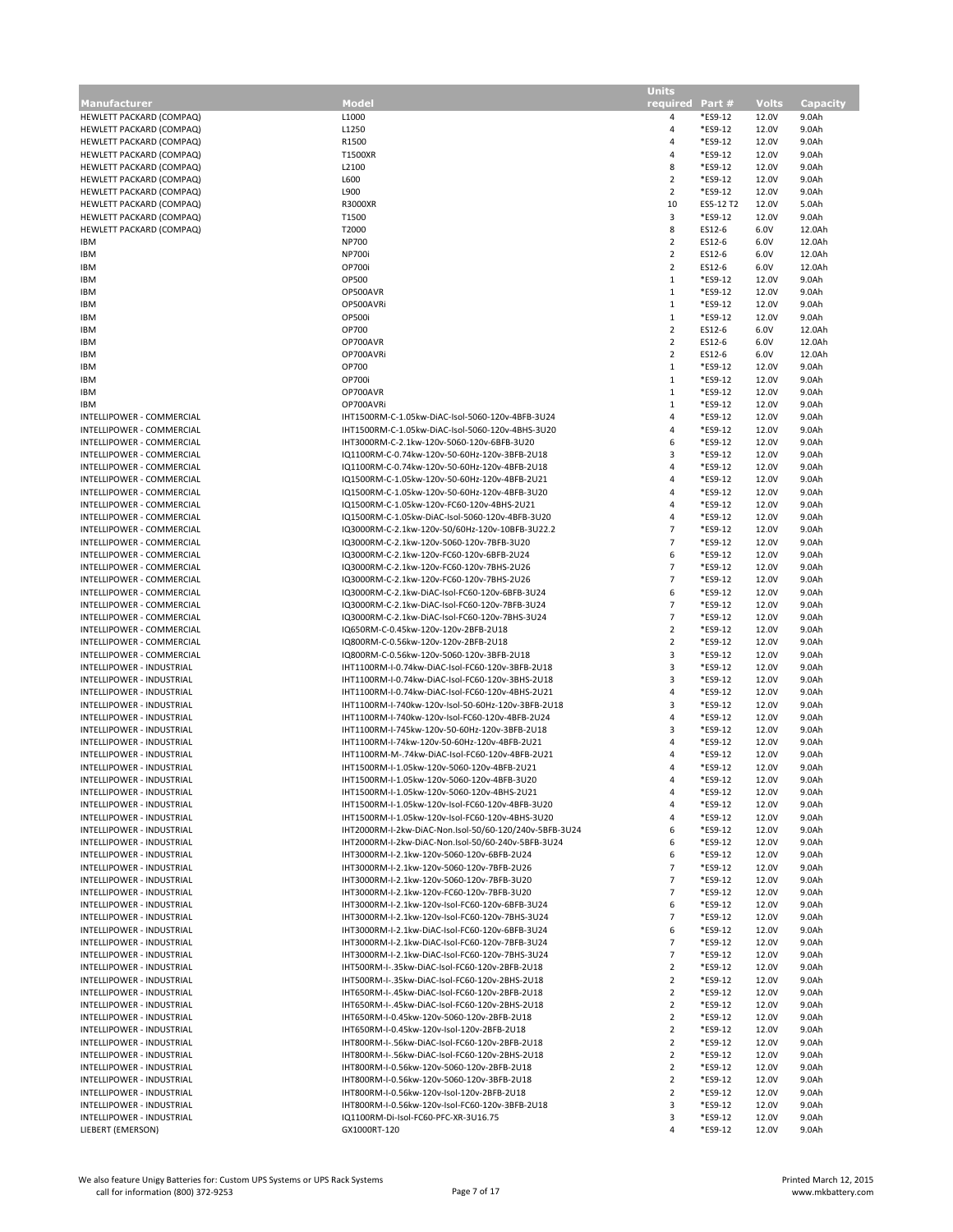|                                        |                              | <b>Units</b>            |         |                |                 |
|----------------------------------------|------------------------------|-------------------------|---------|----------------|-----------------|
| <b>Manufacturer</b>                    | <b>Model</b>                 | required Part #         |         | <b>Volts</b>   | <b>Capacity</b> |
| LIEBERT (EMERSON)                      | GX1500RT-120                 | 6                       | *ES9-12 | 12.0V          | 9.0Ah           |
| LIEBERT (EMERSON)                      | GXT1000MT-120                | 3                       | *ES9-12 | 12.0V          | 9.0Ah           |
| LIEBERT (EMERSON)                      | GXT1000RT-120                | 3                       | *ES9-12 | 12.0V          | 9.0Ah           |
| LIEBERT (EMERSON)                      | GXT1000RTE-120               | 6                       | *ES9-12 | 12.0V          | 9.0Ah           |
| LIEBERT (EMERSON)                      | GXT2-2000RT120               | 4                       | *ES9-12 | 12.0V          | 9.0Ah           |
| LIEBERT (EMERSON)                      | GXT2-3000RT120               | 6                       | *ES9-12 | 12.0V          | 9.0Ah           |
| LIEBERT (EMERSON)                      | GXT2-500RT120                | 4                       | *ES9-12 | 12.0V          | 9.0Ah           |
| LIEBERT (EMERSON)                      | GXT2-700RT120                | 4                       | *ES9-12 | 12.0V          | 9.0Ah           |
| LIEBERT (EMERSON)                      | GXT2-1000RT120               | 4                       | *ES9-12 | 12.0V          | 9.0Ah           |
| LIEBERT (EMERSON)                      | GXT2-1500RT120               | 4                       | *ES9-12 | 12.0V          | 9.0Ah           |
| LIEBERT (EMERSON)                      | GXT1500RT-120                | 4                       | *ES9-12 | 12.0V          | 9.0Ah           |
| LIEBERT (EMERSON)                      | GXT2000RT-120                | 8                       | *ES9-12 | 12.0V          | 9.0Ah           |
| LIEBERT (EMERSON)                      | GX2100RT-120                 | 8                       | *ES9-12 | 12.0V          | 9.0Ah           |
| LIEBERT (EMERSON)                      | GXT3000RT-120                | 8                       | *ES9-12 | 12.0V          | 9.0Ah           |
| LIEBERT (EMERSON)                      | GXT700MT-120                 | 2                       | *ES9-12 | 12.0V          | 9.0Ah           |
| LIEBERT (EMERSON)                      | PA500-120U                   | $\mathbf{1}$            | *ES9-12 | 12.0V          | 9.0Ah           |
| LIEBERT (EMERSON)                      | PS1000MT-120                 | 3                       | *ES9-12 | 12.0V          | 9.0Ah           |
| LIEBERT (EMERSON)                      | PS1000RM-120                 | 3                       | *ES9-12 | 12.0V          | 9.0Ah           |
| LIEBERT (EMERSON)                      | PS1000RT3-120                | 3                       | *ES9-12 | 12.0V          | 9.0Ah           |
| LIEBERT (EMERSON)                      | PS1000RT3-120W               | 3                       | *ES9-12 | 12.0V          | 9.0Ah           |
| LIEBERT (EMERSON)                      | PS1000RT2-120                | 4                       | *ES9-12 | 12.0V          | 9.0Ah           |
| LIEBERT (EMERSON)                      | PS1000RT3-120XR              | 4                       | *ES9-12 | 12.0V          | 9.0Ah           |
| LIEBERT (EMERSON)                      | PS1000RT3-120XRW             | 4                       | *ES9-12 | 12.0V          | 9.0Ah           |
| LIEBERT (EMERSON)                      | PS1400MT-120                 | 4                       | *ES9-12 | 12.0V          | 9.0Ah           |
| LIEBERT (EMERSON)                      | PS1400RM-120                 | 4                       | *ES9-12 | 12.0V          | 9.0Ah           |
| LIEBERT (EMERSON)                      | PS1440RT2-120                | 4                       | *ES9-12 | 12.0V          | 9.0Ah           |
| LIEBERT (EMERSON)                      | PS1500RT3-120                | 3                       | *ES9-12 | 12.0V          | 9.0Ah           |
| LIEBERT (EMERSON)                      | PS1500RT3-120W               | 3                       | *ES9-12 | 12.0V          | 9.0Ah           |
| LIEBERT (EMERSON)                      | PS1500RT3-120XR              | 4                       | *ES9-12 | 12.0V          | 9.0Ah           |
| LIEBERT (EMERSON)                      | PS1500RT3-120XRW             | 4                       | *ES9-12 | 12.0V          | 9.0Ah           |
| LIEBERT (EMERSON)                      | PS1920RT2-120                | 6                       | *ES9-12 | 12.0V          | 9.0Ah           |
| LIEBERT (EMERSON)                      | PS2200RT2-120                | 6                       | *ES9-12 | 12.0V          | 9.0Ah           |
| LIEBERT (EMERSON)                      | PS2200RT3-120                | 6                       | *ES9-12 | 12.0V          | 9.0Ah           |
| LIEBERT (EMERSON)                      | PS2200RT3-120W               | 6                       | *ES9-12 | 12.0V          | 9.0Ah           |
| LIEBERT (EMERSON)                      | PS2200RT3-120XR              | 8                       | *ES9-12 | 12.0V          | 9.0Ah           |
| LIEBERT (EMERSON)                      | PS2200RT3-120XRW             | 8                       | *ES9-12 | 12.0V          | 9.0Ah           |
| LIEBERT (EMERSON)                      | PS3000RT2-120                | 6                       | *ES9-12 | 12.0V          | 9.0Ah           |
| LIEBERT (EMERSON)                      | PS3000RT3-120                | 6                       | *ES9-12 | 12.0V          | 9.0Ah           |
| LIEBERT (EMERSON)                      | PS3000RT3-120W               | 6                       | *ES9-12 | 12.0V          | 9.0Ah           |
| LIEBERT (EMERSON)                      | PS3000RT3-120XR              | 8                       | *ES9-12 | 12.0V          | 9.0Ah           |
|                                        |                              | 8                       | *ES9-12 | 12.0V          |                 |
| LIEBERT (EMERSON)<br>LIEBERT (EMERSON) | PS3000RT3-120XRW<br>PS400-60 | $\,1\,$                 | *ES9-12 | 12.0V          | 9.0Ah<br>9.0Ah  |
|                                        |                              | $\mathbf{1}$            | *ES9-12 | 12.0V          |                 |
| LIEBERT (EMERSON)                      | PS400-60S                    | $\mathbf 2$             | *ES9-12 |                | 9.0Ah           |
| LIEBERT (EMERSON)<br>LIEBERT (EMERSON) | PS600-60                     | $\overline{2}$          | *ES9-12 | 12.0V<br>12.0V | 9.0Ah           |
|                                        | PS600-60S                    |                         |         |                | 9.0Ah           |
| LIEBERT (EMERSON)                      | PS700MT-120                  | 2<br>$\mathbf 2$        | *ES9-12 | 12.0V          | 9.0Ah           |
| LIEBERT (EMERSON)                      | PS700RM-120                  |                         | *ES9-12 | 12.0V          | 9.0Ah           |
| LIEBERT (EMERSON)                      | PSA1000MT-120                | $\overline{2}$          | *ES9-12 | 12.0V          | 9.0Ah           |
| LIEBERT (EMERSON)                      | PSA350-120                   | $\mathbf{1}$            | *ES9-12 | 12.0V          | 9.0Ah           |
| LIEBERT (EMERSON)                      | PSA350MT-120                 | $\,1\,$                 | *ES9-12 | 12.0V          | 9.0Ah           |
| LIEBERT (EMERSON)                      | PSA470-120                   | 1                       | *ES9-12 | 12.0V          | 9.0Ah           |
| LIEBERT (EMERSON)                      | PSA700-120                   | 1                       | *ES9-12 | 12.0V          | 9.0Ah           |
| LIEBERT (EMERSON)                      | PSA500MT-120                 | 1                       | *ES9-12 | 12.0V          | 9.0Ah           |
| LIEBERT (EMERSON)                      | PSA650MT-120                 | 1                       | *ES9-12 | 12.0V          | 9.0Ah           |
| LIEBERT (EMERSON)                      | PSA500MT3-120U               | 1                       | *ES9-12 | 12.0V          | 9.0Ah           |
| LIEBERT (EMERSON)                      | PSA650MT3-120U               | 1                       | *ES9-12 | 12.0V          | 9.0Ah           |
| LIEBERT (EMERSON)                      | PSP350MT-120                 | 1                       | *ES9-12 | 12.0V          | 9.0Ah           |
| LIEBERT (EMERSON)                      | PSP500MT-120                 | 1                       | *ES9-12 | 12.0V          | 9.0Ah           |
| LIEBERT (EMERSON)                      | PSP500-115                   | $\mathbf{1}$            | *ES9-12 | 12.0V          | 9.0Ah           |
| LIEBERT (EMERSON)                      | PSP500MT3-120U               | $\mathbf{1}$            | *ES9-12 | 12.0V          | 9.0Ah           |
| LIEBERT (EMERSON)                      | PSP650MT-120                 | $\mathbf{1}$            | *ES9-12 | 12.0V          | 9.0Ah           |
| LIEBERT (EMERSON)                      | UD1400                       | $\mathbf{1}$            | ES12-6  | 6.0V           | 12.0Ah          |
| LIEBERT (EMERSON)                      | <b>UD1400R</b>               | $\mathbf{1}$            | ES12-6  | 6.0V           | 12.0Ah          |
| LIEBERT (EMERSON)                      | <b>UD600</b>                 | $\overline{2}$          | *ES9-12 | 12.0V          | 9.0Ah           |
| LIEBERT (EMERSON)                      | <b>UD600R</b>                | $\overline{\mathbf{c}}$ | *ES9-12 | 12.0V          | 9.0Ah           |
| MASTERGUARD                            | A1000T                       | 3                       | *ES9-12 | 12.0V          | 9.0Ah           |
| MERICH                                 | 350                          | $\overline{2}$          | *ES9-12 | 12.0V          | 9.0Ah           |
| <b>MERICH</b>                          | 400                          | $\overline{2}$          | *ES9-12 | 12.0V          | 9.0Ah           |
| <b>MERICH</b>                          | <b>UPS400</b>                | $\overline{2}$          | *ES9-12 | 12.0V          | 9.0Ah           |
| MERICH                                 | 850C                         | 4                       | *ES9-12 | 12.0V          | 9.0Ah           |
| MERICH                                 | M1200                        | 6                       | *ES9-12 | 12.0V          | 9.0Ah           |
| MGE                                    | EL7                          | $\overline{2}$          | *ES9-12 | 12.0V          | 9.0Ah           |
| MGE                                    | ES7                          | 2                       | *ES9-12 | 12.0V          | 9.0Ah           |
| MGE                                    | ESV8                         | $\overline{2}$          | *ES9-12 | 12.0V          | 9.0Ah           |
| MGE                                    | ES8+                         | $\mathbf 2$             | *ES9-12 | 12.0V          | 9.0Ah           |
| MGE                                    | ESV8+                        | $\overline{\mathbf{c}}$ | *ES9-12 | 12.0V          | 9.0Ah           |
| MGE                                    | ES11+                        | 3                       | *ES9-12 | 12.0V          | 9.0Ah           |
| MGE                                    | ESV11+                       | 3                       | *ES9-12 | 12.0V          | 9.0Ah           |
| MGE                                    | Evolution 1500               | 3                       | *ES9-12 | 12.0V          | 9.0Ah           |
| MGE                                    | EX10                         | 3                       | *ES9-12 | 12.0V          | 9.0Ah           |
| MGE                                    | ESV14+                       | 4                       | *ES9-12 | 12.0V          | 9.0Ah           |
| MGE                                    | ESV13                        | 4                       | *ES9-12 | 12.0V          | 9.0Ah           |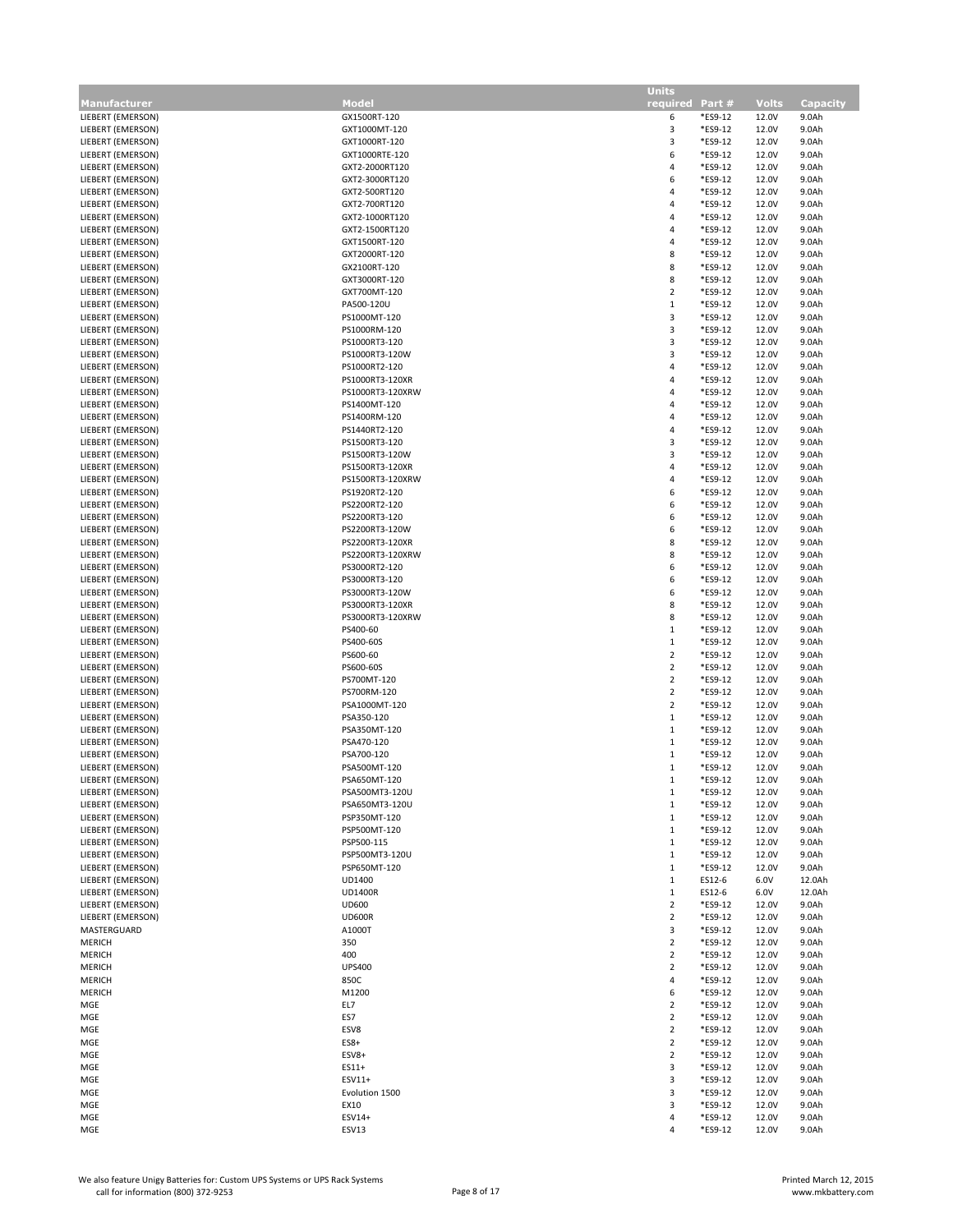|                                                                  |                            | <b>Units</b>                 |                       |                |                 |
|------------------------------------------------------------------|----------------------------|------------------------------|-----------------------|----------------|-----------------|
| <b>Manufacturer</b>                                              | Model                      | required Part #              |                       | <b>Volts</b>   | <b>Capacity</b> |
| MGE                                                              | EX15                       | 4                            | *ES9-12               | 12.0V          | 9.0Ah           |
| MGE                                                              | ESV22                      | 4                            | *ES9-12               | 12.0V          | 9.0Ah           |
| MGE                                                              | EX20                       | 8                            | *ES9-12               | 12.0V          | 9.0Ah           |
| MGE                                                              | EX30                       | 8                            | *ES9-12               | 12.0V          | 9.0Ah           |
| MGE<br>MINUTEMAN (PARA SYSTEMS, INC.)                            | EX7<br>A2000               | $\overline{2}$<br>6          | *ES9-12<br>*ES12-6 T2 | 12.0V<br>6.0V  | 9.0Ah<br>12.0Ah |
| MINUTEMAN (PARA SYSTEMS, INC.)                                   | A300                       | $\mathbf{1}$                 | *ES9-12               | 12.0V          | 9.0Ah           |
| MINUTEMAN (PARA SYSTEMS, INC.)                                   | A300/2                     | $\mathbf{1}$                 | *ES9-12               | 12.0V          | 9.0Ah           |
| MINUTEMAN (PARA SYSTEMS, INC.)                                   | A300L                      | $\mathbf{1}$                 | *ES9-12               | 12.0V          | 9.0Ah           |
| MINUTEMAN (PARA SYSTEMS, INC.)                                   | A425                       | $\mathbf{1}$                 | *ES9-12               | 12.0V          | 9.0Ah           |
| MINUTEMAN (PARA SYSTEMS, INC.)                                   | A425/2                     | $\,1\,$                      | *ES9-12               | 12.0V          | 9.0Ah           |
| MINUTEMAN (PARA SYSTEMS, INC.)                                   | A500                       | $\overline{2}$               | ES12-6                | 6.0V           | 12.0Ah          |
| MINUTEMAN (PARA SYSTEMS, INC.)                                   | A500/2                     | $\overline{2}$               | ES12-6                | 6.0V           | 12.0Ah          |
| MINUTEMAN (PARA SYSTEMS, INC.)                                   | A750                       | $\sqrt{2}$<br>$\overline{2}$ | *ES9-12<br>*ES9-12    | 12.0V          | 9.0Ah           |
| MINUTEMAN (PARA SYSTEMS, INC.)<br>MINUTEMAN (PARA SYSTEMS, INC.) | A750/2<br>A900             | 4                            | ES12-6                | 12.0V<br>6.0V  | 9.0Ah<br>12.0Ah |
| MINUTEMAN (PARA SYSTEMS, INC.)                                   | A900/2                     | 4                            | ES12-6                | 6.0V           | 12.0Ah          |
| MINUTEMAN (PARA SYSTEMS, INC.)                                   | A1250                      | 4                            | ES12-6                | 6.0V           | 12.0Ah          |
| MINUTEMAN (PARA SYSTEMS, INC.)                                   | A1250/2                    | 4                            | ES12-6                | 6.0V           | 12.0Ah          |
| MINUTEMAN (PARA SYSTEMS, INC.)                                   | BP24V10                    | 4                            | ES12-6                | 6.0V           | 12.0Ah          |
| MINUTEMAN (PARA SYSTEMS, INC.)                                   | MM500                      | 4                            | ES12-6                | 6.0V           | 12.0Ah          |
| MINUTEMAN (PARA SYSTEMS, INC.)                                   | BP24V20                    | 8                            | ES12-6                | 6.0V           | 12.0Ah          |
| MINUTEMAN (PARA SYSTEMS, INC.)                                   | BP48V10                    | 8                            | ES12-6                | 6.0V           | 12.0Ah          |
| MINUTEMAN (PARA SYSTEMS, INC.)<br>MINUTEMAN (PARA SYSTEMS, INC.) | BP48V13<br>CP500           | 8<br>$\overline{2}$          | *ES9-12<br>*ES9-12    | 12.0V<br>12.0V | 9.0Ah<br>9.0Ah  |
| MINUTEMAN (PARA SYSTEMS, INC.)                                   | CP500+                     | $\overline{2}$               | *ES9-12               | 12.0V          | 9.0Ah           |
| MINUTEMAN (PARA SYSTEMS, INC.)                                   | CP500/2                    | $\overline{2}$               | *ES9-12               | 12.0V          | 9.0Ah           |
| MINUTEMAN (PARA SYSTEMS, INC.)                                   | CPE1000                    | 3                            | *ES9-12               | 12.0V          | 9.0Ah           |
| MINUTEMAN (PARA SYSTEMS, INC.)                                   | CPE1000RM                  | 3                            | *ES9-12               | 12.0V          | 9.0Ah           |
| MINUTEMAN (PARA SYSTEMS, INC.)                                   | CPE2000                    | 6                            | *ES9-12               | 12.0V          | 9.0Ah           |
| MINUTEMAN (PARA SYSTEMS, INC.)                                   | CPE2000RM                  | 6                            | *ES9-12               | 12.0V          | 9.0Ah           |
| MINUTEMAN (PARA SYSTEMS, INC.)                                   | CPE3000, CPE3000RM         | 8                            | *ES9-12               | 12.0V          | 9.0Ah           |
| MINUTEMAN (PARA SYSTEMS, INC.)                                   | CPE3000, CPE3000RM         | 8                            | *ES9-12               | 12.0V          | 9.0Ah           |
| MINUTEMAN (PARA SYSTEMS, INC.)<br>MINUTEMAN (PARA SYSTEMS, INC.) | CPEBP1000<br>CPEBP1000RM   | 9<br>6                       | *ES9-12<br>*ES9-12    | 12.0V<br>12.0V | 9.0Ah<br>9.0Ah  |
| MINUTEMAN (PARA SYSTEMS, INC.)                                   | E1500                      | 4                            | *ES9-12               | 12.0V          | 9.0Ah           |
| MINUTEMAN (PARA SYSTEMS, INC.)                                   | E1500I                     | 4                            | *ES9-12               | 12.0V          | 9.0Ah           |
| MINUTEMAN (PARA SYSTEMS, INC.)                                   | EBP1                       | 4                            | *ES9-12               | 12.0V          | 9.0Ah           |
| MINUTEMAN (PARA SYSTEMS, INC.)                                   | E2000RM2U                  | 6                            | *ES9-12               | 12.0V          | 9.0Ah           |
| MINUTEMAN (PARA SYSTEMS, INC.)                                   | E3000RM2U                  | 6                            | *ES9-12               | 12.0V          | 9.0Ah           |
| MINUTEMAN (PARA SYSTEMS, INC.)                                   | E3000RMT2U                 | 6                            | *ES9-12               | 12.0V          | 9.0Ah           |
| MINUTEMAN (PARA SYSTEMS, INC.)                                   | EBP36XL                    | 6                            | *ES9-12               | 12.0V          | 9.0Ah           |
| MINUTEMAN (PARA SYSTEMS, INC.)<br>MINUTEMAN (PARA SYSTEMS, INC.) | EBP72XL<br>E500            | 6<br>$\sqrt{2}$              | *ES9-12<br>*ES5-12    | 12.0V<br>12.0V | 9.0Ah<br>5.0Ah  |
| MINUTEMAN (PARA SYSTEMS, INC.)                                   | E500I                      | $\overline{2}$               | *ES5-12               | 12.0V          | 5.0Ah           |
| MINUTEMAN (PARA SYSTEMS, INC.)                                   | E750                       | $\overline{2}$               | *ES9-12               | 12.0V          | 9.0Ah           |
| MINUTEMAN (PARA SYSTEMS, INC.)                                   | E750I                      | $\overline{2}$               | *ES9-12               | 12.0V          | 9.0Ah           |
| MINUTEMAN (PARA SYSTEMS, INC.)                                   | E750RM2U                   | 3                            | *ES9-12               | 12.0V          | 9.0Ah           |
| MINUTEMAN (PARA SYSTEMS, INC.)                                   | E1000RM2U                  | 3                            | *ES9-12               | 12.0V          | 9.0Ah           |
| MINUTEMAN (PARA SYSTEMS, INC.)                                   | E1500RM2U                  | $\mathsf 3$                  | *ES9-12               | 12.0V          | 9.0Ah           |
| MINUTEMAN (PARA SYSTEMS, INC.)                                   | E1500RMT2U                 | 3                            | *ES9-12               | 12.0V          | 9.0Ah           |
| MINUTEMAN (PARA SYSTEMS, INC.)<br>MINUTEMAN (PARA SYSTEMS, INC.) | EBP3<br>ED1000RM2U         | 8<br>$\overline{2}$          | *ES9-12<br>*ES9-12    | 12.0V<br>12.0V | 9.0Ah<br>9.0Ah  |
| MINUTEMAN (PARA SYSTEMS, INC.)                                   | ED1000RMT2U                | $\overline{\mathbf{r}}$      | *ES9-12               | 12.0V          | 9.0Ah           |
| MINUTEMAN (PARA SYSTEMS, INC.)                                   | ED1500RM2U                 | 4                            | *ES9-12               | 12.0V          | 9.0Ah           |
| MINUTEMAN (PARA SYSTEMS, INC.)                                   | ED1500RMT2U                | 4                            | *ES9-12               | 12.0V          | 9.0Ah           |
| MINUTEMAN (PARA SYSTEMS, INC.)                                   | ED2000RM2U                 | 4                            | *ES9-12               | 12.0V          | 9.0Ah           |
| MINUTEMAN (PARA SYSTEMS, INC.)                                   | ED2000RMT2U                | 4                            | *ES9-12               | 12.0V          | 9.0Ah           |
| MINUTEMAN (PARA SYSTEMS, INC.)                                   | EDBP24XL                   | 4                            | *ES9-12               | 12.0V          | 9.0Ah           |
| MINUTEMAN (PARA SYSTEMS, INC.)                                   | ED3000RM2U<br>ED3000RMT2U  | 6<br>6                       | *ES9-12<br>*ES9-12    | 12.0V<br>12.0V | 9.0Ah<br>9.0Ah  |
| MINUTEMAN (PARA SYSTEMS, INC.)<br>MINUTEMAN (PARA SYSTEMS, INC.) | EDBP48XL                   | 8                            | *ES9-12               | 12.0V          | 9.0Ah           |
| MINUTEMAN (PARA SYSTEMS, INC.)                                   | EDBP72XL                   | 6                            | *ES9-12               | 12.0V          | 9.0Ah           |
| MINUTEMAN (PARA SYSTEMS, INC.)                                   | <b>EN750</b>               | $\mathbf{1}$                 | *ES9-12               | 12.0V          | 9.0Ah           |
| MINUTEMAN (PARA SYSTEMS, INC.)                                   | <b>EN900</b>               | $\mathbf{1}$                 | *ES9-12               | 12.0V          | 9.0Ah           |
| MINUTEMAN (PARA SYSTEMS, INC.)                                   | ETR1000                    | $\overline{2}$               | *ES9-12               | 12.0V          | 9.0Ah           |
| MINUTEMAN (PARA SYSTEMS, INC.)                                   | ETR1500                    | $\overline{2}$               | *ES9-12               | 12.0V          | 9.0Ah           |
| MINUTEMAN (PARA SYSTEMS, INC.)                                   | ETR1500P15                 | $\overline{2}$               | *ES9-12               | 12.0V          | 9.0Ah           |
| MINUTEMAN (PARA SYSTEMS, INC.)                                   | ETR700                     | $\mathbf{1}$                 | *ES9-12               | 12.0V          | 9.0Ah           |
| MINUTEMAN (PARA SYSTEMS, INC.)<br>MINUTEMAN (PARA SYSTEMS, INC.) | ETR700P15<br><b>MBK320</b> | $\mathbf{1}$<br>$\mathbf{1}$ | *ES9-12<br>*ES9-12    | 12.0V<br>12.0V | 9.0Ah<br>9.0Ah  |
| MINUTEMAN (PARA SYSTEMS, INC.)                                   | <b>MBK320I</b>             | $\mathbf{1}$                 | *ES9-12               | 12.0V          | 9.0Ah           |
| MINUTEMAN (PARA SYSTEMS, INC.)                                   | <b>MBK520</b>              | $1\,$                        | *ES9-12               | 12.0V          | 9.0Ah           |
| MINUTEMAN (PARA SYSTEMS, INC.)                                   | <b>MBK520I</b>             | $\mathbf{1}$                 | *ES9-12               | 12.0V          | 9.0Ah           |
| MINUTEMAN (PARA SYSTEMS, INC.)                                   | MBK550E                    | $\mathbf{1}$                 | *ES9-12               | 12.0V          | 9.0Ah           |
| MINUTEMAN (PARA SYSTEMS, INC.)                                   | MBK750E                    | $\overline{2}$               | *ES9-12               | 12.0V          | 9.0Ah           |
| MINUTEMAN (PARA SYSTEMS, INC.)                                   | MCP1000                    | $\overline{a}$               | *ES9-12               | 12.0V          | 9.0Ah           |
| MINUTEMAN (PARA SYSTEMS, INC.)                                   | MCP1000I                   | 4                            | *ES9-12               | 12.0V          | 9.0Ah           |
| MINUTEMAN (PARA SYSTEMS, INC.)                                   | <b>MCP1000E</b>            | 3                            | *ES9-12               | 12.0V          | 9.0Ah           |
| MINUTEMAN (PARA SYSTEMS, INC.)                                   | <b>MCP1000IE</b>           | 3                            | *ES9-12               | 12.0V          | 9.0Ah           |
| MINUTEMAN (PARA SYSTEMS, INC.)                                   | MCP1000IRME                | 3                            | *ES9-12               | 12.0V          | 9.0Ah           |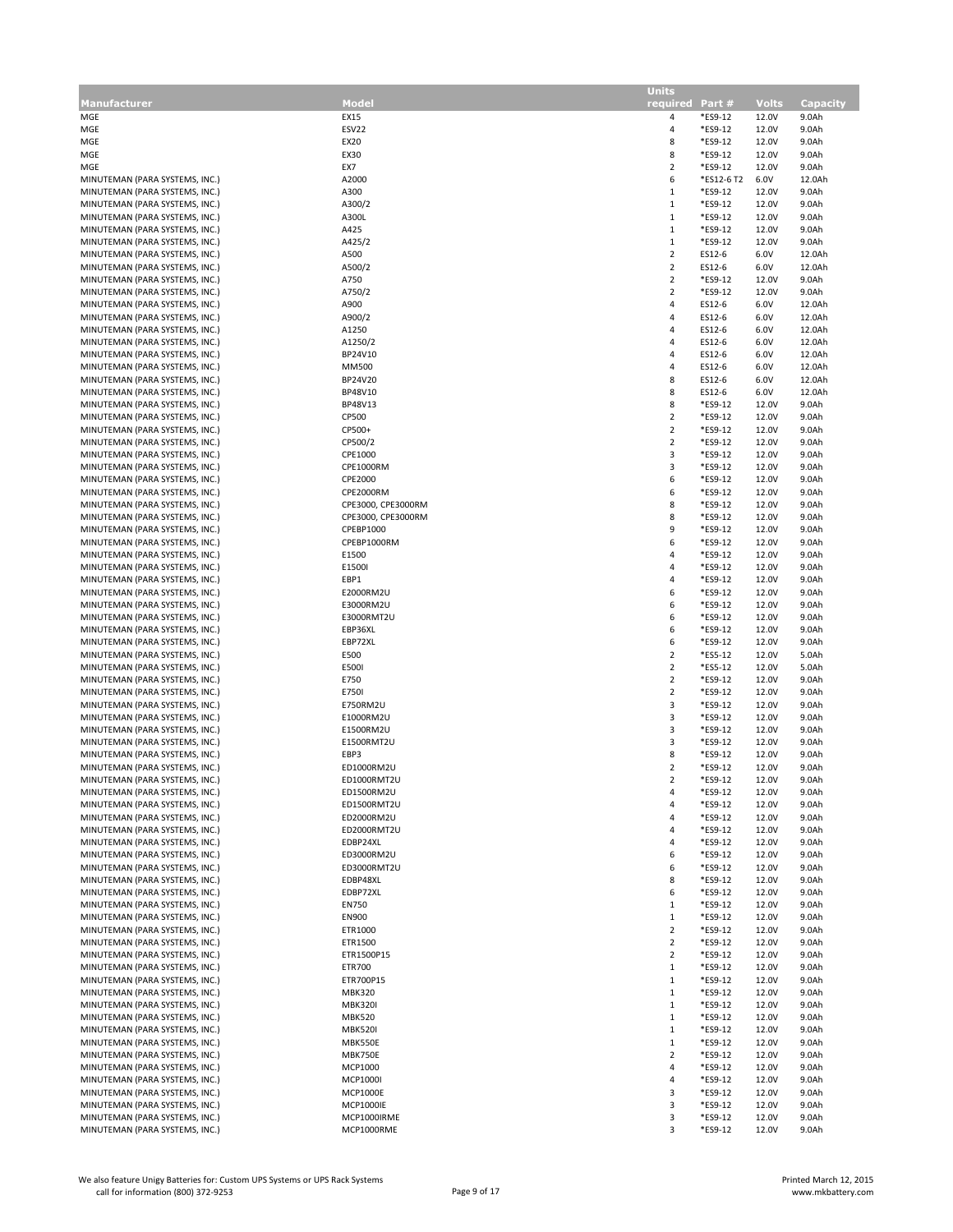| <b>Manufacturer</b>            | Model            | .<br>required Part #    |         | <b>Volts</b> | <b>Capacity</b> |
|--------------------------------|------------------|-------------------------|---------|--------------|-----------------|
| MINUTEMAN (PARA SYSTEMS, INC.) | MCP2000          | 6                       | *ES9-12 | 12.0V        | 9.0Ah           |
| MINUTEMAN (PARA SYSTEMS, INC.) | MCP2000I         | 6                       | *ES9-12 | 12.0V        | 9.0Ah           |
| MINUTEMAN (PARA SYSTEMS, INC.) | <b>MCP2000E</b>  | 6                       | *ES9-12 | 12.0V        | 9.0Ah           |
| MINUTEMAN (PARA SYSTEMS, INC.) | <b>MCP2000IE</b> | 6                       | *ES9-12 | 12.0V        | 9.0Ah           |
| MINUTEMAN (PARA SYSTEMS, INC.) | MCP2000IRME      | 6                       | *ES9-12 | 12.0V        | 9.0Ah           |
| MINUTEMAN (PARA SYSTEMS, INC.) | MCP2000RME       | 6                       | *ES9-12 | 12.0V        | 9.0Ah           |
|                                |                  |                         |         |              |                 |
| MINUTEMAN (PARA SYSTEMS, INC.) | MCP3000          | 8                       | *ES9-12 | 12.0V        | 9.0Ah           |
| MINUTEMAN (PARA SYSTEMS, INC.) | MCP3000I         | 8                       | *ES9-12 | 12.0V        | 9.0Ah           |
| MINUTEMAN (PARA SYSTEMS, INC.) | <b>MCP3000E</b>  | 8                       | *ES9-12 | 12.0V        | 9.0Ah           |
| MINUTEMAN (PARA SYSTEMS, INC.) | <b>MCP3000IE</b> | 8                       | *ES9-12 | 12.0V        | 9.0Ah           |
| MINUTEMAN (PARA SYSTEMS, INC.) | MCP3000IRME      | 8                       | *ES9-12 | 12.0V        | 9.0Ah           |
| MINUTEMAN (PARA SYSTEMS, INC.) | MCP3000RME       | 8                       | *ES9-12 | 12.0V        | 9.0Ah           |
| MINUTEMAN (PARA SYSTEMS, INC.) | MCP700E          | 3                       | *ES9-12 | 12.0V        | 9.0Ah           |
| MINUTEMAN (PARA SYSTEMS, INC.) | MCP700IE         | $\mathsf 3$             | *ES9-12 | 12.0V        | 9.0Ah           |
| MINUTEMAN (PARA SYSTEMS, INC.) | MCP700IRME       | 3                       | *ES9-12 | 12.0V        | 9.0Ah           |
| MINUTEMAN (PARA SYSTEMS, INC.) | MCP700RME        | $\overline{\mathbf{3}}$ | *ES9-12 | 12.0V        | 9.0Ah           |
| MINUTEMAN (PARA SYSTEMS, INC.) | MCPBP1000        | 6                       | *ES9-12 | 12.0V        | 9.0Ah           |
| MINUTEMAN (PARA SYSTEMS, INC.) | MCPBP1000RM      | 6                       | *ES9-12 | 12.0V        | 9.0Ah           |
| MINUTEMAN (PARA SYSTEMS, INC.) | MM250AC          | $1\,$                   | *ES9-12 | 12.0V        | 9.0Ah           |
| MINUTEMAN (PARA SYSTEMS, INC.) | MM250XL/1        | $\,1\,$                 | *ES9-12 | 12.0V        | 9.0Ah           |
|                                |                  |                         | *ES9-12 |              |                 |
| MINUTEMAN (PARA SYSTEMS, INC.) | MM250XL/2        | $1\,$                   |         | 12.0V        | 9.0Ah           |
| MINUTEMAN (PARA SYSTEMS, INC.) | MM250/2AC        | $\mathbf{1}$            | *ES9-12 | 12.0V        | 9.0Ah           |
| MINUTEMAN (PARA SYSTEMS, INC.) | MM300SS/1        | $\mathbf 2$             | *ES9-12 | 12.0V        | 9.0Ah           |
| MINUTEMAN (PARA SYSTEMS, INC.) | MM300AC          | $\overline{2}$          | *ES9-12 | 12.0V        | 9.0Ah           |
| MINUTEMAN (PARA SYSTEMS, INC.) | MM450            | $\sqrt{2}$              | *ES9-12 | 12.0V        | 9.0Ah           |
| MINUTEMAN (PARA SYSTEMS, INC.) | MM500CP/1        | $\sqrt{2}$              | *ES9-12 | 12.0V        | 9.0Ah           |
| MINUTEMAN (PARA SYSTEMS, INC.) | MM500CP/2        | $\overline{2}$          | *ES9-12 | 12.0V        | 9.0Ah           |
| MINUTEMAN (PARA SYSTEMS, INC.) | MM600SS/1        | 4                       | *ES9-12 | 12.0V        | 9.0Ah           |
| MINUTEMAN (PARA SYSTEMS, INC.) | MM600SS/2        | 4                       | *ES9-12 | 12.0V        | 9.0Ah           |
| MINUTEMAN (PARA SYSTEMS, INC.) | MM850            | 4                       | *ES9-12 | 12.0V        | 9.0Ah           |
| MINUTEMAN (PARA SYSTEMS, INC.) | MM850/2          | 4                       | *ES9-12 | 12.0V        | 9.0Ah           |
| MINUTEMAN (PARA SYSTEMS, INC.) | MN325            | $\mathbf{1}$            | *ES9-12 | 12.0V        | 9.0Ah           |
| MINUTEMAN (PARA SYSTEMS, INC.) | <b>MN525</b>     | $1\,$                   | *ES9-12 | 12.0V        | 9.0Ah           |
|                                | <b>MSU700</b>    | $\mathbf 2$             | *ES9-12 |              |                 |
| MINUTEMAN (PARA SYSTEMS, INC.) |                  |                         |         | 12.0V        | 9.0Ah           |
| MINUTEMAN (PARA SYSTEMS, INC.) | <b>MSU700I</b>   | $\sqrt{2}$              | *ES9-12 | 12.0V        | 9.0Ah           |
| MINUTEMAN (PARA SYSTEMS, INC.) | <b>PML600</b>    | $\overline{2}$          | *ES9-12 | 12.0V        | 9.0Ah           |
| MINUTEMAN (PARA SYSTEMS, INC.) | PML600/2         | $\sqrt{2}$              | *ES9-12 | 12.0V        | 9.0Ah           |
| MINUTEMAN (PARA SYSTEMS, INC.) | <b>PML900</b>    | $\overline{a}$          | *ES9-12 | 12.0V        | 9.0Ah           |
| MINUTEMAN (PARA SYSTEMS, INC.) | PML900/2         | 4                       | *ES9-12 | 12.0V        | 9.0Ah           |
| MINUTEMAN (PARA SYSTEMS, INC.) | <b>PML1250</b>   | 4                       | *ES9-12 | 12.0V        | 9.0Ah           |
| MINUTEMAN (PARA SYSTEMS, INC.) | PML1250/2        | 4                       | *ES9-12 | 12.0V        | 9.0Ah           |
| MINUTEMAN (PARA SYSTEMS, INC.) | <b>PRO1000R</b>  | 4                       | *ES9-12 | 12.0V        | 9.0Ah           |
| MINUTEMAN (PARA SYSTEMS, INC.) | <b>PRO1000RI</b> | 4                       | *ES9-12 | 12.0V        | 9.0Ah           |
| MINUTEMAN (PARA SYSTEMS, INC.) | <b>PRO1400R</b>  | 4                       | *ES9-12 | 12.0V        | 9.0Ah           |
| MINUTEMAN (PARA SYSTEMS, INC.) | <b>PRO1400RI</b> | 4                       | *ES9-12 | 12.0V        | 9.0Ah           |
| MINUTEMAN (PARA SYSTEMS, INC.) | <b>PRO1100E</b>  | $\overline{\mathbf{3}}$ | *ES9-12 | 12.0V        | 9.0Ah           |
| MINUTEMAN (PARA SYSTEMS, INC.) | <b>PRO1100IE</b> | 3                       | *ES9-12 | 12.0V        | 9.0Ah           |
| MINUTEMAN (PARA SYSTEMS, INC.) | <b>PRO280</b>    | $\,1\,$                 | *ES9-12 | 12.0V        | 9.0Ah           |
| MINUTEMAN (PARA SYSTEMS, INC.) | <b>PRO2801</b>   | $\mathbf{1}$            | *ES9-12 | 12.0V        | 9.0Ah           |
| MINUTEMAN (PARA SYSTEMS, INC.) |                  |                         | *ES9-12 |              |                 |
|                                | <b>PRO320</b>    | $\mathbf{1}$            |         | 12.0V        | 9.0Ah           |
| MINUTEMAN (PARA SYSTEMS, INC.) | <b>PRO3201</b>   | $\mathbf{1}$            | *ES9-12 | 12.0V        | 9.0Ah           |
| MINUTEMAN (PARA SYSTEMS, INC.) | <b>PRO420</b>    | $1\,$                   | *ES9-12 | 12.0V        | 9.0Ah           |
| MINUTEMAN (PARA SYSTEMS, INC.) | <b>PRO420</b>    | $\,1\,$                 | *ES9-12 | 12.0V        | 9.0Ah           |
| MINUTEMAN (PARA SYSTEMS, INC.) | <b>PRO520</b>    | $\,1\,$                 | *ES9-12 | 12.0V        | 9.0Ah           |
| MINUTEMAN (PARA SYSTEMS, INC.) | PRO520I          | 1                       | 'ES9-12 | 12.OV        | 9.0Ah           |
| MINUTEMAN (PARA SYSTEMS, INC.) | <b>PRO500E</b>   | 1                       | *ES9-12 | 12.0V        | 9.0Ah           |
| MINUTEMAN (PARA SYSTEMS, INC.) | PRO500IE         | $\mathbf{1}$            | *ES9-12 | 12.0V        | 9.0Ah           |
| MINUTEMAN (PARA SYSTEMS, INC.) | <b>PRO700E</b>   | $\overline{2}$          | *ES9-12 | 12.0V        | 9.0Ah           |
| MINUTEMAN (PARA SYSTEMS, INC.) | PRO700IE         | $\sqrt{2}$              | *ES9-12 | 12.0V        | 9.0Ah           |
| MINUTEMAN (PARA SYSTEMS, INC.) | <b>PRO700R</b>   | $\overline{2}$          | *ES9-12 | 12.0V        | 9.0Ah           |
| MINUTEMAN (PARA SYSTEMS, INC.) | PRO700RI         | $\overline{2}$          | *ES9-12 | 12.0V        | 9.0Ah           |
| MINUTEMAN (PARA SYSTEMS, INC.) | PX10/.7R         | $\sqrt{2}$              | *ES9-12 | 12.0V        | 9.0Ah           |
| MINUTEMAN (PARA SYSTEMS, INC.) | PX10/0.3         | $1\,$                   | *ES9-12 | 12.0V        | 9.0Ah           |
| MINUTEMAN (PARA SYSTEMS, INC.) | PX10/0.4         | $1\,$                   | *ES9-12 | 12.0V        | 9.0Ah           |
| MINUTEMAN (PARA SYSTEMS, INC.) | PX10/1.0R        | 4                       | *ES9-12 | 12.0V        | 9.0Ah           |
| MINUTEMAN (PARA SYSTEMS, INC.) | PX10/1.4R        | 4                       | *ES9-12 | 12.0V        | 9.0Ah           |
| MINUTEMAN (PARA SYSTEMS, INC.) | PX10/.6S         | 4                       | *ES9-12 | 12.0V        | 9.0Ah           |
|                                |                  |                         |         |              |                 |
| MINUTEMAN (PARA SYSTEMS, INC.) | S700             | $\overline{2}$          | *ES9-12 | 12.0V        | 9.0Ah           |
| MINUTEMAN (PARA SYSTEMS, INC.) | XRT600           | $\overline{a}$          | *ES9-12 | 12.0V        | 9.0Ah           |
| MINUTEMAN (PARA SYSTEMS, INC.) | XRT600/2         | 4                       | *ES9-12 | 12.0V        | 9.0Ah           |
| ONEAC (CHLORIDE)               | AG0K7XAU         | 3                       | *ES9-12 | 12.0V        | 9.0Ah           |
| ONEAC (CHLORIDE)               | AG1K0XAU         | 3                       | *ES9-12 | 12.0V        | 9.0Ah           |
| ONEAC (CHLORIDE)               | AG1K5XAU         | 3                       | *ES9-12 | 12.0V        | 9.0Ah           |
| ONEAC (CHLORIDE)               | AG2K0XAU         | 6                       | *ES9-12 | 12.0V        | 9.0Ah           |
| ONEAC (CHLORIDE)               | AG3K0XAU         | 6                       | *ES9-12 | 12.0V        | 9.0Ah           |
| ONEAC (CHLORIDE)               | DESK POWER 300   | $\mathbf{1}$            | *ES5-12 | 12.0V        | 5.0Ah           |
| ONEAC (CHLORIDE)               | DESK POWER 500   | $1\,$                   | *ES5-12 | 12.0V        | 5.0Ah           |
| ONEAC (CHLORIDE)               | DESK POWER 650   | $1\,$                   | *ES9-12 | 12.0V        | 9.0Ah           |
| ONEAC (CHLORIDE)               | ON1500XAU-SN     | 4                       | *ES5-12 | 12.0V        | 5.0Ah           |
| ONEAC (CHLORIDE)               | ON1500XIU-SN     | 4                       | *ES5-12 | 12.0V        | 5.0Ah           |
| ONEAC (CHLORIDE)               | ON2000XAU-SN     | 8                       | *ES5-12 | 12.0V        | 5.0Ah           |
| ONEAC (CHLORIDE)               | ON2000XIU-SN     | 8                       | *ES5-12 | 12.0V        | 5.0Ah           |

Units and the contract of the contract of the contract of the contract of the contract of the contract of the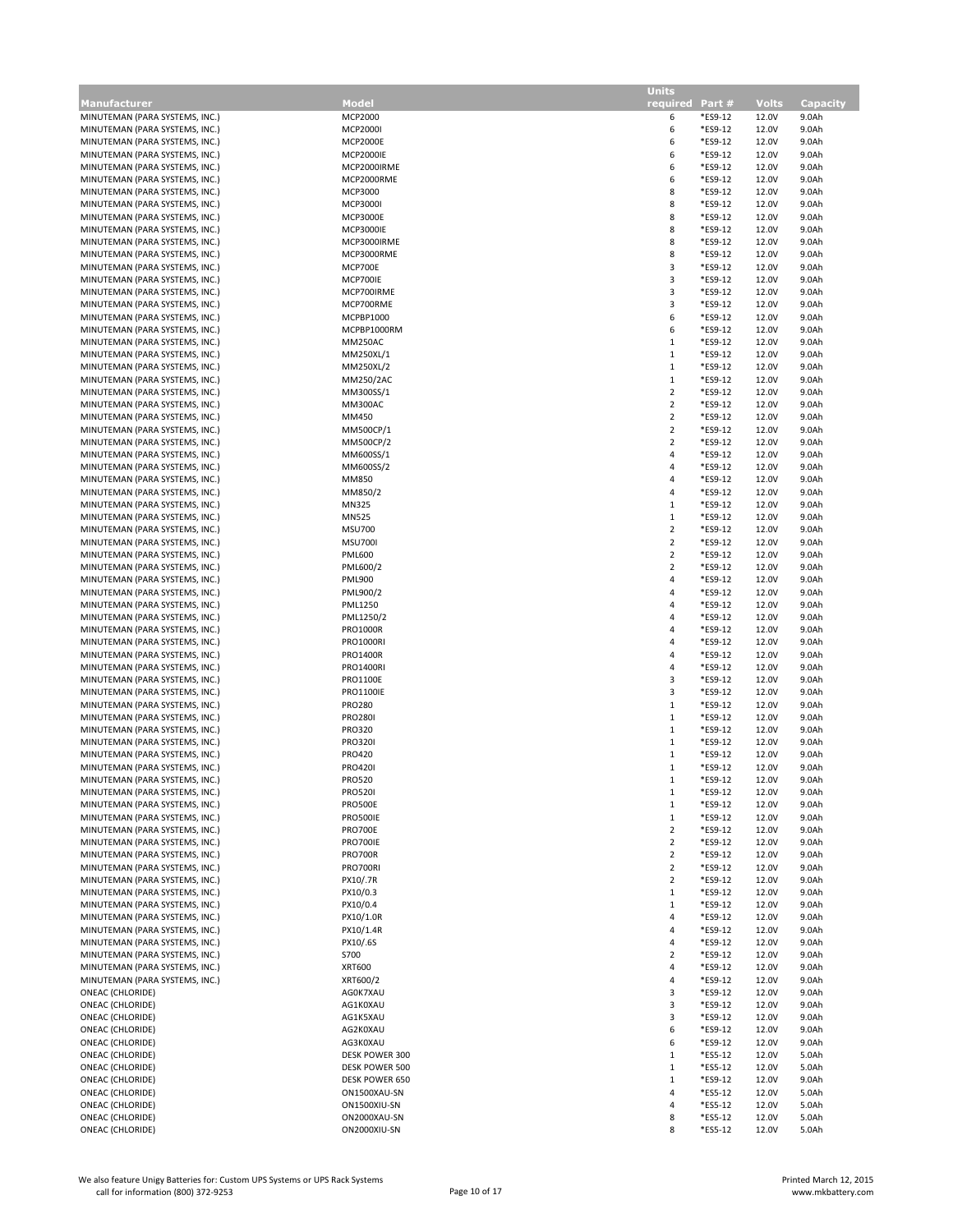|                                      |                                  | <b>Units</b>                     |                    |                                        |                 |
|--------------------------------------|----------------------------------|----------------------------------|--------------------|----------------------------------------|-----------------|
| <b>Manufacturer</b>                  | <b>Model</b>                     | required Part #                  |                    | Volts                                  | <b>Capacity</b> |
| ONEAC (CHLORIDE)                     | ON2000XAU-CN                     | 8                                | *ES5-12            | 12.0V                                  | 5.0Ah           |
| ONEAC (CHLORIDE)                     | ON2000XAU-TN                     | 8                                | *ES5-12            | 12.0V                                  | 5.0Ah           |
| ONEAC (CHLORIDE)                     | ON700XAU-SN                      | 4                                | *ES5-12            | 12.0V                                  | 5.0Ah           |
| ONEAC (CHLORIDE)                     | ON700XIU-SN                      | 4                                | *ES5-12            | 12.0V                                  | 5.0Ah           |
| ONEAC (CHLORIDE)                     | ON1000XAU-SN                     | 4                                | *ES5-12            | 12.0V                                  | 5.0Ah           |
| ONEAC (CHLORIDE)                     | ON1000XIU-SN                     | 4                                | *ES5-12            | 12.0V                                  | 5.0Ah           |
| ONEAC (CHLORIDE)                     | ONE1004AG-SE                     | $\mathsf 3$                      | *ES9-12            | 12.0V                                  | 9.0Ah           |
| ONEAC (CHLORIDE)                     | ONE300A-SB                       | $\,1\,$                          | *ES9-12            | 12.0V                                  | 9.0Ah           |
| ONEAC (CHLORIDE)                     | ONE200A-SB                       | $\,1\,$                          | *ES9-12            | 12.0V                                  | 9.0Ah           |
| ONEAC (CHLORIDE)                     | ONE200DA-SB                      | $\overline{2}$                   | ES12-6             | 6.0V                                   | 12.0Ah          |
| <b>ONEAC (CHLORIDE)</b>              | ONE254AG-SE                      | $\,1\,$                          | *ES9-12            | 12.0 <sub>v</sub>                      | 9.0Ah           |
| ONEAC (CHLORIDE)                     | ONE300DA-SB                      | $\sqrt{2}$                       | *ES9-12            | 12.0 <sub>v</sub>                      | 9.0Ah           |
| ONEAC (CHLORIDE)                     | ONE400DA-SB                      | $\overline{2}$                   | *ES9-12            | 12.0 <sub>v</sub>                      | 9.0Ah           |
| ONEAC (CHLORIDE)                     | ONE600XA-SB                      | $\mathbf 2$                      | *ES9-12            | 12.0 <sub>v</sub>                      | 9.0Ah           |
| ONEAC (CHLORIDE)                     | ONE404AG-SE                      | $\mathbf{1}$                     | *ES9-12            | 12.0 <sub>v</sub>                      | 9.0Ah           |
| ONEAC (CHLORIDE)                     | ONE604AG-SE                      | $\overline{2}$                   | *ES9-12            | 12.0 <sub>v</sub>                      | 9.0Ah           |
| ONEAC (CHLORIDE)                     | ONM300DA-SI                      | $\sqrt{2}$                       | *ES9-12            | 12.0 <sub>v</sub>                      | 9.0Ah           |
| ONEAC (CHLORIDE)                     | ONM300DJ-SI                      | $\overline{2}$<br>$\overline{2}$ | *ES9-12            | 12.0 <sub>v</sub>                      | 9.0Ah           |
| ONEAC (CHLORIDE)                     | ONM300DI-SI                      | $\,1\,$                          | *ES9-12<br>*ES9-12 | 12.0 <sub>v</sub><br>12.0 <sub>v</sub> | 9.0Ah           |
| ONEAC (CHLORIDE)<br>ONEAC (CHLORIDE) | ONM300J-SI<br><b>ONM300I-SI</b>  | $\,1\,$                          | *ES9-12            | 12.0 <sub>v</sub>                      | 9.0Ah<br>9.0Ah  |
| ONEAC (CHLORIDE)                     | ONM600XA-SI                      | $\overline{2}$                   | *ES9-12            | 12.0 <sub>v</sub>                      | 9.0Ah           |
| ONEAC (CHLORIDE)                     | ONM600XJ-SI                      | $\sqrt{2}$                       | *ES9-12            | 12.0 <sub>v</sub>                      | 9.0Ah           |
| ONEAC (CHLORIDE)                     | ONM600XI-SI                      | $\overline{2}$                   | *ES9-12            | 12.0 <sub>v</sub>                      | 9.0Ah           |
| ONEAC (CHLORIDE)                     | SOK7XAU                          | $\overline{\mathbf{3}}$          | *ES9-12            | 12.0 <sub>v</sub>                      | 9.0Ah           |
| ONEAC (CHLORIDE)                     | S1K0XAU                          | 3                                | *ES9-12            | 12.0 <sub>v</sub>                      | 9.0Ah           |
| ONEAC (CHLORIDE)                     | S1K5XAU                          | 3                                | *ES9-12            | 12.0 <sub>v</sub>                      | 9.0Ah           |
| ONEAC (CHLORIDE)                     | S2K0XHU                          | 6                                | *ES9-12            | 12.0 <sub>v</sub>                      | 9.0Ah           |
| ONEAC (CHLORIDE)                     | S2K0XAU                          | 6                                | *ES9-12            | 12.0 <sub>v</sub>                      | 9.0Ah           |
| ONEAC (CHLORIDE)                     | SBP1K5-2                         | 6                                | *ES9-12            | 12.0 <sub>v</sub>                      | 9.0Ah           |
| <b>ONEAC (CHLORIDE)</b>              | S3K0XAU                          | 6                                | *ES9-12            | 12.0 <sub>v</sub>                      | 9.0Ah           |
| ONEAC (CHLORIDE)                     | S3K0XHU                          | 6                                | *ES9-12            | 12.0 <sub>v</sub>                      | 9.0Ah           |
| OPTI-UPS                             | AS1000B-S                        | $\sqrt{2}$                       | *ES9-12            | 12.0 <sub>v</sub>                      | 9.0Ah           |
| OPTI-UPS                             | AS1000C-S                        | $\overline{2}$                   | *ES9-12            | 12.0 <sub>v</sub>                      | 9.0Ah           |
| OPTI-UPS                             | AS1500B-S                        | $\overline{2}$                   | *ES9-12            | 12.0 <sub>v</sub>                      | 9.0Ah           |
| OPTI-UPS                             | AS1500C-S                        | $\overline{2}$                   | *ES9-12            | 12.0 <sub>v</sub>                      | 9.0Ah           |
| OPTI-UPS                             | AS2000B-S                        | $\overline{2}$                   | *ES9-12            | 12.0 <sub>v</sub>                      | 9.0Ah           |
| OPTI-UPS                             | AS2000C-S                        | $\overline{2}$                   | *ES9-12            | 12.0 <sub>v</sub>                      | 9.0Ah           |
| OPTI-UPS                             | AS450B-S                         | $1\,$                            | *ES5-12            | 12.0 <sub>v</sub>                      | 5.0Ah           |
| OPTI-UPS                             | AS450C-S                         | $\mathbf{1}$                     | *ES5-12            | 12.0 <sub>v</sub>                      | 5.0Ah           |
| OPTI-UPS                             | AS650B-S                         | $\mathbf{1}$                     | *ES9-12            | 12.0 <sub>v</sub>                      | 9.0Ah           |
| OPTI-UPS                             | AS650C-S                         | $\,1\,$                          | *ES9-12            | 12.0 <sub>v</sub>                      | 9.0Ah           |
| OPTI-UPS                             | AS850B-S                         | $\,1\,$                          | *ES9-12            | 12.0 <sub>v</sub>                      | 9.0Ah           |
| OPTI-UPS                             | AS850C-S                         | $\,1\,$                          | *ES9-12            | 12.0 <sub>v</sub>                      | 9.0Ah           |
| OPTI-UPS                             | <b>CS500B</b>                    | $\,1\,$                          | *ES9-12            | 12.0 <sub>v</sub>                      | 9.0Ah           |
| OPTI-UPS                             | <b>DS1000B</b>                   | $\mathsf 3$                      | *ES9-12            | 12.0 <sub>v</sub>                      | 9.0Ah           |
| OPTI-UPS<br>OPTI-UPS                 | DS1000B-RM                       | 3                                | *ES9-12            | 12.0 <sub>v</sub>                      | 9.0Ah           |
|                                      | DS1000E-RM(E)/(C)                | $\mathsf 3$<br>$\mathsf 3$       | *ES9-12            | 12.0 <sub>v</sub>                      | 9.0Ah           |
| OPTI-UPS<br>OPTI-UPS                 | <b>DS1000E</b><br><b>DS1500B</b> | 3                                | *ES9-12<br>*ES9-12 | 12.0 <sub>v</sub><br>12.0 <sub>v</sub> | 9.0Ah           |
| OPTI-UPS                             | DS1500B-RM                       | 3                                | *ES9-12            | 12.0 <sub>v</sub>                      | 9.0Ah<br>9.0Ah  |
| OPTI-UPS                             | <b>DS2000B</b>                   | 6                                | *ES9-12            | 12.0 <sub>v</sub>                      | 9.0Ah           |
| OPTI-UPS                             | DS2000B-RM                       | 6                                | *ES9-12            | 12.0 <sub>v</sub>                      | 9.0Ah           |
| OPTI-UPS                             | DS3000B-RM                       | ь                                | *ES9-12            | 12.0v                                  | 9.0Ah           |
| OPTI-UPS                             | <b>DS2000E</b>                   | 8                                | *ES9-12            | 12.0 <sub>v</sub>                      | 9.0Ah           |
| OPTI-UPS                             | <b>DS2000E</b>                   | 6                                | *ES9-12            | 12.0 <sub>v</sub>                      | 9.0Ah           |
| OPTI-UPS                             | <b>DS3000B</b>                   | 6                                | *ES9-12            | 12.0 <sub>v</sub>                      | 9.0Ah           |
| OPTI-UPS                             | <b>DS3000E</b>                   | 6                                | *ES9-12            | 12.0 <sub>v</sub>                      | 9.0Ah           |
| OPTI-UPS                             | ES1000C                          | $\overline{2}$                   | *ES9-12            | 12.0 <sub>v</sub>                      | 9.0Ah           |
| OPTI-UPS                             | ES1000C-RM                       | $\overline{2}$                   | *ES9-12            | 12.0 <sub>v</sub>                      | 9.0Ah           |
| OPTI-UPS                             | ES1500C                          | $\overline{2}$                   | *ES9-12            | 12.0 <sub>v</sub>                      | 9.0Ah           |
| OPTI-UPS                             | ES1500C-RM                       | $\overline{2}$                   | *ES9-12            | 12.0 <sub>v</sub>                      | 9.0Ah           |
| OPTI-UPS                             | <b>ES550C</b>                    | $\mathbf{1}$                     | *ES9-12            | 12.0 <sub>v</sub>                      | 9.0Ah           |
| OPTI-UPS                             | <b>ES800C</b>                    | $\,1\,$                          | *ES9-12            | 12.0 <sub>v</sub>                      | 9.0Ah           |
| OPTI-UPS                             | GS1100B                          | $\mathbf{1}$                     | *ES9-12            | 12.0 <sub>v</sub>                      | 9.0Ah           |
| OPTI-UPS                             | <b>IS1000B</b>                   | $\overline{2}$                   | *ES9-12            | 12.0 <sub>v</sub>                      | 9.0Ah           |
| OPTI-UPS                             | <b>IS650B</b>                    | $\mathbf{1}$                     | *ES9-12            | 12.0 <sub>v</sub>                      | 9.0Ah           |
| OPTI-UPS                             | <b>IS850B</b>                    | $\mathbf{1}$                     | *ES9-12            | 12.0 <sub>v</sub>                      | 9.0Ah           |
| OPTI-UPS                             | <b>PS1000B</b>                   | $\overline{2}$                   | *ES9-12            | 12.0 <sub>v</sub>                      | 9.0Ah           |
| OPTI-UPS                             | <b>PS1000C</b>                   | $\overline{2}$                   | *ES9-12            | 12.0 <sub>v</sub>                      | 9.0Ah           |
| OPTI-UPS                             | PS1000D                          | $\overline{2}$                   | *ES9-12            | 12.0 <sub>v</sub>                      | 9.0Ah           |
| OPTI-UPS                             | PS1000D-RM                       | $\overline{2}$                   | *ES9-12            | 12.0 <sub>v</sub>                      | 9.0Ah           |
| OPTI-UPS<br>OPTI-UPS                 | PS1000D-RT<br><b>PS1250C</b>     | $\overline{2}$<br>$\overline{2}$ | *ES9-12<br>*ES9-12 | 12.0 <sub>v</sub><br>12.0 <sub>v</sub> | 9.0Ah<br>9.0Ah  |
| OPTI-UPS                             | <b>PS1500C</b>                   | $\overline{2}$                   | *ES9-12            | 12.0 <sub>v</sub>                      | 9.0Ah           |
| OPTI-UPS                             | <b>PS2000C</b>                   | $\overline{2}$                   | *ES9-12            | 12.0 <sub>v</sub>                      | 9.0Ah           |
| OPTI-UPS                             | <b>PS1500B</b>                   | $\mathbf{3}$                     | *ES9-12            | 12.0 <sub>v</sub>                      | 9.0Ah           |
| OPTI-UPS                             | PS1500D                          | 3                                | *ES9-12            | 12.0 <sub>v</sub>                      | 9.0Ah           |
| OPTI-UPS                             | PS1000B-RM                       | 3                                | *ES9-12            | 12.0 <sub>v</sub>                      | 9.0Ah           |
| OPTI-UPS                             | PS1500B-RM                       | $\mathbf{3}$                     | *ES9-12            | 12.0 <sub>v</sub>                      | 9.0Ah           |
| OPTI-UPS                             | PS1500D-RT                       | $\mathsf 3$                      | *ES9-12            | 12.0 <sub>v</sub>                      | 9.0Ah           |
| OPTI-UPS                             | PS1500D-RM                       | $\overline{2}$                   | *ES9-12            | 12.0 <sub>v</sub>                      | 9.0Ah           |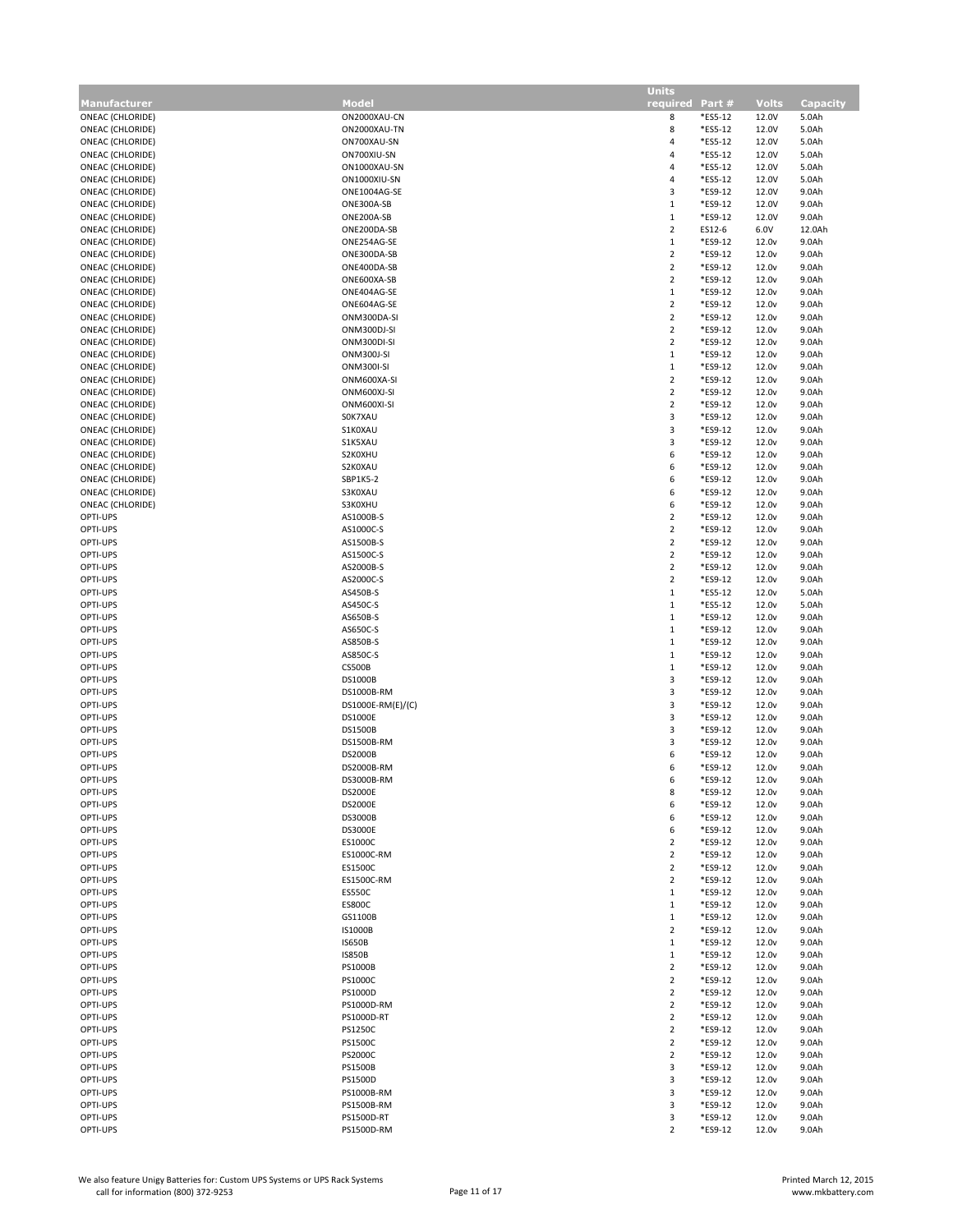|                       |                            | <b>Units</b>    |            |                   |                 |
|-----------------------|----------------------------|-----------------|------------|-------------------|-----------------|
| <b>Manufacturer</b>   | Model                      | required Part # |            | <b>Volts</b>      | <b>Capacity</b> |
| OPTI-UPS              | PS2000D                    | 3               | *ES9-12    | 12.0 <sub>v</sub> | 9.0Ah           |
| OPTI-UPS              | PS2000D-RT                 | 3               | *ES9-12    | 12.0 <sub>v</sub> | 9.0Ah           |
| OPTI-UPS              | PS3000C                    | $\overline{a}$  | *ES9-12    | 12.0v             | 9.0Ah           |
| OPTI-UPS              | PS5000D-RT                 | 8               | *ES9-12    | 12.0 <sub>v</sub> | 9.0Ah           |
|                       |                            |                 |            |                   |                 |
| OPTI-UPS              | <b>PS500C</b>              | 1               | *ES9-12    | 12.0 <sub>v</sub> | 9.0Ah           |
| OPTI-UPS              | <b>PS700C</b>              | $\mathbf{1}$    | *ES9-12    | 12.0 <sub>v</sub> | 9.0Ah           |
| OPTI-UPS              | <b>PS650D</b>              | $\mathbf{1}$    | *ES9-12    | 12.0 <sub>v</sub> | 9.0Ah           |
| OPTI-UPS              | <b>PS800B</b>              | $\overline{2}$  | *ES5-12    | 12.0 <sub>v</sub> | 5.0Ah           |
| OPTI-UPS              | <b>RS650B</b>              | $\,1\,$         | *ES9-12    | 12.0 <sub>v</sub> | 9.0Ah           |
| OPTI-UPS              | TS1250                     | $\overline{2}$  | *ES9-12    | 12.0 <sub>v</sub> | 9.0Ah           |
| OPTI-UPS              | <b>TS1250B</b>             | $\overline{2}$  | *ES9-12    | 12.0 <sub>v</sub> | 9.0Ah           |
|                       |                            |                 |            |                   |                 |
| OPTI-UPS              | TS1250W                    | $\overline{2}$  | *ES9-12    | 12.0 <sub>v</sub> | 9.0Ah           |
| OPTI-UPS              | TS1700                     | $\overline{2}$  | *ES9-12    | 12.0 <sub>v</sub> | 9.0Ah           |
| OPTI-UPS              | <b>TS1700B</b>             | $\overline{2}$  | *ES9-12    | 12.0 <sub>v</sub> | 9.0Ah           |
| OPTI-UPS              | TS2250                     | $\sqrt{2}$      | *ES9-12    | 12.0 <sub>v</sub> | 9.0Ah           |
| OPTI-UPS              | <b>TS2250B</b>             | $\overline{2}$  | *ES9-12    | 12.0 <sub>v</sub> | 9.0Ah           |
| OPTI-UPS              | <b>TS600D</b>              | $\mathbf{1}$    | *ES9-12    | 12.0 <sub>v</sub> | 9.0Ah           |
|                       |                            |                 |            |                   |                 |
| OPTI-UPS              | <b>TS650W</b>              | $\mathbf{1}$    | *ES9-12    | 12.0 <sub>v</sub> | 9.0Ah           |
| OPTI-UPS              | TS1000                     | $\mathbf{1}$    | *ES9-12    | 12.0 <sub>v</sub> | 9.0Ah           |
| OPTI-UPS              | <b>TS1000B</b>             | $\mathbf{1}$    | *ES9-12    | 12.0 <sub>v</sub> | 9.0Ah           |
| OPTI-UPS              | <b>TS800D</b>              | $\mathbf{1}$    | *ES9-12    | 12.0 <sub>v</sub> | 9.0Ah           |
| OPTI-UPS              | <b>VS375C</b>              | $\mathbf{1}$    | ES3-12     | 12.0 <sub>v</sub> | 3.0Ah           |
| OPTI-UPS              | <b>VS400C</b>              | $\,1\,$         | ES3-12     | 12.0 <sub>v</sub> | 3.0Ah           |
|                       |                            |                 |            |                   |                 |
| OPTI-UPS              | <b>VS575C</b>              | $\mathbf{1}$    | ES3-12     | 12.0 <sub>v</sub> | 3.0Ah           |
| OPTI-UPS              | <b>VS600C</b>              | $\mathbf{1}$    | ES3-12     | 12.0 <sub>v</sub> | 3.0Ah           |
| OPTI-UPS              | VS650                      | $\,1\,$         | *ES9-12    | 12.0 <sub>v</sub> | 9.0Ah           |
| OPTI-UPS              | <b>VS650B</b>              | $\mathbf{1}$    | *ES9-12    | 12.0 <sub>v</sub> | 9.0Ah           |
| OPTI-UPS              | <b>VS650C</b>              | $\mathbf{1}$    | *ES9-12    | 12.0 <sub>v</sub> | 9.0Ah           |
|                       |                            |                 |            |                   |                 |
| OPTI-UPS              | <b>VS850</b>               | $\mathbf{1}$    | *ES9-12    | 12.0 <sub>v</sub> | 9.0Ah           |
| OPTI-UPS              | <b>VS850B</b>              | $\mathbf{1}$    | *ES9-12    | 12.0 <sub>v</sub> | 9.0Ah           |
| OPTI-UPS              | <b>VS850C</b>              | $\mathbf{1}$    | *ES9-12    | 12.0 <sub>v</sub> | 9.0Ah           |
| PK ELECTRONICS        | <b>Blackout Buster 700</b> | $\,1\,$         | *ES9-12    | 12.0 <sub>v</sub> | 9.0Ah           |
| PK ELECTRONICS        | Blackout Buster 1000       | $\mathbf{1}$    | *ES9-12    | 12.0 <sub>v</sub> | 9.0Ah           |
|                       |                            | $\,1\,$         |            |                   |                 |
| PK ELECTRONICS        | Blackout Buster 1400       |                 | *ES9-12    | 12.0 <sub>v</sub> | 9.0Ah           |
| PK ELECTRONICS        | Blackout Buster 1600       | $\mathbf{1}$    | *ES9-12    | 12.0 <sub>v</sub> | 9.0Ah           |
| PK ELECTRONICS        | Blackout Buster 2000       | $\mathbf{1}$    | *ES9-12    | 12.0 <sub>v</sub> | 9.0Ah           |
| PK ELECTRONICS        | Blackout Buster B6U        | $\,1\,$         | *ES9-12    | 12.0 <sub>v</sub> | 9.0Ah           |
| PK ELECTRONICS        | Blackout Buster TX600      | $\mathbf{1}$    | *ES9-12    | 12.0 <sub>v</sub> | 9.0Ah           |
| PK ELECTRONICS        | Blackout Buster TX1000     | $1\,$           | *ES9-12    | 12.0 <sub>v</sub> | 9.0Ah           |
|                       |                            |                 |            |                   |                 |
| PK ELECTRONICS        | <b>US8000R</b>             | $1\,$           | *ES9-12    | 12.0 <sub>v</sub> | 9.0Ah           |
| PK ELECTRONICS        | US8010                     | $\mathbf{1}$    | *ES9-12    | 12.0 <sub>v</sub> | 9.0Ah           |
| PK ELECTRONICS        | US8020                     | $1\,$           | *ES9-12    | 12.0 <sub>v</sub> | 9.0Ah           |
| PK ELECTRONICS        | US8030                     | $\mathbf{1}$    | *ES9-12    | 12.0 <sub>v</sub> | 9.0Ah           |
| PK ELECTRONICS        | US9001                     | $\mathbf{1}$    | *ES9-12    | 12.0 <sub>v</sub> | 9.0Ah           |
|                       |                            |                 |            |                   |                 |
| PK ELECTRONICS        | US9003                     | $1\,$           | *ES9-12    | 12.0 <sub>v</sub> | 9.0Ah           |
| PK ELECTRONICS        | USB120T8EX                 | $\mathbf{1}$    | *ES9-12    | 12.0 <sub>v</sub> | 9.0Ah           |
| <b>POWER KINETICS</b> | <b>BB148E</b>              | $\overline{2}$  | *ES9-12    | 12.0 <sub>v</sub> | 9.0Ah           |
| POWER KINETICS        | BB20E                      | $\overline{2}$  | *ES9-12    | 12.0 <sub>v</sub> | 9.0Ah           |
| POWER KINETICS        | PR1                        | 4               | *ES9-12    | 12.0 <sub>v</sub> | 9.0Ah           |
| POWER KINETICS        | TX1000                     | $\mathbf{1}$    | *ES9-12    | 12.0 <sub>v</sub> | 9.0Ah           |
|                       |                            |                 |            |                   |                 |
| POWER KINETICS        | US9003PA104E               | $1\,$           | *ES9-12    | 12.0 <sub>v</sub> | 9.0Ah           |
| POWER KINETICS        | <b>TX600</b>               | $\mathbf{1}$    | *ES9-12    | 12.0 <sub>v</sub> | 9.0Ah           |
| POWER KINETICS        | US9001PA310E               | 3               | *ES9-12    | 12.0v             | 9.0Ah           |
| POWERCOM              | <b>BNT-500AP</b>           | $\mathbf{1}$    | *ES9-12    | 12.0 <sub>v</sub> | 9.0Ah           |
| POWERCOM              | <b>BNT-600AP</b>           | $\mathbf{1}$    | *ES9-12    | 12.0v             | 9.0Ah           |
| POWERCOM              | <b>BNT-800AP</b>           | $\mathbf{1}$    | *ES9-12    | 12.0 <sub>v</sub> | 9.0Ah           |
|                       |                            | $\mathbf{1}$    |            |                   |                 |
| POWERCOM              | <b>BNT-1000AP</b>          |                 | *ES9-12    | 12.0 <sub>v</sub> | 9.0Ah           |
| POWERCOM              | <b>BNT-1500AP</b>          | 1               | *ES9-12    | 12.0 <sub>v</sub> | 9.0Ah           |
| POWERCOM              | <b>IMP-625U</b>            | $\mathbf{1}$    | *ES9-12    | 12.0 <sub>v</sub> | 9.0Ah           |
| POWERCOM              | IMD-1025U                  | $\mathbf{1}$    | *ES9-12    | 12.0 <sub>v</sub> | 9.0Ah           |
| POWERCOM              | KIN-425CSU                 | 1               | *ES9-12    | 12.0 <sub>v</sub> | 9.0Ah           |
| POWERCOM              | <b>KIN-625CS</b>           | $\mathbf{1}$    | *ES9-12    | 12.0 <sub>v</sub> | 9.0Ah           |
| POWERCOM              | KIN-1000AP                 | $\mathbf{1}$    | *ES9-12    | 12.0 <sub>v</sub> | 9.0Ah           |
|                       |                            |                 |            |                   |                 |
| POWERCOM              | KIN-1500APRM               | $\mathbf{1}$    | *ES9-12    | 12.0 <sub>v</sub> | 9.0Ah           |
| POWERCOM              | KIN-2200APRM               | $\mathbf{1}$    | *ES9-12    | 12.0 <sub>v</sub> | 9.0Ah           |
| POWERCOM              | <b>KOF-575S</b>            | $\mathbf{1}$    | ES5.5-12RT | 12.0 <sub>v</sub> | 5.0Ah           |
| POWERCOM              | <b>SMK-600A</b>            | $\mathbf{1}$    | *ES9-12    | 12.0 <sub>v</sub> | 9.0Ah           |
| POWERCOM              | SMK-1000A                  | $1\,$           | *ES9-12    | 12.0 <sub>v</sub> | 9.0Ah           |
| POWERCOM              | SMK-1500A                  | $\mathbf{1}$    | *ES9-12    | 12.0 <sub>v</sub> | 9.0Ah           |
|                       |                            |                 |            |                   |                 |
| POWERCOM              | <b>SMK-2000A</b>           | $\mathbf{1}$    | *ES9-12    | 12.0 <sub>v</sub> | 9.0Ah           |
| POWERCOM              | SMK-600A-RM                | $1\,$           | *ES9-12    | 12.0 <sub>v</sub> | 9.0Ah           |
| POWERCOM              | SMK-1000A-RM               | $\mathbf{1}$    | *ES9-12    | 12.0 <sub>v</sub> | 9.0Ah           |
| POWERCOM              | SMK-1500A-RM               | $\mathbf{1}$    | *ES9-12    | 12.0 <sub>v</sub> | 9.0Ah           |
| POWERCOM              | SMK-2000A-RM               | $\mathbf{1}$    | *ES9-12    | 12.0 <sub>v</sub> | 9.0Ah           |
|                       |                            |                 |            |                   |                 |
| POWERVAR - ACE        | ACE1000a                   | $\overline{2}$  | *ES9-12    | 12.0 <sub>v</sub> | 9.0Ah           |
| POWERVAR - ACE        | ACE1000a-RM                | $\overline{2}$  | *ES9-12    | 12.0 <sub>v</sub> | 9.0Ah           |
| POWERVAR - ACE        | ACE1000i                   | $\overline{2}$  | *ES9-12    | 12.0 <sub>v</sub> | 9.0Ah           |
| POWERVAR - ACE        | ACE1000i-RM                | $\overline{2}$  | *ES9-12    | 12.0 <sub>v</sub> | 9.0Ah           |
| POWERVAR - ACE        | ACE1500                    | 3               | *ES9-12    | 12.0 <sub>v</sub> | 9.0Ah           |
| POWERVAR - ACE        | ACE2000                    | 4               | *ES9-12    | 12.0 <sub>v</sub> | 9.0Ah           |
| POWERVAR - ACE        | ACE600                     | $\overline{2}$  | *ES9-12    | 12.0 <sub>v</sub> |                 |
|                       |                            |                 |            |                   | 9.0Ah           |
| POWERVAR - ACE        | ACE600i                    | $\overline{2}$  | *ES9-12    | 12.0 <sub>v</sub> | 9.0Ah           |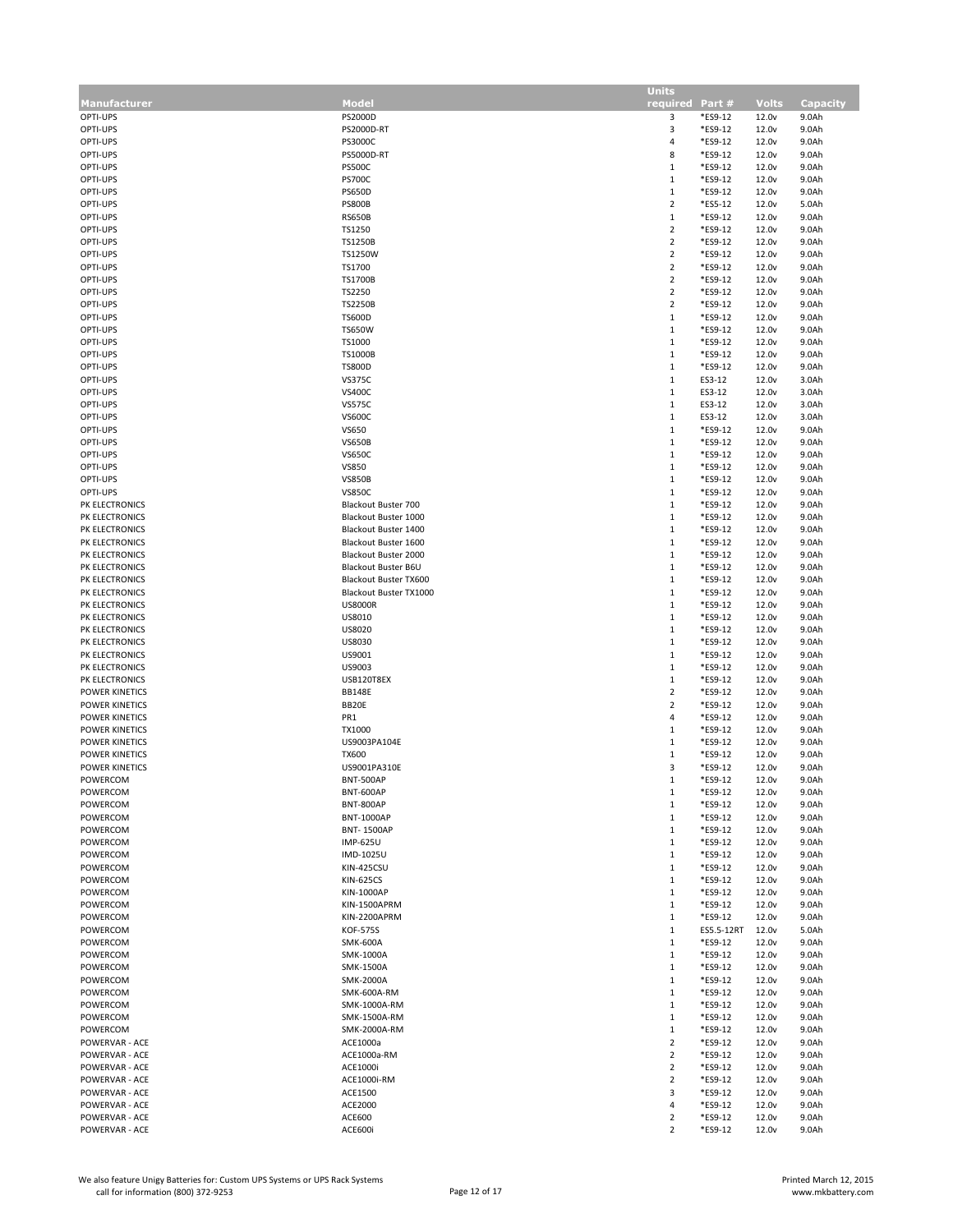|                                               |                          | <b>Units</b>    |         |                            |                |
|-----------------------------------------------|--------------------------|-----------------|---------|----------------------------|----------------|
| <b>Manufacturer</b>                           | <b>Model</b>             | required Part # |         | <b>Volts</b>               | Capacity       |
| POWERVAR - ACE                                | ACE1000                  | 2               | *ES9-12 | 12.0 <sub>v</sub>          | 9.0Ah          |
| POWERVAR - ACE PLUS                           | ACDEF1500R               | $\overline{4}$  | *ES9-12 | 12.0 <sub>v</sub>          | 9.0Ah          |
| POWERVAR - ACE PLUS                           | ACDEF1500T               | 6               | *ES9-12 | 12.0 <sub>v</sub>          | 9.0Ah          |
| POWERVAR - ACE PLUS                           | ACDEF2000T               | 6               | *ES9-12 | 12.0 <sub>v</sub>          | 9.0Ah          |
| POWERVAR - ACE PLUS                           |                          | 4               | *ES9-12 | 12.0 <sub>v</sub>          |                |
| POWERVAR - ACE PLUS                           | ACDEF2200R<br>ACDEF3000T | 6               | *ES9-12 | 12.0 <sub>v</sub>          | 9.0Ah<br>9.0Ah |
|                                               |                          |                 |         |                            |                |
| POWERVAR - ACE PLUS                           | ACDEF3000R               | 6               | *ES9-12 | 12.0 <sub>v</sub>          | 9.0Ah          |
| POWERVAR - ACE PLUS                           | ACDEF3000T-208           | 6               | *ES9-12 | 12.0 <sub>v</sub>          | 9.0Ah          |
| POWERVAR - ACE PLUS                           | ACEDF1000T               | 3               | *ES9-12 | 12.0 <sub>v</sub>          | 9.0Ah          |
| POWERVAR - ACE PLUS                           | ACDEF1000R               | 3               | *ES9-12 | 12.0 <sub>v</sub>          | 9.0Ah          |
| POWERVAR - SECURITY ONE GROUND GUARD UPM      | ABCEG1440-11             | 4               | *ES9-12 | 12.0 <sub>v</sub>          | 9.0Ah          |
| POWERVAR - SECURITY ONE GROUND GUARD UPM      | ABCEG1440-22             | $\overline{4}$  | *ES9-12 | 12.0 <sub>v</sub>          | 9.0Ah          |
| POWERVAR - SECURITY ONE GROUND GUARD UPM      | ABCEG240-11              | $\overline{2}$  | *ES5-12 | 12.0 <sub>v</sub>          | 5.0Ah          |
| POWERVAR - SECURITY ONE GROUND GUARD UPM      | ABCEG240-22              | $\overline{2}$  | *ES5-12 | 12.0 <sub>v</sub>          | 5.0Ah          |
| POWERVAR - SECURITY ONE GROUND GUARD UPM      | ABCEG350-11              | $\overline{2}$  | *ES5-12 | 12.0 <sub>v</sub>          | 5.0Ah          |
| POWERVAR - SECURITY ONE GROUND GUARD UPM      | ABCEG350-22              | $\overline{2}$  | *ES5-12 | 12.0 <sub>v</sub>          | 5.0Ah          |
| POWERVAR - SECURITY ONE GROUND GUARD UPM      | ABCEG420-11              | $\overline{2}$  | *ES5-12 | 12.0 <sub>v</sub>          | 5.0Ah          |
| POWERVAR - SECURITY ONE GROUND GUARD UPM      | ABCEG420-22              | $\overline{2}$  | *ES5-12 | 12.0 <sub>v</sub>          | 5.0Ah          |
| POWERVAR - SECURITY ONE GROUND GUARD UPM      | ABCEG500-11              | $\overline{2}$  | *ES5-12 | 12.0 <sub>v</sub>          | 5.0Ah          |
| POWERVAR - SECURITY ONE GROUND GUARD UPM      | ABCEG500-22              | $\overline{2}$  | *ES5-12 | 12.0 <sub>v</sub>          | 5.0Ah          |
| POWERVAR - SECURITY ONE GROUND GUARD UPM      | ABCEG600-11              | $\overline{2}$  | *ES9-12 | 12.0 <sub>v</sub>          | 9.0Ah          |
| POWERVAR - SECURITY ONE GROUND GUARD UPM      | ABCEG600-22              | $\overline{2}$  | *ES9-12 | 12.0 <sub>v</sub>          | 9.0Ah          |
| POWERVAR - SECURITY ONE GROUND GUARD UPM      | ABCEG800-11              | $\overline{2}$  | *ES9-12 | 12.0 <sub>v</sub>          | 9.0Ah          |
| POWERVAR - SECURITY ONE GROUND GUARD UPM      | ABCEG800-22              | $\overline{2}$  | *ES9-12 | 12.0 <sub>v</sub>          | 9.0Ah          |
| POWERVAR - SECURITY ONE MEDICAL UPM           | ABCE1440-11IEC           | 4               | *ES9-12 | 12.0 <sub>v</sub>          | 9.0Ah          |
| POWERVAR - SECURITY ONE MEDICAL UPM           | ABCE1440-22IEC           | $\overline{4}$  | *ES9-12 | 12.0 <sub>v</sub>          | 9.0Ah          |
| POWERVAR - SECURITY ONE MEDICAL UPM           | ABCE350-11IEC            | $\overline{2}$  | *ES5-12 | 12.0 <sub>v</sub>          | 5.0Ah          |
| POWERVAR - SECURITY ONE MEDICAL UPM           | ABCE350-22IEC            | $\overline{2}$  | *ES5-12 | 12.0 <sub>v</sub>          | 5.0Ah          |
| POWERVAR - SECURITY ONE MEDICAL UPM           | ABCE420-11IEC            | $\overline{2}$  | *ES5-12 | 12.0 <sub>v</sub>          | 5.0Ah          |
| POWERVAR - SECURITY ONE MEDICAL UPM           | ABCE420-22IEC            | $\overline{2}$  | *ES5-12 | 12.0 <sub>v</sub>          | 5.0Ah          |
| POWERVAR - SECURITY ONE MEDICAL UPM           | ABCE500-11IEC            | $\overline{2}$  | *ES5-12 | 12.0 <sub>v</sub>          | 5.0Ah          |
| POWERVAR - SECURITY ONE MEDICAL UPM           | ABCE500-22IEC            | $\overline{2}$  | *ES5-12 | 12.0 <sub>v</sub>          | 5.0Ah          |
|                                               | ABCE600-11IEC            | $\overline{2}$  | *ES9-12 |                            |                |
| POWERVAR - SECURITY ONE MEDICAL UPM           |                          |                 |         | 12.0v                      | 9.0Ah          |
| POWERVAR - SECURITY ONE MEDICAL UPM           | ABCE600-22IEC            | $\overline{2}$  | *ES9-12 | 12.0 <sub>v</sub>          | 9.0Ah          |
| POWERVAR - SECURITY ONE MEDICAL UPM           | ABCE800-11IEC            | $\overline{2}$  | *ES9-12 | 12.0 <sub>v</sub>          | 9.0Ah          |
| POWERVAR - SECURITY ONE MEDICAL UPM           | ABCE800-22IEC            | $\overline{2}$  | *ES9-12 | 12.0v                      | 9.0Ah          |
| POWERVAR - SECURITY ONE RACKMOUNT MEDICAL UPM | ABCE1440-11IECR          | 4               | *ES9-12 | 12.0 <sub>v</sub>          | 9.0Ah          |
| POWERVAR - SECURITY ONE RACKMOUNT MEDICAL UPM | ABCE1440-22IECR          | 4               | *ES9-12 | 12.0 <sub>v</sub>          | 9.0Ah          |
| POWERVAR - SECURITY ONE RACKMOUNT MEDICAL UPM | ABCE600-11IECR           | $\overline{2}$  | *ES9-12 | 12.0 <sub>v</sub>          | 9.0Ah          |
| POWERVAR - SECURITY ONE RACKMOUNT MEDICAL UPM | ABCE600-22IECR           | $\overline{2}$  | *ES9-12 | 12.0 <sub>v</sub>          | 9.0Ah          |
| POWERVAR - SECURITY ONE RACKMOUNT MEDICAL UPM | ABCE800-11IECR           | $\overline{2}$  | *ES9-12 | 12.0 <sub>v</sub>          | 9.0Ah          |
| POWERVAR - SECURITY ONE RACKMOUNT MEDICAL UPM | ABCE800-22IECR           | $\overline{2}$  | *ES9-12 | 12.0 <sub>v</sub>          | 9.0Ah          |
| POWERVAR - SECURITY ONE RACKMOUNT UPM         | ABCE1440-11R             | 4               | *ES9-12 | 12.0 <sub>v</sub>          | 9.0Ah          |
| POWERVAR - SECURITY ONE RACKMOUNT UPM         | ABCE1440-22R             | 4               | *ES9-12 | 12.0 <sub>v</sub>          | 9.0Ah          |
| POWERVAR - SECURITY ONE RACKMOUNT UPM         | ABCE600-11R              | $\overline{2}$  | *ES9-12 | 12.0 <sub>v</sub>          | 9.0Ah          |
| POWERVAR - SECURITY ONE RACKMOUNT UPM         | ABCE600-22R              | $\overline{2}$  | *ES9-12 | 12.0 <sub>v</sub>          | 9.0Ah          |
| POWERVAR - SECURITY ONE RACKMOUNT UPM         | ABCE800-11R              | $\overline{2}$  | *ES9-12 | 12.0 <sub>v</sub>          | 9.0Ah          |
| POWERVAR - SECURITY ONE RACKMOUNT UPM         | AABCE800-22R             | $\overline{2}$  | *ES9-12 | 12.0 <sub>v</sub>          | 9.0Ah          |
| POWERVAR - SECURITY ONE UPM                   | ABCE1440-11              | 4               | *ES9-12 | 12.0 <sub>v</sub>          | 9.0Ah          |
| POWERVAR - SECURITY ONE UPM                   | ABCE1440-22              | 4               | *ES9-12 | 12.0 <sub>v</sub>          | 9.0Ah          |
| POWERVAR - SECURITY ONE UPM                   | ABCE240-11               | $\overline{2}$  | *ES5-12 | 12.0 <sub>v</sub>          | 5.0Ah          |
| POWERVAR - SECURITY ONE UPM                   | ABCE240-22               | $\overline{2}$  | *ES5-12 | 12.0 <sub>v</sub>          | 5.0Ah          |
| POWERVAR - SECURITY ONE UPM                   | ABCE350-11               | 2               | *ES5-12 | 12.0 <sub>v</sub>          | 5.0Ah          |
| POWERVAR - SECURITY ONE UPM                   | ABCE350-22               | $\mathcal{P}$   | *ES5-12 | 12.0 <sub>v</sub>          | 5.0Ah          |
| POWERVAR - SECURITY ONE UPM                   | ABCE420-11               | $\overline{2}$  | *ES5-12 | 12.0v                      | 5.0Ah          |
| POWERVAR - SECURITY ONE UPM                   | ABCE420-22               | 2               | *ES5-12 | 12.0 <sub>v</sub>          | 5.0Ah          |
| POWERVAR - SECURITY ONE UPM                   | ABCE500-11               | $\overline{2}$  | *ES5-12 | 12.0 <sub>v</sub>          | 5.0Ah          |
| POWERVAR - SECURITY ONE UPM                   | ABCE500-22               | $\overline{2}$  | *ES5-12 | 12.0v                      | 5.0Ah          |
| POWERVAR - SECURITY ONE UPM                   | ABCE600-11               | $\overline{2}$  | *ES9-12 | 12.0 <sub>v</sub>          | 9.0Ah          |
| POWERVAR - SECURITY ONE UPM                   | ABCE600-22               | $\overline{2}$  | *ES9-12 | 12.0 <sub>v</sub>          | 9.0Ah          |
| POWERVAR - SECURITY ONE UPM                   | ABCE800-11               | $\overline{2}$  | *ES9-12 | 12.0v                      | 9.0Ah          |
| POWERVAR - SECURITY ONE UPM                   | ABCE800-22               | $\overline{2}$  | *ES9-12 | 12.0 <sub>v</sub>          | 9.0Ah          |
| SL WABER                                      | POWERHOUSE 250           | $\mathbf{1}$    | *ES5-12 | 12.0 <sub>v</sub>          | 5.0Ah          |
| <b>SL WABER</b>                               | POWERHOUSE 280           | $\mathbf{1}$    | *ES5-12 | 12.0 <sub>v</sub>          | 5.0Ah          |
| SL WABER                                      | POWERHOUSE 500           | $\overline{2}$  | *ES5-12 | 12.0 <sub>v</sub>          | 5.0Ah          |
| SL WABER                                      | POWERHOUSE 650           | $\overline{2}$  | *ES5-12 | 12.0 <sub>v</sub>          | 5.0Ah          |
| SL WABER                                      | UPSTART 550              | $\overline{2}$  | *ES5-12 | 12.0 <sub>v</sub>          | 5.0Ah          |
| SL WABER                                      | UPSTART 350              | 1               | *ES9-12 | 12.0 <sub>v</sub>          | 9.0Ah          |
| SOLAHD                                        | 30-400                   | $\mathbf{1}$    | *ES9-12 |                            | 9.0Ah          |
| SOLAHD                                        | 30-400A                  | $\mathbf{1}$    | *ES9-12 | 12.0v<br>12.0 <sub>v</sub> | 9.0Ah          |
| SOLAHD                                        | 30-400B                  | 1               | *ES9-12 | 12.0 <sub>v</sub>          | 9.0Ah          |
|                                               |                          |                 |         |                            |                |
| SOLAHD                                        | 30-400E                  | $\mathbf{1}$    | *ES9-12 | 12.0v                      | 9.0Ah          |
| SOLAHD                                        | 30-400F                  | 1               | *ES9-12 | 12.0 <sub>v</sub>          | 9.0Ah          |
| SOLAHD                                        | 30-400S                  | 1               | *ES9-12 | 12.0 <sub>v</sub>          | 9.0Ah          |
| SOLAHD                                        | 310-300-A                | $\mathbf{1}$    | *ES9-12 | 12.0 <sub>v</sub>          | 9.0Ah          |
| SOLAHD                                        | 310-300-E                | 1               | *ES9-12 | 12.0 <sub>v</sub>          | 9.0Ah          |
| SOLAHD                                        | 310-400-A                | $\mathbf{1}$    | *ES9-12 | 12.0 <sub>v</sub>          | 9.0Ah          |
| SOLAHD                                        | 310-400-E                | 1               | *ES9-12 | 12.0 <sub>v</sub>          | 9.0Ah          |
| SOLAHD                                        | 310-750-A                | $\overline{2}$  | *ES9-12 | 12.0 <sub>v</sub>          | 9.0Ah          |
| SOLAHD                                        | 310-750-E                | $\overline{2}$  | *ES9-12 | 12.0 <sub>v</sub>          | 9.0Ah          |
| SOLAHD                                        | S2350                    | $\mathbf{1}$    | *ES9-12 | 12.0 <sub>v</sub>          | 9.0Ah          |
| SOLAHD                                        | S2470                    | $1\,$           | *ES9-12 | 12.0 <sub>v</sub>          | 9.0Ah          |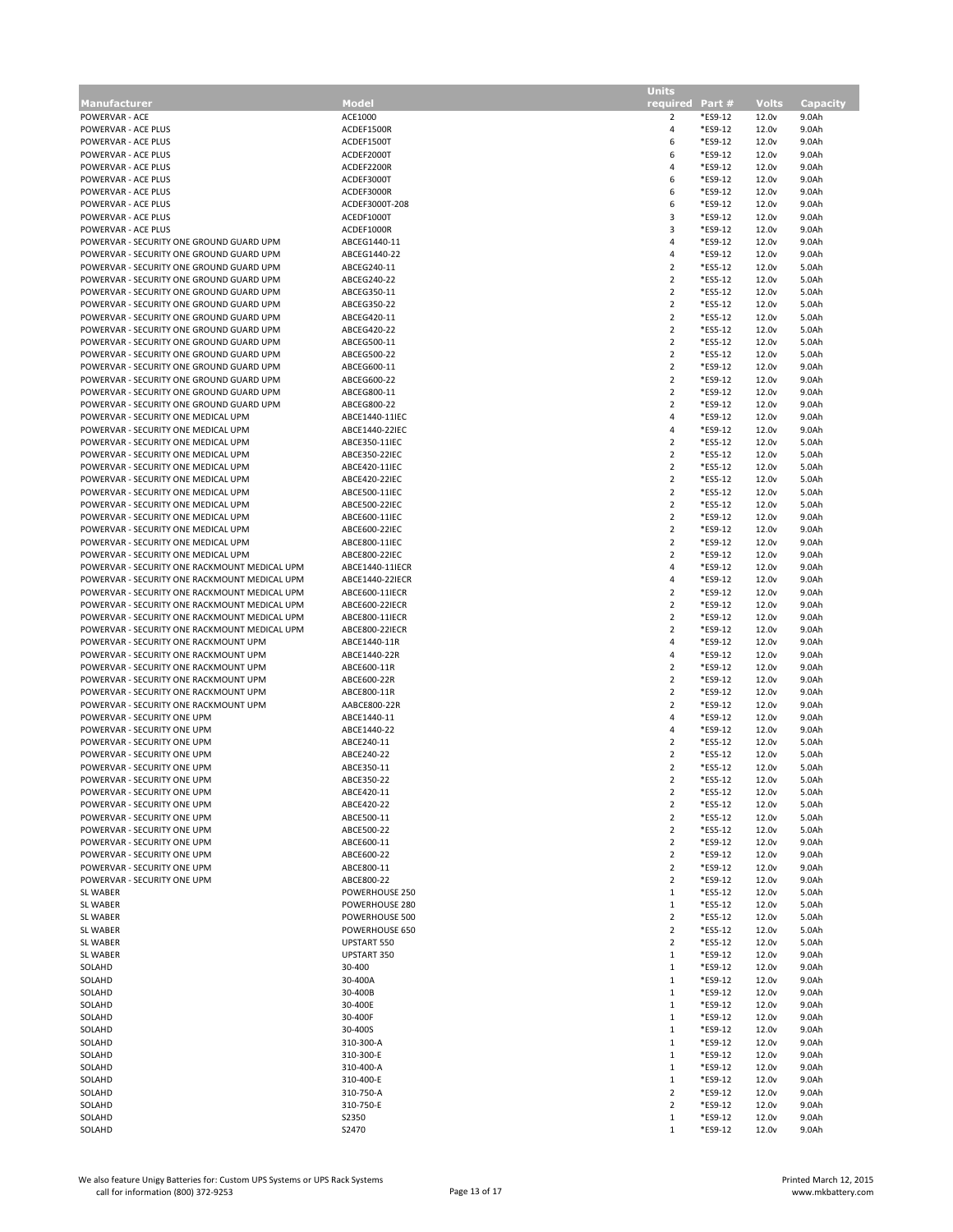|                     |                | <b>Units</b>            |         |                   |                 |
|---------------------|----------------|-------------------------|---------|-------------------|-----------------|
| <b>Manufacturer</b> | Model          | required Part #         |         | <b>Volts</b>      | <b>Capacity</b> |
| SOLAHD              | S2K1000-5      | $\overline{2}$          | *ES9-12 | 12.0 <sub>v</sub> | 9.0Ah           |
| SOLAHD              | S2K1000-5      | $\overline{2}$          | *ES9-12 | 12.0v             | 9.0Ah           |
| SOLAHD              | S2K350         | $\,1\,$                 | *ES9-12 | 12.0v             | 9.0Ah           |
| SOLAHD              | S2K350-5       | $\,1\,$                 | *ES9-12 | 12.0 <sub>v</sub> | 9.0Ah           |
| SOLAHD              | S2K500         | $\,1\,$                 | *ES9-12 |                   | 9.0Ah           |
|                     |                |                         |         | 12.0 <sub>v</sub> |                 |
| SOLAHD              | S2K500-5       | $\,1\,$                 | *ES9-12 | 12.0v             | 9.0Ah           |
| SOLAHD              | S2K650         | $\,1\,$                 | *ES9-12 | 12.0 <sub>v</sub> | 9.0Ah           |
| SOLAHD              | S2K650-5       | $\mathbf{1}$            | *ES9-12 | 12.0 <sub>v</sub> | 9.0Ah           |
| SOLAHD              | S31000         | $\overline{\mathbf{3}}$ | *ES9-12 | 12.0 <sub>v</sub> | 9.0Ah           |
| SOLAHD              | S31000-5       | 3                       | *ES9-12 | 12.0 <sub>v</sub> | 9.0Ah           |
| SOLAHD              | S31000R        | 3                       | *ES9-12 | 12.0 <sub>v</sub> | 9.0Ah           |
| SOLAHD              | S31000R-5      | 3                       | *ES9-12 | 12.0 <sub>v</sub> | 9.0Ah           |
| SOLAHD              | S31400         | 4                       | *ES9-12 | 12.0 <sub>v</sub> | 9.0Ah           |
| SOLAHD              | S31400-5       | 4                       | *ES9-12 | 12.0v             | 9.0Ah           |
| SOLAHD              | S31400R        | 4                       | *ES9-12 | 12.0 <sub>v</sub> | 9.0Ah           |
|                     |                |                         |         |                   |                 |
| SOLAHD              | S31400R-5      | 4                       | *ES9-12 | 12.0 <sub>v</sub> | 9.0Ah           |
| SOLAHD              | S3700          | $\overline{2}$          | *ES9-12 | 12.0v             | 9.0Ah           |
| SOLAHD              | S3700-5        | $\overline{\mathbf{c}}$ | *ES9-12 | 12.0 <sub>v</sub> | 9.0Ah           |
| SOLAHD              | S3700R         | $\overline{\mathbf{c}}$ | *ES9-12 | 12.0 <sub>v</sub> | 9.0Ah           |
| SOLAHD              | S3700R-5       | $\overline{2}$          | *ES9-12 | 12.0v             | 9.0Ah           |
| SOLAHD              | S3K2U1000      | 4                       | *ES9-12 | 12.0 <sub>v</sub> | 9.0Ah           |
| SOLAHD              | S3K2U1000-5    | 4                       | *ES9-12 | 12.0 <sub>v</sub> | 9.0Ah           |
| SOLAHD              | S3K2U1440      | 4                       | *ES9-12 | 12.0 <sub>v</sub> | 9.0Ah           |
| SOLAHD              | S3K2U1440-5    | 4                       | *ES9-12 | 12.0 <sub>v</sub> | 9.0Ah           |
|                     | S3K2U2200      |                         |         |                   |                 |
| SOLAHD              |                | 6                       | *ES9-12 | 12.0v             | 9.0Ah           |
| SOLAHD              | S3K2U2200-5    | 6                       | *ES9-12 | 12.0 <sub>v</sub> | 9.0Ah           |
| SOLAHD              | S41000         | 3                       | *ES9-12 | 12.0 <sub>v</sub> | 9.0Ah           |
| SOLAHD              | S41000TRM      | 3                       | *ES9-12 | 12.0 <sub>v</sub> | 9.0Ah           |
| SOLAHD              | S41000-5       | 3                       | *ES9-12 | 12.0 <sub>v</sub> | 9.0Ah           |
| SOLAHD              | S41000TRM-5    | 3                       | *ES9-12 | 12.0 <sub>v</sub> | 9.0Ah           |
| SOLAHD              | S41500TRM      | 4                       | *ES9-12 | 12.0v             | 9.0Ah           |
| SOLAHD              | S41500TRM-5    | 4                       | *ES9-12 | 12.0 <sub>v</sub> | 9.0Ah           |
| SOLAHD              | S41800-208TRM  | 8                       | *ES9-12 | 12.0 <sub>v</sub> | 9.0Ah           |
|                     |                |                         |         |                   |                 |
| SOLAHD              | S42000TRM      | 8                       | *ES9-12 | 12.0 <sub>v</sub> | 9.0Ah           |
| SOLAHD              | S42700-208TRM  | 8                       | *ES9-12 | 12.0 <sub>v</sub> | 9.0Ah           |
| SOLAHD              | S43000TRM      | 8                       | *ES9-12 | 12.0 <sub>v</sub> | 9.0Ah           |
| SOLAHD              | S42000TRM-5    | 8                       | *ES9-12 | 12.0 <sub>v</sub> | 9.0Ah           |
| SOLAHD              | S43000TRM-5    | 8                       | *ES9-12 | 12.0 <sub>v</sub> | 9.0Ah           |
| SOLAHD              | S4700          | $\mathbf 2$             | *ES9-12 | 12.0 <sub>v</sub> | 9.0Ah           |
| SOLAHD              | S4700-5        | $\mathbf 2$             | *ES9-12 | 12.0 <sub>v</sub> | 9.0Ah           |
| SOLAHD              | S4K2U1500C     | 4                       | *ES9-12 | 12.0 <sub>v</sub> | 9.0Ah           |
| SOLAHD              | S4K2U2000      | 4                       | *ES9-12 | 12.0 <sub>v</sub> | 9.0Ah           |
|                     | S4K2U2000C     | 4                       | *ES9-12 | 12.0 <sub>v</sub> |                 |
| SOLAHD              |                |                         |         |                   | 9.0Ah           |
| SOLAHD              | S4K2U2000-5C   | 4                       | *ES9-12 | 12.0 <sub>v</sub> | 9.0Ah           |
| SOLAHD              | S4K2U2000-5    | 4                       | *ES9-12 | 12.0 <sub>v</sub> | 9.0Ah           |
| SOLAHD              | S4K2U3000      | 6                       | *ES9-12 | 12.0 <sub>v</sub> | 9.0Ah           |
| SOLAHD              | S4K2U3000      | 6                       | *ES9-12 | 12.0 <sub>v</sub> | 9.0Ah           |
| SOLAHD              | S4K2U3000C     | 6                       | *ES9-12 | 12.0 <sub>v</sub> | 9.0Ah           |
| SOLAHD              | S4K2U3000      | 6                       | *ES9-12 | 12.0 <sub>v</sub> | 9.0Ah           |
| SOLAHD              | S4K2U3000C     | 6                       | *ES9-12 | 12.0v             | 9.0Ah           |
| SOLAHD              | S4K2U3000-5    | 6                       | *ES9-12 | 12.0 <sub>v</sub> | 9.0Ah           |
| SOLAHD              | S4K2U3000-5C   | 6                       | *ES9-12 | 12.0 <sub>v</sub> | 9.0Ah           |
|                     | S4K2U700       | 4                       |         |                   |                 |
| SOLAHD              |                |                         | *ES9-12 | 12.0v             | 9.0Ah           |
| SOLAHD              | S4K2U1000      | 4                       | *ES9-12 | 12.0 <sub>v</sub> | 9.0Ah           |
| SOLAHD              | S4K2U1000-5    | 4                       | *ES9-12 | 12.0v             | 9.0Ah           |
| SOLAHD              | S4K2U1500      | $\overline{a}$          | *ES9-12 | 12.0 <sub>v</sub> | 9.0Ah           |
| SOLAHD              | <b>SDU500</b>  | $1\,$                   | *ES9-12 | 12.0 <sub>v</sub> | 9.0Ah           |
| SOLAHD              | SDU500-5       | $\mathbf{1}$            | *ES9-12 | 12.0 <sub>v</sub> | 9.0Ah           |
| SOLAHD              | <b>SDU850</b>  | $\mathbf{1}$            | *ES9-12 | 12.0 <sub>v</sub> | 9.0Ah           |
| SOLAHD              | SDU850-5       | $\mathbf{1}$            | *ES9-12 | 12.0 <sub>v</sub> | 9.0Ah           |
| <b>TOSHIBA</b>      | UC0A1A005C6T   | 3                       | *ES9-12 | 12.0 <sub>v</sub> | 9.0Ah           |
| <b>TOSHIBA</b>      | UC0A1A007C6T   | 4                       | *ES9-12 | 12.0 <sub>v</sub> | 9.0Ah           |
| <b>TOSHIBA</b>      | UC0A1A015C6T   | 6                       | *ES9-12 | 12.0 <sub>v</sub> | 9.0Ah           |
| <b>TOSHIBA</b>      |                | 3                       | *ES9-12 | 12.0v             | 9.0Ah           |
|                     | UC1A1A006C6B   |                         |         |                   |                 |
| <b>TOSHIBA</b>      | UC1A1A006C6T   | $\mathsf 3$             | *ES9-12 | 12.0 <sub>v</sub> | 9.0Ah           |
| <b>TOSHIBA</b>      | UC1A1A006C6TB  | 3                       | *ES9-12 | 12.0 <sub>v</sub> | 9.0Ah           |
| <b>TOSHIBA</b>      | UC1A1A008C6    | 4                       | *ES9-12 | 12.0v             | 9.0Ah           |
| <b>TOSHIBA</b>      | UC1A1A008C6B   | 4                       | *ES9-12 | 12.0 <sub>v</sub> | 9.0Ah           |
| <b>TOSHIBA</b>      | UC1A1A008C6T   | 4                       | *ES9-12 | 12.0 <sub>v</sub> | 9.0Ah           |
| <b>TOSHIBA</b>      | UC1A1A008C6TB  | 4                       | *ES9-12 | 12.0v             | 9.0Ah           |
| <b>TOSHIBA</b>      | UC1A1A010C6    | 4                       | *ES9-12 | 12.0 <sub>v</sub> | 9.0Ah           |
| <b>TOSHIBA</b>      | UC1A1A010C6B   | 4                       | *ES9-12 | 12.0 <sub>v</sub> | 9.0Ah           |
| <b>TOSHIBA</b>      | UC1A1A010C6T   | 4                       | *ES9-12 | 12.0 <sub>v</sub> | 9.0Ah           |
|                     |                |                         |         |                   |                 |
| <b>TOSHIBA</b>      | UC1A1A010C6TB  | 4                       | *ES9-12 | 12.0 <sub>v</sub> | 9.0Ah           |
| <b>TOSHIBA</b>      | UC1A1A015C6    | 6                       | *ES9-12 | 12.0v             | 9.0Ah           |
| <b>TOSHIBA</b>      | UC1A1A015C6B   | 6                       | *ES9-12 | 12.0 <sub>v</sub> | 9.0Ah           |
| <b>TOSHIBA</b>      | UC1A1A015C6RK  | 6                       | *ES9-12 | 12.0 <sub>v</sub> | 9.0Ah           |
| <b>TOSHIBA</b>      | UC1A1A015C6RKB | 6                       | *ES9-12 | 12.0 <sub>v</sub> | 9.0Ah           |
| TOSHIBA             | UC1A1A015C6T   | 6                       | *ES9-12 | 12.0 <sub>v</sub> | 9.0Ah           |
| <b>TOSHIBA</b>      | UC1A1A015C6TB  | 6                       | *ES9-12 | 12.0 <sub>v</sub> | 9.0Ah           |
| TOSHIBA             | UC1A1A020C6    | 8                       | *ES9-12 | 12.0v             | 9.0Ah           |
| <b>TOSHIBA</b>      | UC1A1A020C6B   | 8                       | *ES9-12 | 12.0 <sub>v</sub> | 9.0Ah           |
|                     |                |                         |         |                   |                 |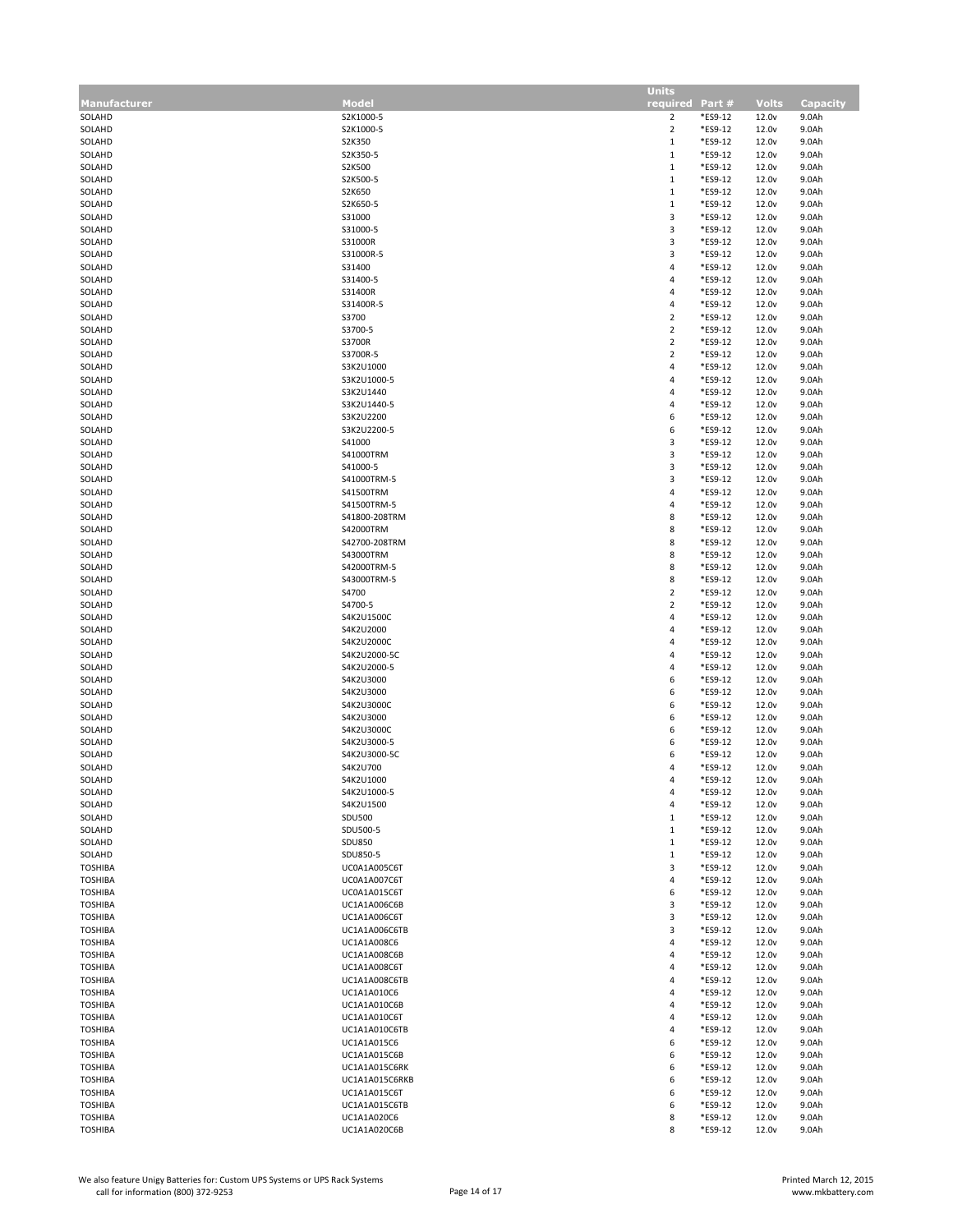|                                  |                    | <b>Units</b>    |         |                   |          |
|----------------------------------|--------------------|-----------------|---------|-------------------|----------|
| <b>Manufacturer</b>              | Model              | required Part # |         | <b>Volts</b>      | Capacity |
| <b>TOSHIBA</b>                   | UC1A1A020C6RKB     | 6               | *ES9-12 | 12.0 <sub>v</sub> | 9.0Ah    |
| <b>TOSHIBA</b>                   | UC1A1A024C6B       | 8               | *ES9-12 | 12.0 <sub>v</sub> | 9.0Ah    |
| <b>TOSHIBA</b>                   | UC1A1A024C6TB      | 8               | *ES9-12 | 12.0 <sub>v</sub> | 9.0Ah    |
| <b>TOSHIBA</b>                   | UC1E1E010-5AU      | 4               | *ES9-12 | 12.0 <sub>v</sub> | 9.0Ah    |
|                                  |                    |                 |         |                   |          |
| <b>TOSHIBA</b>                   | UC1E1E015-5AR      | 6               | *ES9-12 | 12.0v             | 9.0Ah    |
| <b>TOSHIBA</b>                   | UC1E1E015-5AU      | 6               | *ES9-12 | 12.0 <sub>v</sub> | 9.0Ah    |
| <b>TOSHIBA</b>                   | UC1E1E015-5M1      | 6               | *ES9-12 | 12.0v             | 9.0Ah    |
| <b>TOSHIBA</b>                   | UC1E1E020-5AU      | 8               | *ES9-12 | 12.0v             | 9.0Ah    |
| <b>TOSHIBA</b>                   | UC1E1E020-5M1      | 8               | *ES9-12 | 12.0 <sub>v</sub> | 9.0Ah    |
| <b>TOSHIBA</b>                   | UC1E1E020C5TB      | 8               | *ES9-12 | 12.0v             | 9.0Ah    |
| <b>TOSHIBA</b>                   | UC1E1E024-5AU      | 8               | *ES9-12 | 12.0v             | 9.0Ah    |
|                                  |                    |                 |         |                   |          |
| <b>TOSHIBA</b>                   | UC1G2L024C6TB      | 8               | *ES9-12 | 12.0 <sub>v</sub> | 9.0Ah    |
| <b>TOSHIBA</b>                   | UC3A2L024C6        | 8               | *ES9-12 | 12.0 <sub>v</sub> | 9.0Ah    |
| <b>TOSHIBA</b>                   | UC3E1E024C5        | 8               | *ES9-12 | 12.0v             | 9.0Ah    |
| <b>TOSHIBA</b>                   | UC3G2L024C6        | 8               | *ES9-12 | 12.0 <sub>v</sub> | 9.0Ah    |
| <b>TOSHIBA</b>                   | <b>UCA1A1006C6</b> | 3               | *ES9-12 | 12.0v             | 9.0Ah    |
| <b>TOSHIBA</b>                   | UE3G2L036C61T      | 3               | *ES9-12 | 12.0 <sub>v</sub> | 9.0Ah    |
|                                  |                    |                 |         |                   |          |
| <b>TOSHIBA</b>                   | UE3G2L036C61TC3    | $\overline{2}$  | *ES9-12 | 12.0 <sub>v</sub> | 9.0Ah    |
| <b>TOSHIBA</b>                   | UE3G2L060C61T      | 3               | *ES9-12 | 12.0 <sub>v</sub> | 9.0Ah    |
| <b>TOSHIBA</b>                   | UE3G2L080C61T      | 4               | *ES9-12 | 12.0 <sub>v</sub> | 9.0Ah    |
| <b>TOSHIBA</b>                   | UE3G2L100C61T      | 4               | *ES9-12 | 12.0v             | 9.0Ah    |
| <b>TOSHIBA</b>                   | UE3G2L140C61T      | 8               | *ES9-12 | 12.0 <sub>v</sub> | 9.0Ah    |
| <b>TOSHIBA</b>                   | UE3G2L180C61T      | 8               | *ES9-12 | 12.0v             | 9.0Ah    |
|                                  | UE3G2L220C61T      | 8               | *ES9-12 |                   |          |
| <b>TOSHIBA</b>                   |                    |                 |         | 12.0 <sub>v</sub> | 9.0Ah    |
| <b>TOSHIBA</b>                   | UH3G2L036C61T      | $\overline{2}$  | *ES9-12 | 12.0 <sub>v</sub> | 9.0Ah    |
| <b>TOSHIBA</b>                   | UH3G2L060C61T      | 3               | *ES9-12 | 12.0 <sub>v</sub> | 9.0Ah    |
| <b>TOSHIBA</b>                   | UH3G2L080C61T      | 4               | *ES9-12 | 12.0v             | 9.0Ah    |
| <b>TOSHIBA</b>                   | UH3G2L100C61T      | 4               | *ES9-12 | 12.0 <sub>v</sub> | 9.0Ah    |
| <b>TOSHIBA</b>                   | UH3G2L140C61T      | 8               | *ES9-12 | 12.0 <sub>v</sub> | 9.0Ah    |
|                                  |                    |                 |         |                   |          |
| TOSHIBA                          | UH3G2L180C61T      | 8               | *ES9-12 | 12.0v             | 9.0Ah    |
| <b>TOSHIBA</b>                   | UH3G2L220C61T      | 8               | *ES9-12 | 12.0 <sub>v</sub> | 9.0Ah    |
| <b>TOSHIBA</b>                   | UT1A1A010C6        | 3               | *ES9-12 | 12.0v             | 9.0Ah    |
| <b>TOSHIBA</b>                   | UT1A1A010C6RKB2    | 3               | *ES9-12 | 12.0 <sub>v</sub> | 9.0Ah    |
| <b>TOSHIBA</b>                   | UT1A1A015C6        | 3               | *ES9-12 | 12.0v             | 9.0Ah    |
| <b>TOSHIBA</b>                   | UT1A1A015C6RKB2    | 3               | *ES9-12 | 12.0 <sub>v</sub> | 9.0Ah    |
|                                  |                    |                 |         |                   |          |
| <b>TOSHIBA</b>                   | UT1A1A020C6        | 6               | *ES9-12 | 12.0 <sub>v</sub> | 9.0Ah    |
| <b>TOSHIBA</b>                   | UT1A1A020C6RKB2    | 6               | *ES9-12 | 12.0v             | 9.0Ah    |
| <b>TOSHIBA</b>                   | UT1A1A030C6        | 6               | *ES9-12 | 12.0 <sub>v</sub> | 9.0Ah    |
| <b>TOSHIBA</b>                   | UT1A1A030C6RKB2    | 6               | *ES9-12 | 12.0 <sub>v</sub> | 9.0Ah    |
| <b>TOSHIBA</b>                   | UT1E1E010C6        | 3               | *ES9-12 | 12.0 <sub>v</sub> | 9.0Ah    |
| <b>TOSHIBA</b>                   | UT1E1E010C6RKB2    | 3               | *ES9-12 | 12.0 <sub>v</sub> | 9.0Ah    |
|                                  |                    |                 |         |                   |          |
| <b>TOSHIBA</b>                   | UT1E1E015C6        | 3               | *ES9-12 | 12.0 <sub>v</sub> | 9.0Ah    |
| <b>TOSHIBA</b>                   | UT1E1E015C6RKB2    | 3               | *ES9-12 | 12.0v             | 9.0Ah    |
| <b>TOSHIBA</b>                   | UT1E1E020C6        | 6               | *ES9-12 | 12.0 <sub>v</sub> | 9.0Ah    |
| <b>TOSHIBA</b>                   | UT1E1E020C6RKB2    | 6               | *ES9-12 | 12.0 <sub>v</sub> | 9.0Ah    |
| <b>TOSHIBA</b>                   | UT1E1E030C6        | 6               | *ES9-12 | 12.0v             | 9.0Ah    |
| <b>TOSHIBA</b>                   | UT1E1E030C6RKB2    | 6               | *ES9-12 | 12.0 <sub>v</sub> | 9.0Ah    |
|                                  |                    |                 |         |                   |          |
| TRIPP LITE - AVR SERIES          | <b>AVR750U</b>     | $\,1\,$         | *ES9-12 | 12.0 <sub>v</sub> | 9.0Ah    |
| TRIPP LITE - AVR SERIES          | AVRX750U           | $\,1\,$         | *ES9-12 | 12.0 <sub>v</sub> | 9.0Ah    |
| TRIPP LITE - AVR SERIES          | AVRX750UD          | $\,1$           | *ES9-12 | 12.0 <sub>v</sub> | 9.0Ah    |
| TRIPP LITE - AVR SERIES          | AVRX750UK          | $\,1$           | *ES9-12 | 12.0 <sub>v</sub> | 9.0Ah    |
| TRIPP LITE - AVR SERIES          | AVRX750UF          | 1               | *ES9-12 | 12.0v             | 9.0Ah    |
| TRIPP LITE - AVR SERIES          | AVRX750UI          | $\,1\,$         | *ES9-12 | 12.0 <sub>v</sub> | 9.0Ah    |
| TRIPP LITE - AVR SERIES          | AVR900U            | $\mathbf{1}$    | *ES9-12 | 12.0 <sub>v</sub> | 9.0Ah    |
|                                  |                    |                 |         |                   |          |
| TRIPP LITE - BC SERIES           | BCPERS450          | $\mathbf{1}$    | *ES9-12 | 12.0 <sub>v</sub> | 9.0Ah    |
| TRIPP LITE - BC SERIES           | BCPRO600           | $1\,$           | *ES9-12 | 12.0v             | 9.0Ah    |
| TRIPP LITE - BC SERIES           | <b>BCPRO1400</b>   | 3               | *ES9-12 | 12.0 <sub>v</sub> | 9.0Ah    |
| TRIPP LITE - BC SERIES           | BCPRO850           | 3               | ES12-6  | 6.0V              | 12.0Ah   |
| TRIPP LITE - BC SERIES           | <b>BCPRO1050</b>   | 3               | ES12-6  | 6.0V              | 12.0Ah   |
| TRIPP LITE - HOME THEATER SERIES | HT850UPS           | $\mathbf{1}$    | *ES9-12 | 12.0V             | 9.0Ah    |
| TRIPP LITE - INTERNET SERIES     | INTERNET500I       | 1               | *ES9-12 | 12.0V             | 9.0Ah    |
|                                  |                    |                 |         |                   |          |
| TRIPP LITE - INTERNET SERIES     | INTERNET700I       | $\overline{2}$  | ES12-6  | 6.0V              | 12.0Ah   |
| TRIPP LITE - INTERNET SERIES     | INTERNETOFFICE500  | $\mathbf{1}$    | *ES9-12 | 12.0V             | 9.0Ah    |
| TRIPP LITE - INTERNET SERIES     | INTERNETOFFICE700  | $\mathbf{1}$    | *ES9-12 | 12.0V             | 9.0Ah    |
| TRIPP LITE - LCD SERIES          | SMART1000LCD       | $\mathbf{1}$    | *ES9-12 | 12.0V             | 9.0Ah    |
| TRIPP LITE - OMNI SERIES         | <b>OMNI1000ISO</b> | 3               | *ES9-12 | 12.0V             | 9.0Ah    |
| TRIPP LITE - OMNI SERIES         | <b>OMNI1500ISO</b> | $\mathbf{1}$    | *ES9-12 | 12.0V             | 9.0Ah    |
|                                  |                    | $\,1\,$         | *ES9-12 |                   |          |
| TRIPP LITE - OMNI SERIES         | OMNI1650LCD        |                 |         | 12.0V             | 9.0Ah    |
| TRIPP LITE - OMNI SERIES         | <b>OMNI1750ISO</b> | 3               | *ES9-12 | 12.0V             | 9.0Ah    |
| TRIPP LITE - OMNI SERIES         | OMNI1900LCD        | $\mathbf{1}$    | *ES9-12 | 12.0V             | 9.0Ah    |
| TRIPP LITE - OMNI SERIES         | OMNISMART1050      | $\overline{2}$  | ES12-6  | 6.0V              | 12.0Ah   |
| TRIPP LITE - OMNI SERIES         | OMNISMART1400HG    | 3               | *ES9-12 | 12.0V             | 9.0Ah    |
| TRIPP LITE - OMNI SERIES         | OMNISMART300PNP    | $\mathbf{1}$    | *ES9-12 | 12.0V             | 9.0Ah    |
| TRIPP LITE - OMNI SERIES         | OMNISMART350HG     | $\overline{2}$  | ES12-6  | 6.0V              | 12.0Ah   |
|                                  |                    |                 |         |                   |          |
| TRIPP LITE - OMNI SERIES         | OMNISMART450HG     | $\mathbf{1}$    | *ES9-12 | 12.0V             | 9.0Ah    |
| TRIPP LITE - OMNI SERIES         | OMNISMART500       | $\mathbf{1}$    | *ES9-12 | 12.0V             | 9.0Ah    |
| TRIPP LITE - OMNI SERIES         | OMNISMART700       | $\mathbf{1}$    | *ES9-12 | 12.0V             | 9.0Ah    |
| TRIPP LITE - OMNI SERIES         | OMNIVS1000         | $\mathbf{1}$    | *ES9-12 | 12.0V             | 9.0Ah    |
| TRIPP LITE - OMNI SERIES         | OMNIVS1500         | $\overline{2}$  | *ES9-12 | 12.0V             | 9.0Ah    |
| TRIPP LITE - OMNI SERIES         | OMNIVS1500XL       | $\overline{2}$  | *ES9-12 | 12.0V             | 9.0Ah    |
|                                  | OMNIVS800          | $1\,$           | *ES9-12 |                   | 9.0Ah    |
| TRIPP LITE - OMNI SERIES         |                    |                 |         | 12.0V             |          |
| TRIPP LITE - OMNI SERIES         | OMNIVSINT1000      | $1\,$           | *ES9-12 | 12.0V             | 9.0Ah    |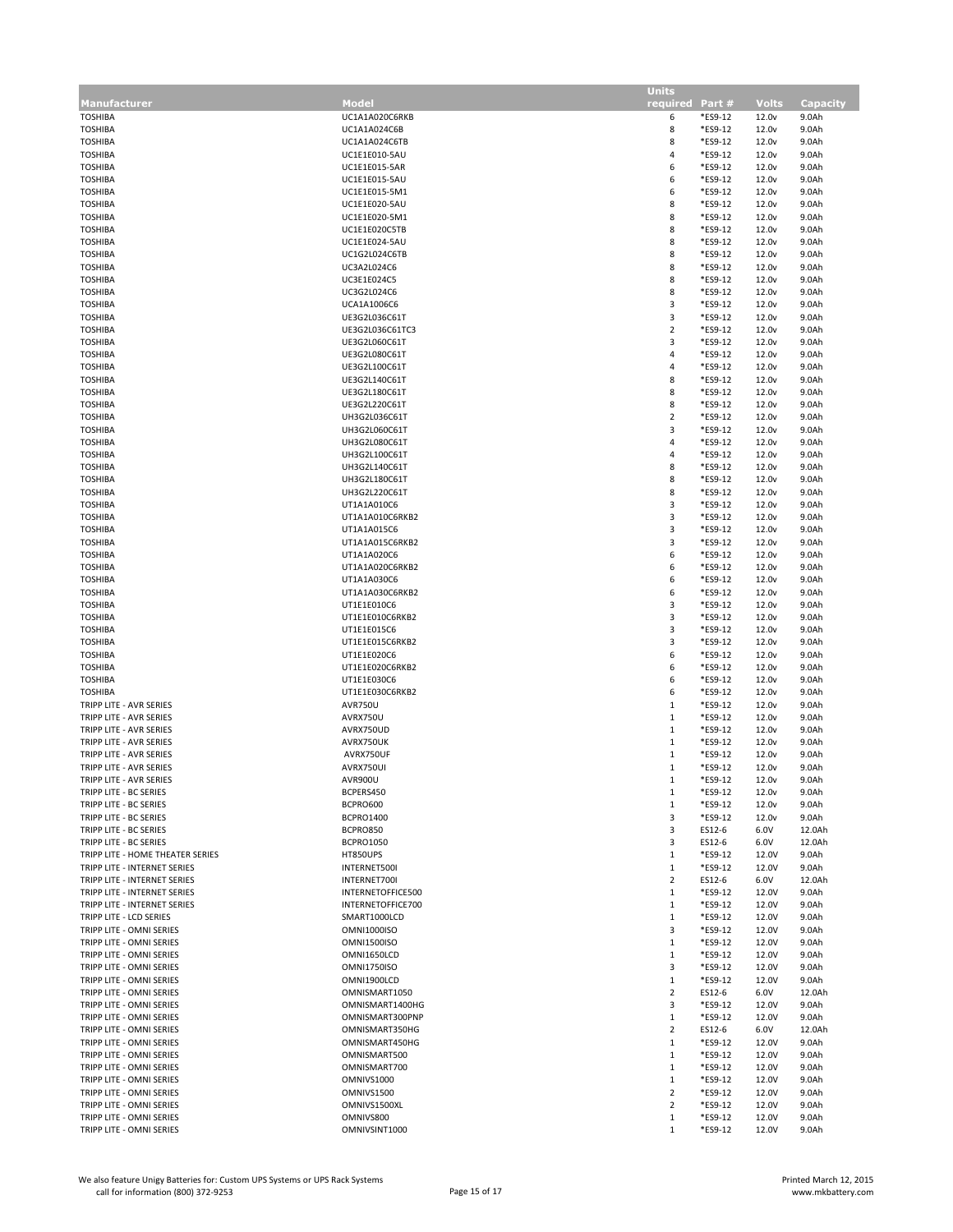| Manufacturer                           | Mode             | required       | Part #  | <b>Volts</b> | Capacity |
|----------------------------------------|------------------|----------------|---------|--------------|----------|
| TRIPP LITE - OMNI SERIES               | OMNIVSINT1500XL  | 2              | *ES9-12 | 12.0V        | 9.0Ah    |
| TRIPP LITE - OMNI SERIES               | OMNIVSINT800     | $\mathbf{1}$   | *ES9-12 | 12.0V        | 9.0Ah    |
| TRIPP LITE - OMNI SERIES               | OMNIX350HG       | $\overline{2}$ | ES12-6  | 6.0V         | 12.0Ah   |
| TRIPP LITE - PRO SERIES                | POS500           | $\mathbf{1}$   | *ES9-12 | 12.0V        | 9.0Ah    |
|                                        |                  |                |         |              |          |
| TRIPP LITE - SMART INT SERIES          | SMARTINT1500     | 3              | *ES9-12 | 12.0V        | 9.0Ah    |
| TRIPP LITE - SMART INT SERIES          | SMARTINT2200VS   | 4              | *ES9-12 | 12.0V        | 9.0Ah    |
| TRIPP LITE - SMART INT SERIES          | SMARTINT3000VS   | 4              | *ES9-12 | 12.0V        | 9.0Ah    |
| TRIPP LITE - SMART INT SERIES          | SMARTINT700      | $\mathbf{1}$   | ES12-6  | 6.0V         | 12.0Ah   |
| TRIPP LITE - SMART SERIES              | SMART1000RM2U    | $\overline{2}$ | *ES9-12 | 12.0V        | 9.0Ah    |
| TRIPP LITE - SMART SERIES              | SMART1050        | $\mathbf{1}$   | ES12-6  | 6.0V         | 12.0Ah   |
| TRIPP LITE - SMART SERIES              | SMART1200XLHG    | 3              | *ES9-12 | 12.0V        | 9.0Ah    |
|                                        |                  |                |         |              |          |
| TRIPP LITE - SMART SERIES              | <b>SMART1500</b> | 3              | *ES9-12 | 12.0V        | 9.0Ah    |
| TRIPP LITE - SMART SERIES              | SMART1500CRMXL   | 4              | *ES9-12 | 12.0V        | 9.0Ah    |
| TRIPP LITE - SMART SERIES              | SMART1500RM2U    | 3              | *ES9-12 | 12.0V        | 9.0Ah    |
| TRIPP LITE - SMART SERIES              | SMART1500RMXL2UA | 3              | *ES9-12 | 12.0V        | 9.0Ah    |
| TRIPP LITE - SMART SERIES              | SMART1500SLT     | 3              | *ES9-12 | 12.0V        | 9.0Ah    |
| TRIPP LITE - SMART SERIES              | SMART1500XL      | 3              | *ES9-12 |              |          |
|                                        |                  |                |         | 12.0V        | 9.0Ah    |
| TRIPP LITE - SMART SERIES              | SMART2200CRMXL   | 4              | *ES9-12 | 12.0V        | 9.0Ah    |
| TRIPP LITE - SMART SERIES              | SMART2200RM2U    | $\overline{4}$ | *ES9-12 | 12.0V        | 9.0Ah    |
| TRIPP LITE - SMART SERIES              | SMART2200RMXL2U  | $\overline{4}$ | *ES9-12 | 12.0V        | 9.0Ah    |
| TRIPP LITE - SMART SERIES              | SMART2200RMXL2UP | $\overline{4}$ | *ES9-12 | 12.0V        | 9.0Ah    |
| TRIPP LITE - SMART SERIES              | SMART2200SLT     | 4              | *ES9-12 | 12.0V        | 9.0Ah    |
| TRIPP LITE - SMART SERIES              | SMART2200VS      | $\overline{4}$ | *ES9-12 | 12.0V        | 9.0Ah    |
|                                        |                  |                |         |              |          |
| TRIPP LITE - SMART SERIES              | SMART2200VSXL    | 4              | *ES9-12 | 12.0V        | 9.0Ah    |
| TRIPP LITE - SMART SERIES              | SMART2600RM2U    | 4              | *ES9-12 | 12.0V        | 9.0Ah    |
| TRIPP LITE - SMART SERIES              | SMART3000CRMXL   | $\overline{4}$ | *ES9-12 | 12.0V        | 9.0Ah    |
| TRIPP LITE - SMART SERIES              | SMART3000RM2U    | $\overline{4}$ | *ES9-12 | 12.0V        | 9.0Ah    |
| TRIPP LITE - SMART SERIES              | SMART3000RMXL2U  | 8              | *ES5-12 | 12.0V        | 9.0Ah    |
| TRIPP LITE - SMART SERIES              | SMART3000SLT     | $\overline{4}$ | *ES9-12 | 12.0V        | 9.0Ah    |
|                                        |                  |                |         |              |          |
| TRIPP LITE - SMART SERIES              | SMART3000VS      | $\overline{4}$ | *ES9-12 | 12.0V        | 9.0Ah    |
| TRIPP LITE - SMART SERIES              | SMART5000TEL3U   | $\overline{4}$ | *ES9-12 | 12.0V        | 9.0Ah    |
| TRIPP LITE - SMART SERIES              | SMART5000XFMRXL  | $\overline{4}$ | *ES9-12 | 12.0V        | 9.0Ah    |
| TRIPP LITE - SMART SERIES              | SMART700DV       | 4              | *ES9-12 | 12.0V        | 9.0Ah    |
| TRIPP LITE - SMART SERIES              | SMART700DVA      | $\mathbf{1}$   | *ES9-12 | 12.0V        | 9.0Ah    |
|                                        |                  | 3              |         |              |          |
| TRIPP LITE - SMART SERIES              | SMART700HG       |                | *ES9-12 | 12.0V        | 9.0Ah    |
| TRIPP LITE - SMART SERIES              | SMART700SER      | $\mathbf{1}$   | ES12-6  | 6.0Ah        | 12.0Ah   |
| TRIPP LITE - SMART SERIES              | SMART750         | $\mathbf{1}$   | ES12-6  | 6.0Ah        | 12.0Ah   |
| TRIPP LITE - SMART SERIES              | SMART750RMXL2U   | $\overline{2}$ | *ES9-12 | 12.0V        | 9.0Ah    |
| TRIPP LITE - SMART SERIES              | SMART750SLT      | $\mathbf{1}$   | *ES9-12 | 12.0V        | 9.0Ah    |
| TRIPP LITE - SMX SERIES                | SMX1000RT2U      | $\overline{2}$ | *ES9-12 | 12.0V        | 9.0Ah    |
|                                        |                  |                |         |              |          |
| TRIPP LITE - SMX SERIES                | SMX1050SLT       | $\overline{2}$ | *ES9-12 | 12.0V        | 9.0Ah    |
| TRIPP LITE - SMX SERIES                | SMX1250XLHG      | 3              | *ES9-12 | 12.0V        | 9.0Ah    |
| TRIPP LITE - SMX SERIES                | SMX1500SLT       | 3              | *ES9-12 | 12.0V        | 9.0Ah    |
| TRIPP LITE - SMX SERIES                | SMX1500XLRT2U    | 3              | *ES9-12 | 12.0V        | 9.0Ah    |
| TRIPP LITE - SMX SERIES                | SMX2200XLRT2U    | 4              | *ES9-12 | 12.0V        | 9.0Ah    |
| TRIPP LITE - SMX SERIES                | SMX5000XLRT3U    | 6              | *ES9-12 | 12.0V        | 9.0Ah    |
|                                        |                  |                |         |              |          |
| TRIPP LITE - SMX SERIES                | SMX700HG         | 3              | *ES9-12 | 12.0V        | 9.0Ah    |
| TRIPP LITE - SMX SERIES                | SMX750SLT        | $\mathbf{1}$   | *ES9-12 | 12.0V        | 9.0Ah    |
| TRIPP LITE - SU SERIES                 | SU1000RTXL2UA    | $\overline{2}$ | *ES9-12 | 12.0V        | 9.0Ah    |
| TRIPP LITE - SU SERIES                 | SU1000XLA        | $\overline{2}$ | *ES9-12 | 12.0V        | 9.0Ah    |
| TRIPP LITE - SU SERIES                 | SU1500RTXL2UA    | $\overline{2}$ | *ES9-12 | 12.0V        | 9.0Ah    |
| TRIPP LITE - SU SERIES                 | SU2200RTXL2UA    | $\overline{2}$ | *ES9-12 | 12.0V        | 9.0Ah    |
| TRIPP LITE - SU SERIES                 | SU3000RTXL2U     | 6              | *ES9-12 | 12.0V        | 9.0Ah    |
|                                        |                  |                |         |              |          |
| TRIPP LITE - SU SERIES                 | SU3000RTXL3U     | 6              | *ES9-12 | 12.0V        | 9.0Ah    |
| TRIPP LITE - SU SERIES                 | SU3000RTXL3UHV   | 6              | *ES9-12 | 12.0V        | 9.0Ah    |
| TRIPP LITE - SU SERIES                 | <b>SU3000XL</b>  | 6              | *ES9-12 | 12.0V        | 9.0Ah    |
| TRIPP LITE - SU SERIES                 | SU750RTXL2U      | $\overline{2}$ | *ES9-12 | 12.0V        | 9.0Ah    |
| TRIPP LITE - SU SERIES                 | SU750XL          | $\overline{2}$ | *ES9-12 | 12.0V        | 9.0Ah    |
| TRIPP LITE - SUINT SERIES              | SUINT1000RTXL2UA | $\overline{2}$ | *ES9-12 | 12.0V        | 9.0Ah    |
| TRIPP LITE - SUINT SERIES              | SUINT1500RTXL2UA | 4              | *ES9-12 | 12.0V        | 9.0Ah    |
|                                        |                  |                |         |              |          |
| TRIPP LITE - SUINT SERIES              | SUINT2200RTXL2UA | 4              | *ES9-12 | 12.0V        | 9.0Ah    |
| TRIPP LITE - SUINT SERIES              | SUINT3000RTXL2U  | 6              | *ES9-12 | 12.0V        | 9.0Ah    |
| TRIPP LITE - SUINT SERIES              | SUINT3000RTXL3U  | 6              | *ES9-12 | 12.0V        | 9.0Ah    |
| TRIPP LITE - TE SERIES                 | TE1200           | 3              | *ES9-12 | 12.0V        | 9.0Ah    |
| TRIPP LITE - TE SERIES                 | <b>TE600</b>     | $\overline{2}$ | ES12-6  | 6.0V         | 12.0Ah   |
| TRIPP LITE - USB SERIES                | SMART55USB       | $\mathbf{1}$   | *ES9-12 | 12.0V        | 9.0Ah    |
| TRIPP LITE - USB SERIES                | SMART550USBWD    | 1              | *ES9-12 | 12.0V        | 9.0Ah    |
|                                        |                  |                |         |              |          |
| TRIPP LITE - USB SERIES                | SMART750USB      | $\mathbf{1}$   | *ES9-12 | 12.0V        | 9.0Ah    |
| TRIPP LITE PART NUMBER CROSS REFERENCE | RBC24-SUTWR      | $\overline{2}$ | *ES9-12 | 12.0V        | 9.0Ah    |
| TRIPP LITE PART NUMBER CROSS REFERENCE | RBC2A            | 1              | *ES9-12 | 12.0V        | 9.0Ah    |
| TRIPP LITE PART NUMBER CROSS REFERENCE | RBC36-SLT        | 3              | *ES9-12 | 12.0V        | 9.0Ah    |
| TRIPP LITE PART NUMBER CROSS REFERENCE | <b>RBC49-2U</b>  | 4              | *ES9-12 | 12.0V        | 9.0Ah    |
| TRIPP LITE PART NUMBER CROSS REFERENCE | RBC51            | 3              | *ES9-12 | 12.0V        | 9.0Ah    |
|                                        |                  |                |         |              |          |
| TRIPP LITE PART NUMBER CROSS REFERENCE | RBC52            | $\mathbf{1}$   | ES12-6  | 12.0V        | 9.0Ah    |
| TRIPP LITE PART NUMBER CROSS REFERENCE | RBC53            | 3              | *ES9-12 | 12.0V        | 9.0Ah    |
| TRIPP LITE PART NUMBER CROSS REFERENCE | RBC54            | 4              | *ES9-12 | 12.0V        | 9.0Ah    |
| TRIPP LITE PART NUMBER CROSS REFERENCE | RBC5A            | $\overline{2}$ | *ES9-12 | 12.0V        | 9.0Ah    |
| TRIPP LITE PART NUMBER CROSS REFERENCE | <b>RBC92-2U</b>  | $\overline{2}$ | *ES9-12 | 12.0V        | 9.0Ah    |
| TRIPP LITE PART NUMBER CROSS REFERENCE | <b>RBC93-2U</b>  | 3              | *ES9-12 | 12.0V        | 9.0Ah    |
|                                        |                  |                |         |              |          |
| TRIPP LITE PART NUMBER CROSS REFERENCE | <b>RBC94-2U</b>  | 4              | *ES9-12 | 12.0V        | 9.0Ah    |
| TRIPP LITE PART NUMBER CROSS REFERENCE | <b>RBC94-3U</b>  | 4              | *ES9-12 | 12.0V        | 9.0Ah    |
| TRIPP LITE PART NUMBER CROSS REFERENCE | <b>RBC96-2U</b>  | 6              | *ES9-12 | 12.0V        | 9.0Ah    |

**Units** 

п